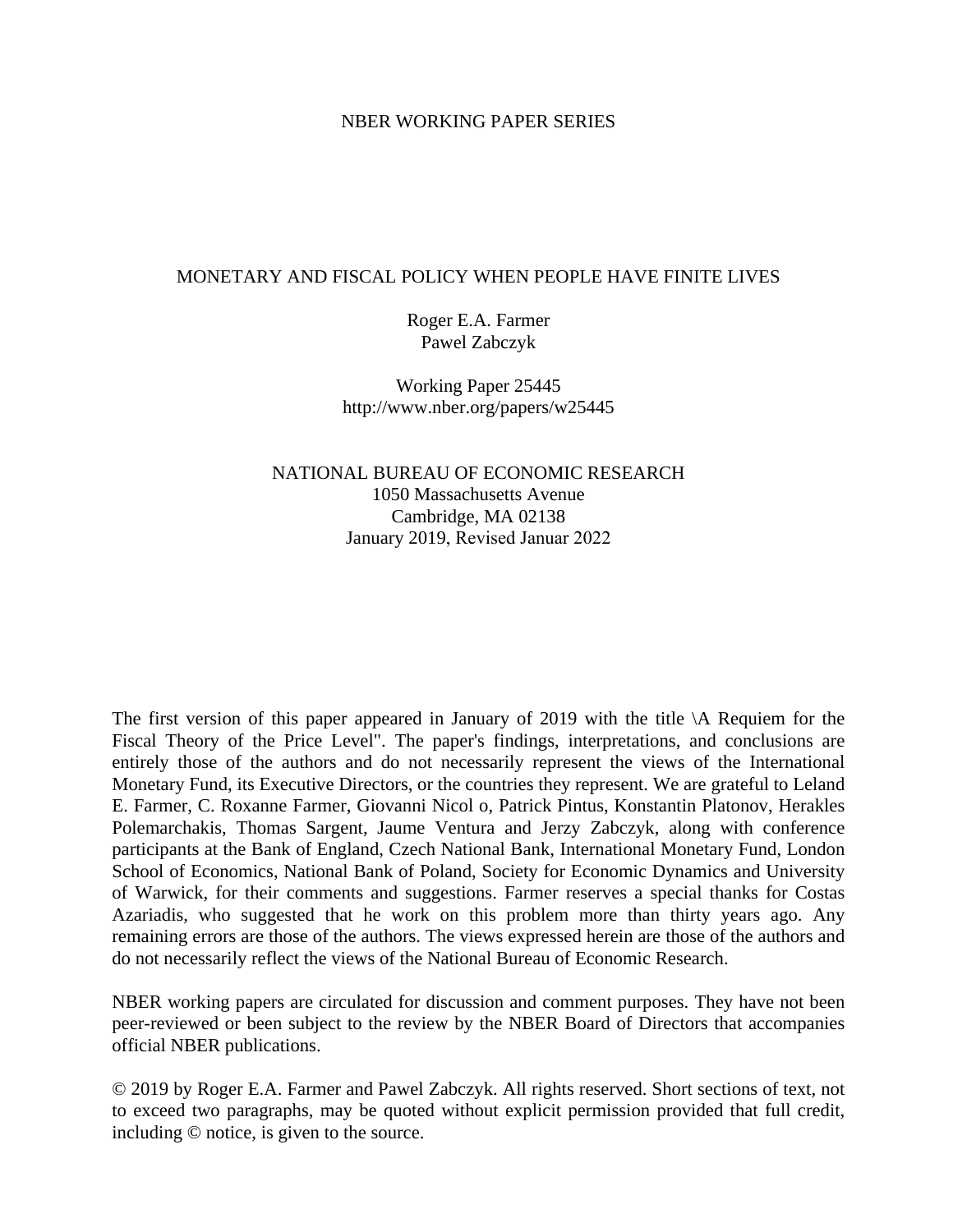Monetary and Fiscal Policy When People Have Finite Lives Roger E.A. Farmer and Pawel Zabczyk NBER Working Paper No. 25445 January 2019, Revised Januar 2022 JEL No. E31,E58,H62

# **ABSTRACT**

For at least three decades, the New-Keynesian representative agent model has been the preferred vehicle for analyzing the interaction of fiscal and monetary policy with the behavior of private agents in markets. We argue that the Overlapping Generations (OLG) model is an attractive alternative and that a number of features of real world economies arise naturally in a long-lived version of this model when it is calibrated to the U.S. income profile. These features include 1) the transmission of monetary shocks to real quantities, 2) excess volatility of real asset prices and 3) the existence of decade long periods with negative real interest rates. We provide an example of a sixty-two generation OLG model where all of these features arise in a dynamically efficient competitive equilibrium with complete markets in which money has positive value. Our results hold even in the case in which both monetary and fiscal policies are active in the sense of Leeper (1991).

Roger E.A. Farmer UCLA Department of Economics Box 951477 Los Angeles, CA 90095-1477 and CEPR and also NBER rfarmer@econ.ucla.edu

Pawel Zabczyk International Monetary Fund 700 19th Street N.W. Washington, D.C., 20431 pawel@zabczyk.com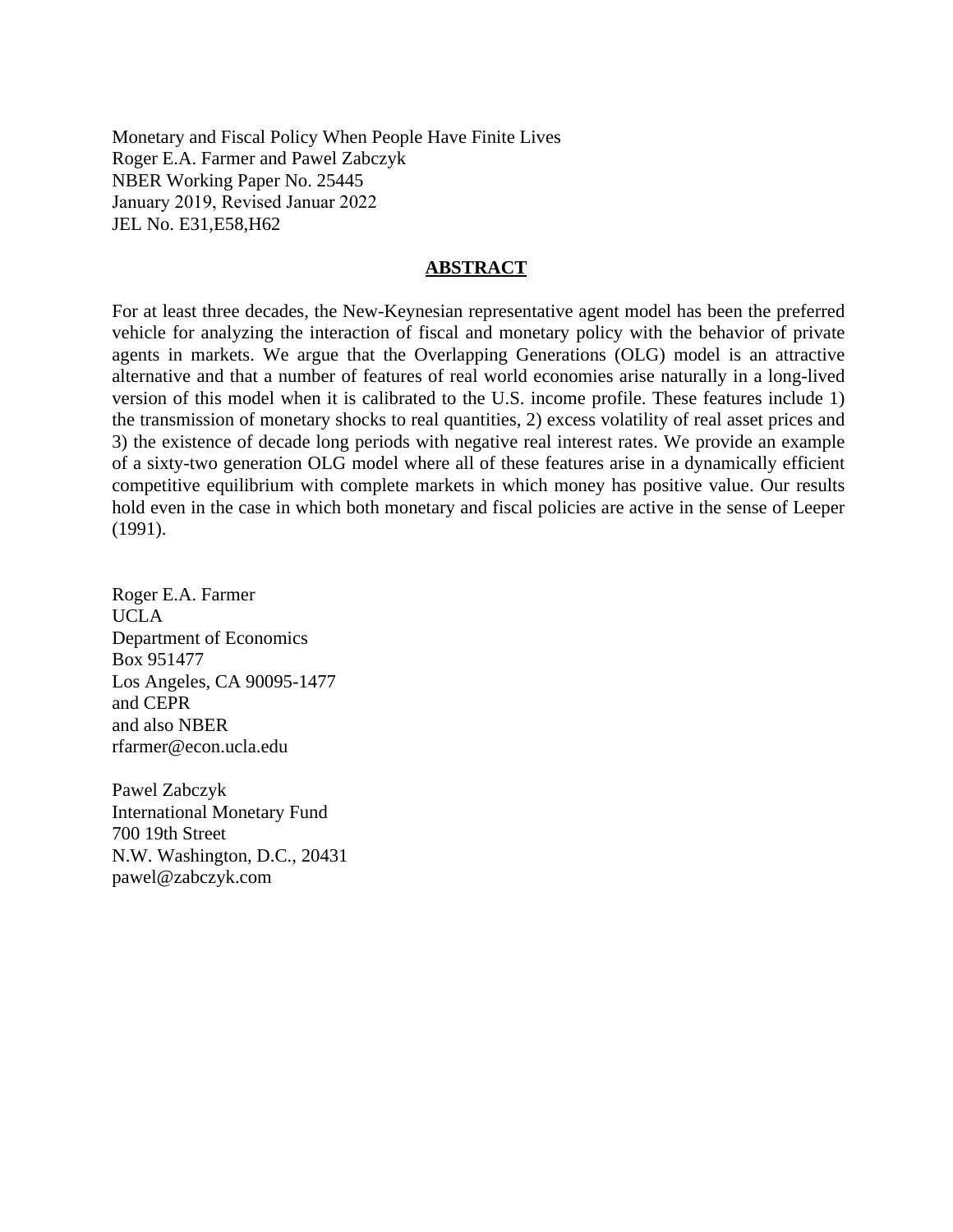# MONETARY AND FISCAL POLICY WHEN PEOPLE HAVE FINITE LIVES<sup>∗</sup>

#### ROGER E.A. FARMER† AND PAWEL ZABCZYK‡

First version: January 2019 This version: January 6, 2022

Abstract. For at least three decades, the New-Keynesian representative agent model has been the preferred vehicle for analyzing the interaction of fiscal and monetary policy with the behavior of private agents in markets. We argue that the Overlapping Generations (OLG) model is an attractive alternative and that a number of features of real world economies arise naturally in a long-lived version of this model when it is calibrated to the U.S. income profile. These features include 1) the transmission of monetary shocks to real quantities, 2) excess volatility of real asset prices and 3) the existence of decade long periods with negative real interest rates. We provide an example of a sixty-two generation OLG model where all of these features arise in a dynamically efficient competitive equilibrium with complete markets in which money has positive value. Our results hold even in the case in which both monetary and fiscal policies are active in the sense of Leeper [\(1991\)](#page-32-0).

# 1. Introduction

This paper is about the use of the overlapping generations model as a vehicle to understand how fiscal and monetary policy interact with the choices of private agents to determine prices and interest rates. We ask if well established results that hold in the workhorse representative agent model [\(Leeper and Leith, 2016\)](#page-32-1) can be transferred to an Overlapping Generations (OLG) model that is calibrated with an income profile that matches real world data. Our main result is that they do not.

Although we study a pure exchange economy, similar results to those we develop below hold in economies with physical capital but inelastic labor supply. And the work of [Reichlin](#page-33-0) [\(1986\)](#page-33-0) suggests that our results can be extended to models with variable labor supply and

<sup>†</sup> [Farmer:](mailto: R.Farmer.1@warwick.ac.uk) Professor of Economics: University of Warwick, and Distinguished Emeritus Professor: University of California Los Angeles.

<sup>‡</sup> [Zabczyk:](mailto: pzabczyk@imf.org) Senior Financial Sector Expert: Monetary Policy Modeling Unit, Monetary and Capital Markets Department, International Monetary Fund.

<sup>∗</sup> The first version of this paper appeared in January of 2019 with the title "A Requiem for the Fiscal Theory of the Price Level". The paper's findings, interpretations, and conclusions are entirely those of the authors and do not necessarily represent the views of the International Monetary Fund, its Executive Directors, or the countries they represent. We are grateful to Leland E. Farmer, C. Roxanne Farmer, Giovanni Nicolò, Patrick Pintus, Konstantin Platonov, Herakles Polemarchakis, Thomas Sargent, Jaume Ventura and Jerzy Zabczyk, along with conference participants at the Bank of England, Czech National Bank, International Monetary Fund, London School of Economics, National Bank of Poland, Society for Economic Dynamics and University of Warwick, for their comments and suggestions. Farmer reserves a special thanks for Costas Azariadis, who suggested that he work on this problem more than thirty years ago. Any remaining errors are those of the authors.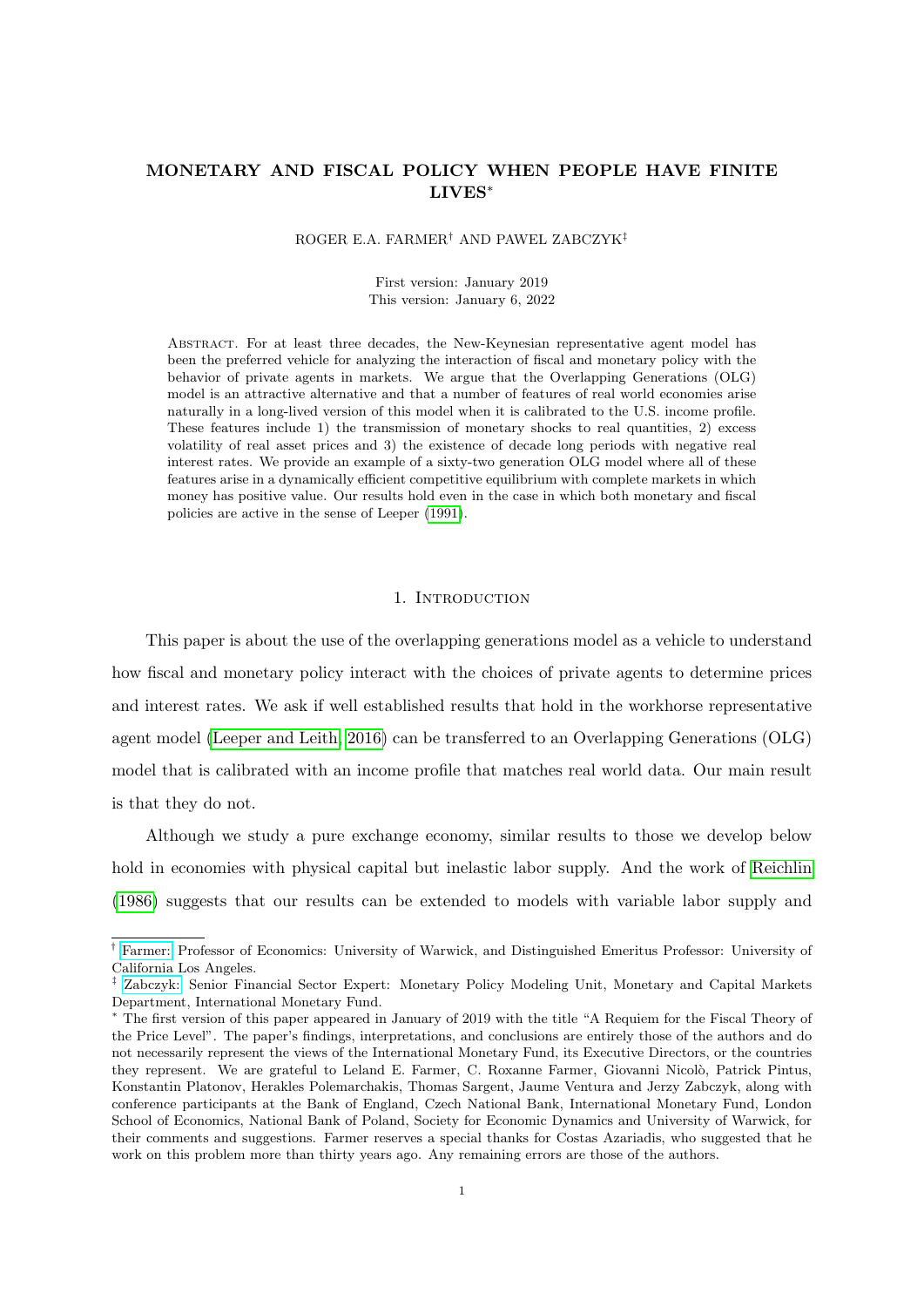flexible prices. When a model with flexible prices displays multiple indeterminate equilibria, it is a small step to appeal to negligible menu costs to select the equilibrium in which nominal shocks have real effects in the short run. In this sense, we see our work as a complement to, rather than a substitute for, the menu-cost approach to nominal-real interactions.

An extensive macroeconomics literature classifies monetary and fiscal policy regimes into those that are active and those that are passive. The active-passive distinction was coined by [Leeper](#page-32-0) [\(1991\)](#page-32-0) who suggested the following classification. If the central bank raises the interest rate more than one-for-one in response to inflation, monetary policy is active. If the central bank raises the interest rate less than one-for-one in response to inflation, monetary policy is passive. If the fiscal authority borrows to finance an arbitrary path of expenditure and taxes, fiscal policy is active. And if the fiscal authority adjusts its expenditures and the tax rate to ensure fiscal solvency for all possible paths of the real interest rate, fiscal policy is passive.

The active-passive distinction leads to a simple policy prescription. Central banks and national treasuries should coordinate on a policy mix in which one policy is active and the other is passive. In simple representative agent models, policy mixes in this class lead to models in which the price level and the real interest rate are each fully determined by fundamentals. In overlapping generations model that is not the case and instead non-fundamental – in the terminology of [Cass and Shell](#page-31-0)  $(1983)$  – sunspot shocks – may influence the allocation of resources between agents of different generations.

We are not the first to recognize that the overlapping generations model has very different characteristics from that of the representative agent model. Beginning with [Samuelson](#page-33-1) [\(1958\)](#page-33-1), the OLG model has been extensively used to analyze macroeconomic issues. The two-generation OLG model was the vehicle adopted by [Lucas Jr.](#page-32-2) [\(1972\)](#page-32-2) to introduce rational expectations into macroeconomics and multi-generation calibrated versions of the model have been studied by [Auerbach and Kotlikoff](#page-31-1) [\(1987\)](#page-31-1) to study fiscal policy, Ríos-Rull [\(1996\)](#page-33-2) to study business cycles and [Eggertsson et al.](#page-31-2) [\(2019\)](#page-31-2) as a vehicle for understanding low-interest rate environments. All of the OLG policy-oriented literature of which we are aware has focused on models with at most two steady-state equilibria.

Monetary OLG models always contain *at least* two steady state equilibria. In one of these equilibria, money has value, and in the other, it does not. Our contribution in this paper is to to provide a robust example of an overlapping generations model in which the age-income profile is calibrated to U.S. data and where there there exists an indeterminate steady-state equilibrium where money has value. This equilibrium is dynamically efficient and yet the real interest rate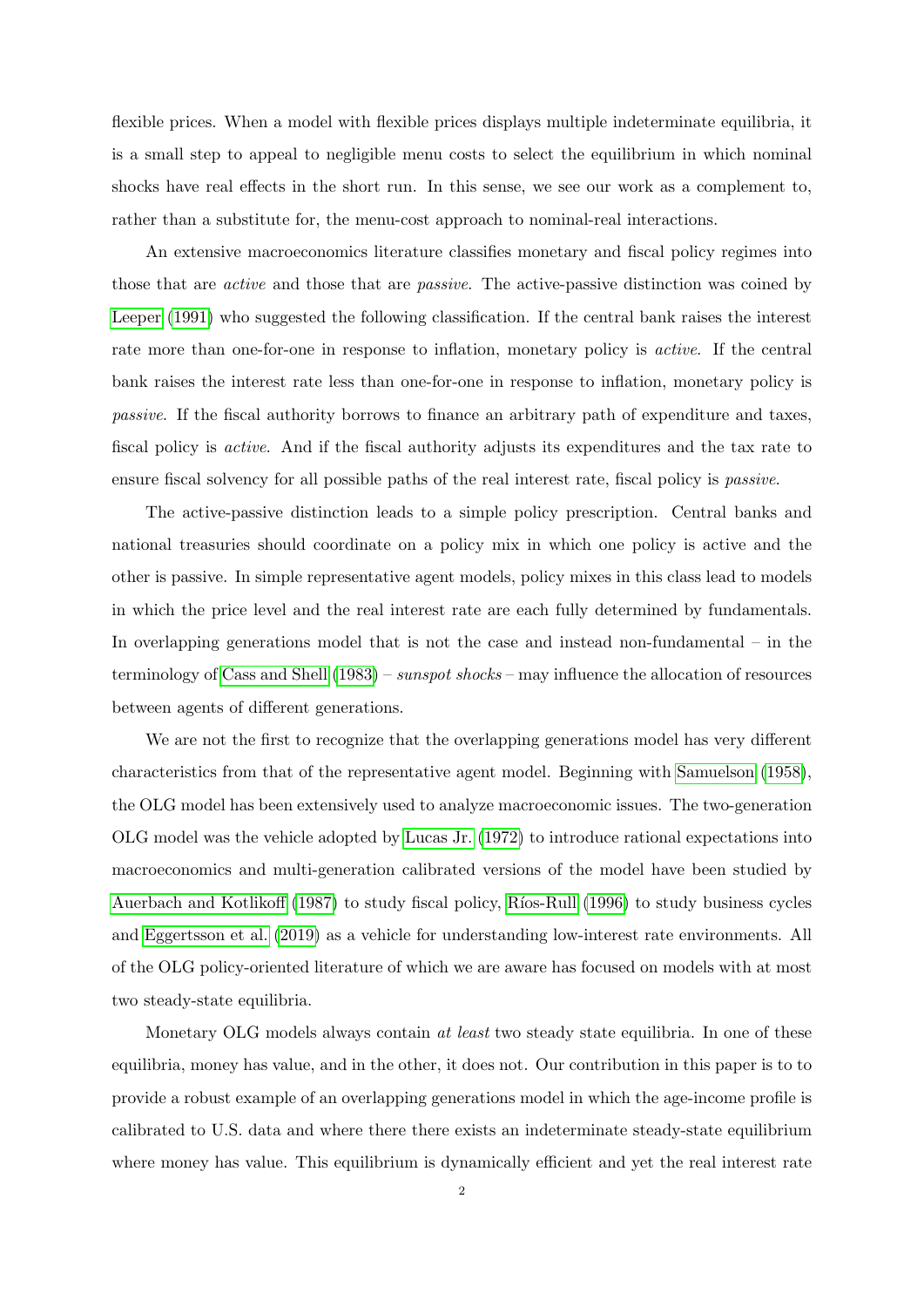and the initial price level are both indeterminate. Our result holds even when either fiscal or monetary policy is active and the other policy is passive. When both policies are active, the price level and the real interest rate are still indeterminate, but they can no longer be chosen independently of each other.

Our example relies on a hump-shaped endowment profile with peak income occurring in middle age. The existence of a hump-shaped profile gives rise to a tension between the wealth effect and the substitution effect. At high rates of the real interest rate, there is a motive to transfer income from middle-age to old-age. At low levels of the real interest rate this motive acts in the opposite direction. We show that for values of the intertemporal elasticity of substitution (IES) less than or equal to 1/2, the tension between the wealth effect and the substitution effect leads to the emergence of multiple steady-state equilibria where money has no value and a single monetary equilibrium in which neither the price level nor the real interest rate are pinned down by fundamentals.

To explore the empirical relevance of our example, we construct a 62−generation overlapping generations model in which we calibrate the endowment profile to U.S. micro data. We show that, in this calibrated example, the same phenomenon emerges. When monetary policy is passive and fiscal policy is active, there exists a steady-state equilibrium that displays two degrees of indeterminacy. It is not just the initial price level that remains unexplained by economic fundamentals; our calibrated model also fails to uniquely determine the real interest rate. If we assume that monetary and fiscal policy are both active, the degree of indeterminacy is reduced from two to one. In this case a linear combination of the real interest rate and the price level is determinate, but the model is still unable to uniquely determine the time path of either of these variables as a function of economic fundamentals.

Our work has implications for the question of which fiscal and monetary policies are welfare improving and which are not. Although our model is non-stochastic, it is well known that the existence of indeterminate steady-state equilibria is associated with the emergence of stationary stochastic equilibria driven by non-fundamental shocks.<sup>[1](#page-4-0)</sup> And although our paper is about the existence of multiple equilibria in the overlapping generations model, similar results hold in models with credit constraints or borrowing limits.[2](#page-4-1)

<span id="page-4-0"></span><sup>&</sup>lt;sup>1</sup>[Azariadis](#page-31-3) [\(1981\)](#page-31-3); [Cass and Shell](#page-31-0) [\(1983\)](#page-31-0); [Farmer and Woodford](#page-32-3) [\(1997\)](#page-32-3); [Farmer](#page-31-4) [\(1999\)](#page-31-4); [Farmer and Guo](#page-32-4) [\(1994\)](#page-32-4).

<span id="page-4-1"></span> $2$ [Woodford](#page-33-3) [\(1988\)](#page-33-3); Schmitt-Grohé and Uribe [\(2020\)](#page-33-4).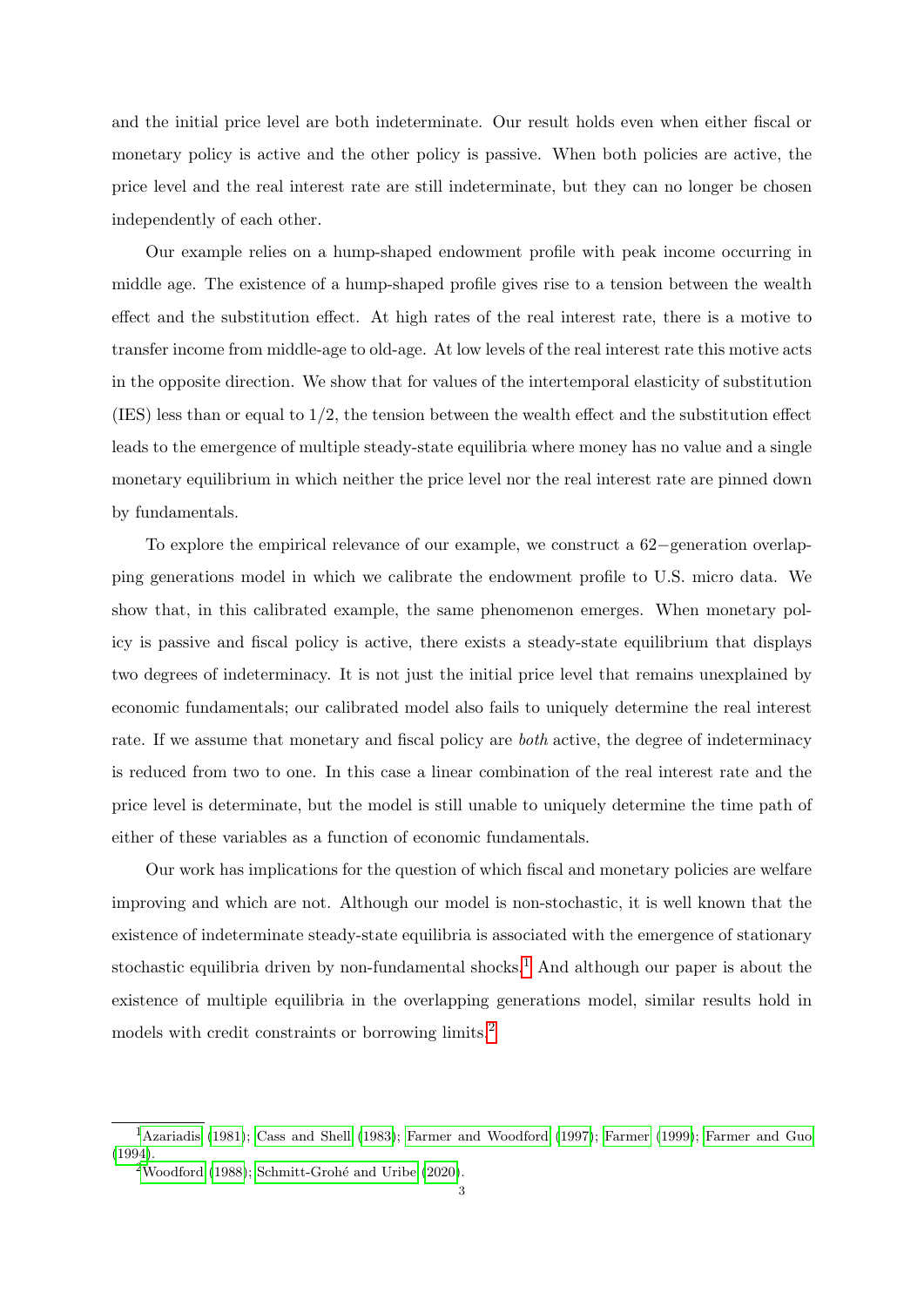Our results lead to novel explanations of a number of observed macroeconomic phenomena. First, a prominent feature of empirical data is the transmission of nominal shocks to real variables [Sims](#page-33-5) [\(1989\)](#page-33-5). This observation is explained in the New Keynesian model by the existence of price-adjustment costs. In our model sticky prices emerge endogenously as a property of equilibrium.[3](#page-5-0)

Second, there is an extensive literature, initiated by [Shiller](#page-33-6) [\(1981\)](#page-33-6) and [Leroy and Porter](#page-32-5) [\(1981\)](#page-32-5) that examines excess volatility of asset prices. In a stochastic version of our model, excessive volatility may arise as a consequence of the indeterminacy of the real interest rate which permits fluctuations in asset prices driven by purely non-fundamental shocks.

Finally, the real interest rate has been declining for the past fifty years and for much of this period it has been lower than the growth rate of GDP. In our 62-generation calibrated model, adjustment dynamics are cyclical and extremely slow. As the real interest rate adjusts, following a shock, there are decade-long periods in which the interest rate is either greater than or less than the growth rate of GDP. And the adjustment path back to the steady state is associated with big swings in the age-distribution of wealth as the calendar birth date of an age cohort has a significant impact on its life-time earnings.

# 2. The Relationship of our Work to Previous Literature

The generic existence of multiple indeterminate steady-state equilibria was established by [Kehoe and Levine](#page-32-6) [\(1985\)](#page-32-6) in the context of a two-period-lived model with multiple goods and multiple agents.<sup>[4](#page-5-1)</sup> With the exception of this paper, most previous examples of indeterminate equilibria in overlapping generations models have been restricted to two-generation or threegeneration models in which indeterminacy was purely monetary [\(Samuelson, 1958\)](#page-33-1), the model required negative money [\(Gale, 1973;](#page-32-7) [Farmer, 1986\)](#page-31-5), or was associated with unrealistic calibrations generally considered to be empirically irrelevant [Azariadis](#page-31-3) [\(1981\)](#page-31-3); [Farmer and Woodford](#page-32-3) [\(1997\)](#page-32-3); [Kehoe and Levine](#page-32-8) [\(1983\)](#page-32-8). Our paper is the first to provide a long-lived example of an economy where the endowment profile is matched to U.S. micro data, and where there exists an indeterminate steady-state equilibrium when both monetary and fiscal policy are active.

A branch of the multiple equilibrium literature studies bubbles in the overlapping generations model. A non-exhaustive list of papers, following Tirole's seminal contribution [\(Tirole,](#page-33-7) [1985\)](#page-33-7), would include [Martin and Ventura](#page-32-9) [\(2011,](#page-32-9) [2012\)](#page-32-10), [Miao and Wang](#page-33-8) [\(2012\)](#page-33-8), [Miao et al.](#page-33-9)

<span id="page-5-0"></span><sup>3</sup>There is an extensive previous literature that makes this same point. See, for example, [Farmer](#page-32-11) [\(2020\)](#page-32-11) and the reference cited therein.

<span id="page-5-1"></span><sup>&</sup>lt;sup>4</sup>It follows from the results of [Balasko and Shell](#page-31-6) [\(1981\)](#page-31-6) that the two-period assumption is unrestrictive as long as there are multiple agents and multiple goods.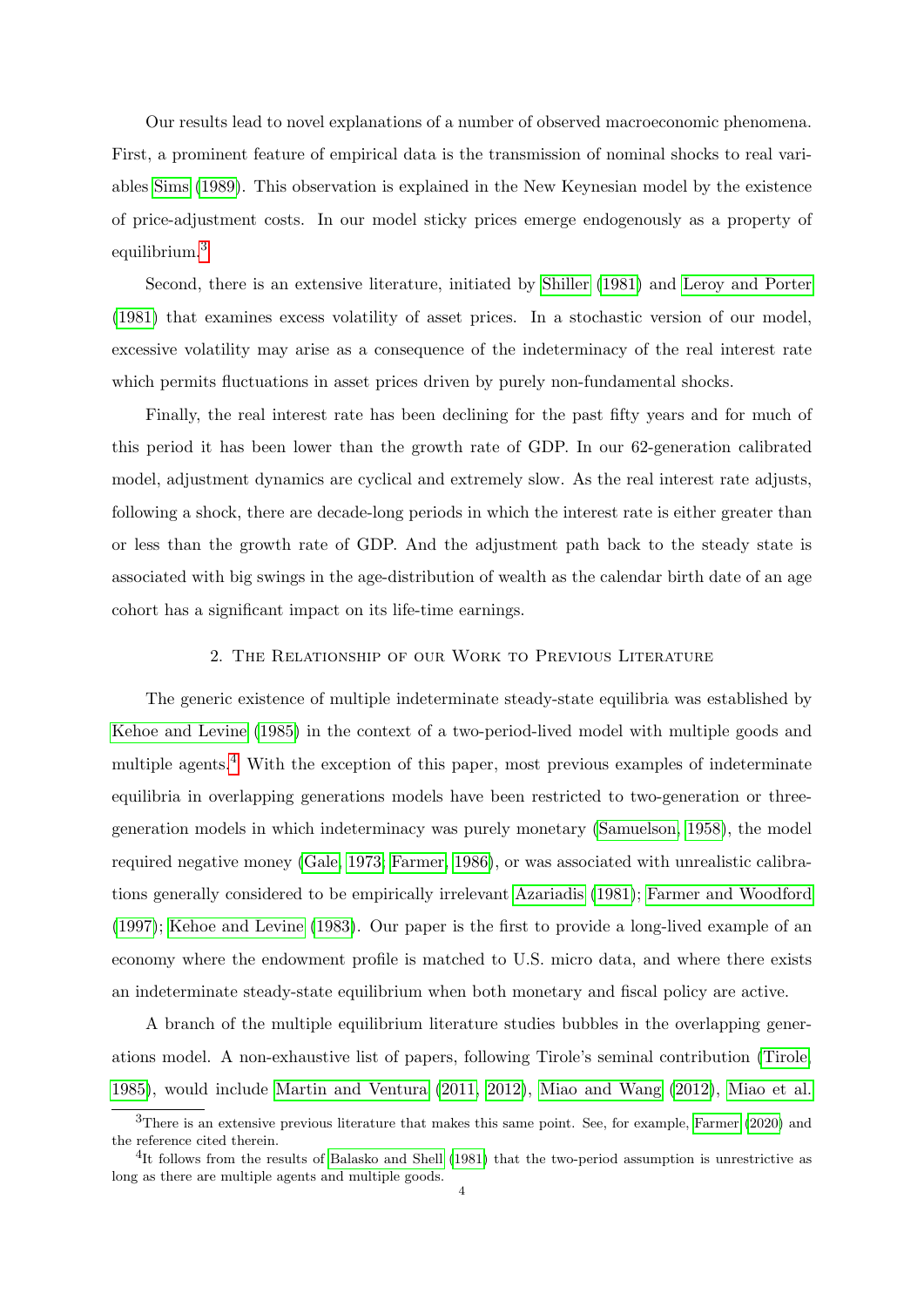[\(2012\)](#page-33-9) [Miao](#page-32-12) [\(2016\)](#page-32-12) and [Azariadis et al.](#page-31-7) [\(2015\)](#page-31-7). The model we develop here contains what Tirole would call 'bubbly equilibria' but, unlike these papers, we develop our argument in the context of a complete markets overlapping generations model without the credit constraints introduced by these authors.

[Benhabib et al.](#page-31-8) [\(2001\)](#page-31-8) exploit the global indeterminacy of equilibrium to point out that an active Taylor rule, may lead to unexpected results. In contrast, our results are not driven by global or non-linear dynamics since we explicitly restrict attention to the properties of a linearized system of equilibrium conditions around a monetary steady state. A number of authors have studied the wealth distribution in stochastic overlapping generations models with and without complete securities markets. One branch of this literature includes papers by Ríos-[Rull and Quadrini](#page-33-10) [\(1997\)](#page-33-10) and Castañeda et al. [\(2003\)](#page-31-9). Our work is peripherally related to that literature but we study a different question.

[Bassetto and Cui](#page-31-10) [\(2018\)](#page-31-10) revisit the implications of fiscal policy for price level determination in models in which assets differ in characteristics because of risk, or because debt provides liquidity services. In contrast to their work, our results do not rely on dynamic inefficiency, risk premia or liquidity effects. We show that both the price level and the real interest rate are indeterminate in a model where the steady-state equilibrium is dynamically efficient and where there are no frictions or rigidities of any kind other than the natural assumption that people are born and die at different dates.

[Eggertsson et al.](#page-31-2) [\(2019\)](#page-31-2) study steady-state equilibria in a fifty-six generation overlapping generations model with sticky prices. They use their model to discuss the idea that a negative real interest rate may be inconsistent with full employment, a concept that they refer to as 'secular stagnation'. In one section of their paper, Eggertsson et al. study the transition path from one steady-state equilibrium to another. Their solution method assumes that this transition path is unique. This is an assumption that is called into question by the analysis in our paper.

Given the extensive existing literature that applies the OLG model to real world data, a natural question is: why are we the first to draw attention to the possibility of multiple indeterminate equilibria? There are two answers to that question. The first is that our results hold only in monetary versions of the OLG model and the canonical calibrated models [\(Auerbach](#page-31-1) [and Kotlikoff, 1987;](#page-31-1) Ríos-Rull, 1996) do not contain fiat money. The second is that multiple equilibria do exist in these models, but not for their authors' preferred calibrations.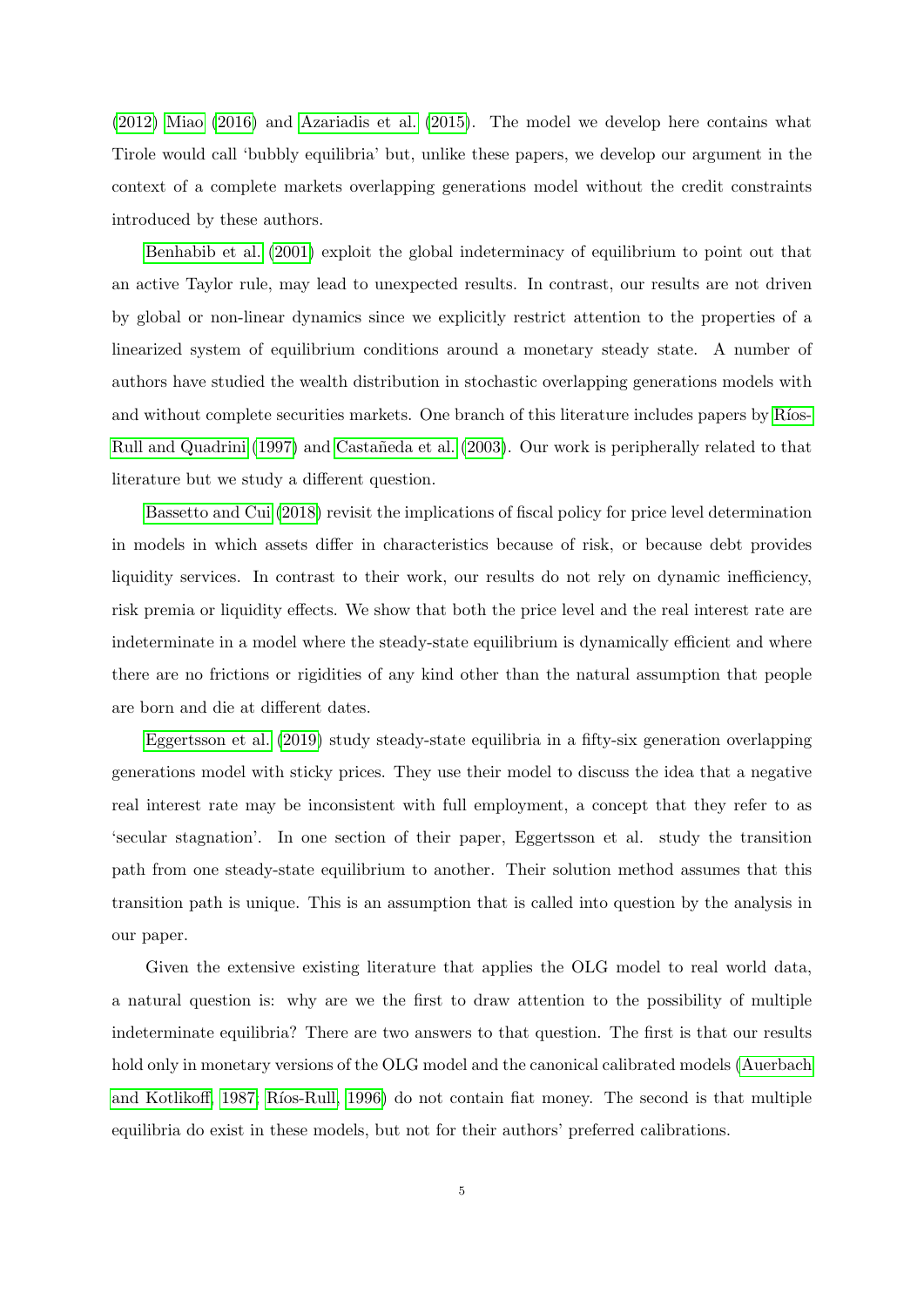All monetary OLG models contain at least two steady-state equilibria and in the absence of deficit finance, money has value in only one of them. Researchers have typically ruled out one equilibrium by omitting government debt entirely, as in Ríos-Rull [\(1996\)](#page-33-2), or by modeling debt as an obligation to repay real commodities, as in [Auerbach and Kotlikoff](#page-31-1) [\(1987\)](#page-31-1).

Even allowing for the absence of money however, the models developed by both [Auerbach](#page-31-1) [and Kotlikoff](#page-31-1) [\(1987\)](#page-31-1) and Ríos-Rull [\(1996\)](#page-33-2) both allow for a hump-shaped income profile and the results we develop in Section [5](#page-13-0) imply that there exist parameter values for which a purely real model possess three steady state equilibria.<sup>[5](#page-7-0)</sup> It follows that the uniqueness finding of Rios-Rull that

"In all the cases studied, these functions turned out to be monotone- decreasing,

implying a unique steady state." Ríos-Rull [\(1996,](#page-33-2) page 472).

is case specific and depends on the specific choice of parameters.

# 3. Fiscal and Monetary Policy

In this section we explain the relationship between private and government trade in the asset markets. We construct a model in which the government purchases  $g_t$  units of a consumption good which it finances with dollar-denominated pure discount bonds and lump-sum taxes,  $\tau_t$ . Let  $B_t$  be the quantity of pure-discount bonds each of which promises to pay one dollar at date  $t + 1$  and let  $Q_t$  be the date t dollar price of a discount bond. Further, let  $p_t$  be the date t dollar price of a consumption good. Using these definitions, government debt accumulation is represented by the following equation,

$$
Q_t B_t + p_t \tau_t = B_{t-1} + p_t g_t.
$$

Define  $i_t$  to be the net nominal interest rate from period t to period  $t + 1$ , and let  $\Pi_{t+1}$ , be the gross inflation rate. These variables are given by,

$$
i_t \equiv \frac{1}{Q_t} - 1
$$
 and,  $\Pi_{t+1} \equiv \frac{p_{t+1}}{p_t}$ .

Further, let

$$
b_t \equiv \frac{B_{t-1}}{p_t},
$$

<span id="page-7-0"></span><sup>5</sup>Although our results are developed in the context of an endowment economy, a simple extension of our analysis applies to the model with capital.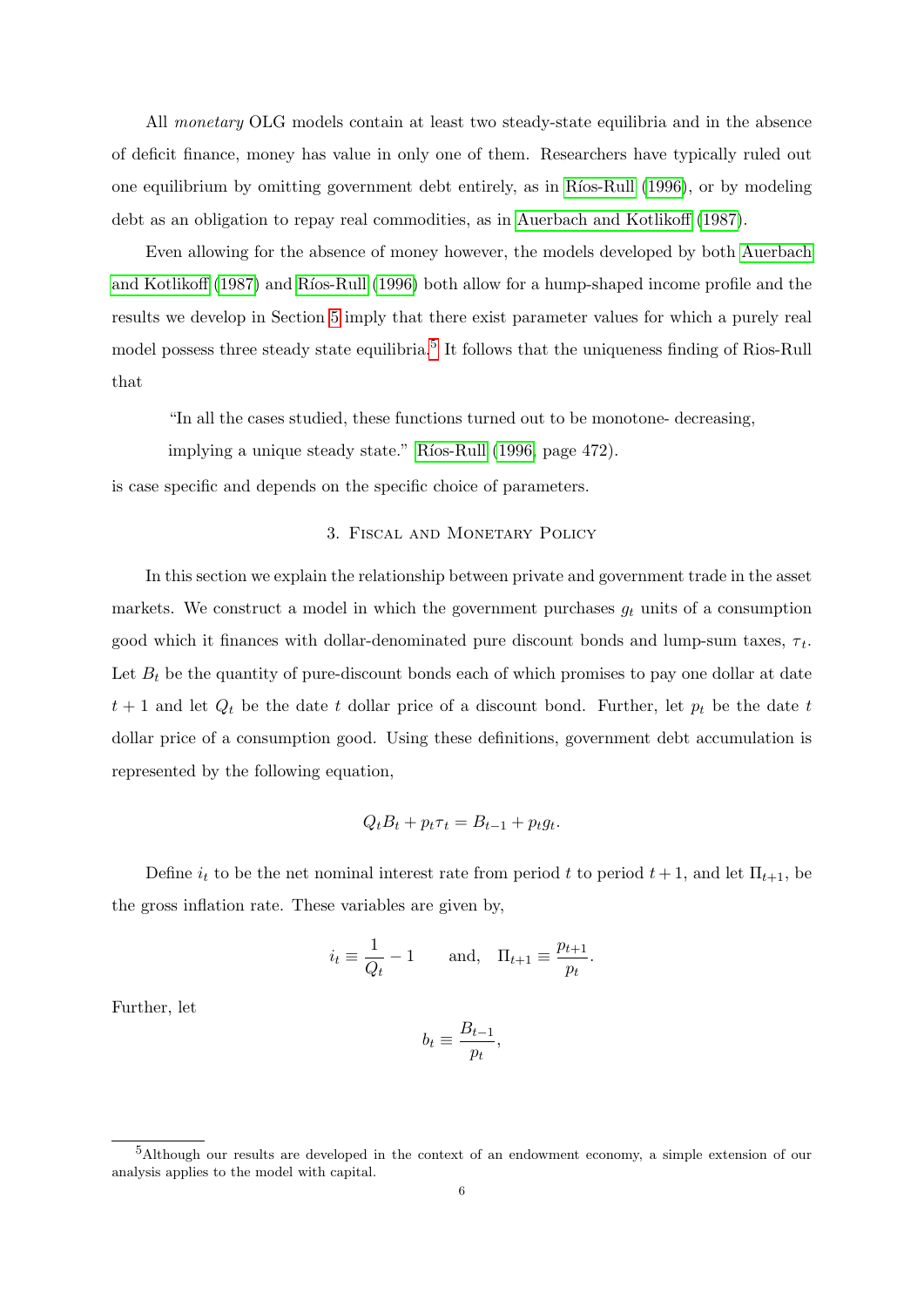be the real value of government debt maturing in period  $t$  and define the *real primary deficit* as

$$
d_t \equiv g_t - \tau_t,
$$

where the negative of  $d_t$  is the *real primary surplus*. Let  $R_{t+1}$  represent the gross real return from t to  $t + 1$ , which from the Fisher-parity condition equals

$$
R_{t+1} \equiv \frac{1+i_t}{\Pi_{t+1}}.\tag{1}
$$

We can combine these definitions to rewrite the government budget equation in purely real terms

<span id="page-8-0"></span>
$$
b_{t+1} = R_{t+1}(b_t + d_t), \quad t = 1, \dots, \infty.
$$
 (2)

Although Equation [\(2\)](#page-8-0) is expressed in terms of real variables, the debt instrument issued by the treasury is nominal. It follows that the real value of debt in period 1 is determined by the period 1 price level through the definition

$$
b_1 \equiv \frac{B_0}{p_1}.
$$

Equations [\(2\)](#page-8-0), one for each future date, have been interpreted in two different ways in the literature on monetary and fiscal policy in representative agent models. According to advocates of the Fiscal Theory of the Price Level (FTPL) these are not budget equations in the usual sense; instead, when combined with a boundedness condition, they generate a debt valuation equation. To understand this argument, let  $\mathcal{Q}_t^k$ ,

$$
\mathcal{Q}_t^k \equiv \prod_{j=t+1}^k \frac{1}{R_j}, \qquad \mathcal{Q}_t^t = 1,
$$

be the relative price at date t of a commodity for delivery at date  $k$ . Now, iterate Equation  $(2)$ forwards to write the current real value of debt outstanding as the present value of all future surpluses,

<span id="page-8-1"></span>
$$
\frac{B_0}{p_1} = -\sum_{t=1}^{\infty} \mathcal{Q}_1^t d_t + \lim_{T \to \infty} \mathcal{Q}_1^T b_T.
$$
\n(3)

The boundedness condition alluded to above, is the requirement that

<span id="page-8-2"></span>
$$
\lim_{T \to \infty} \mathcal{Q}_1^T b_T \le 0,\tag{4}
$$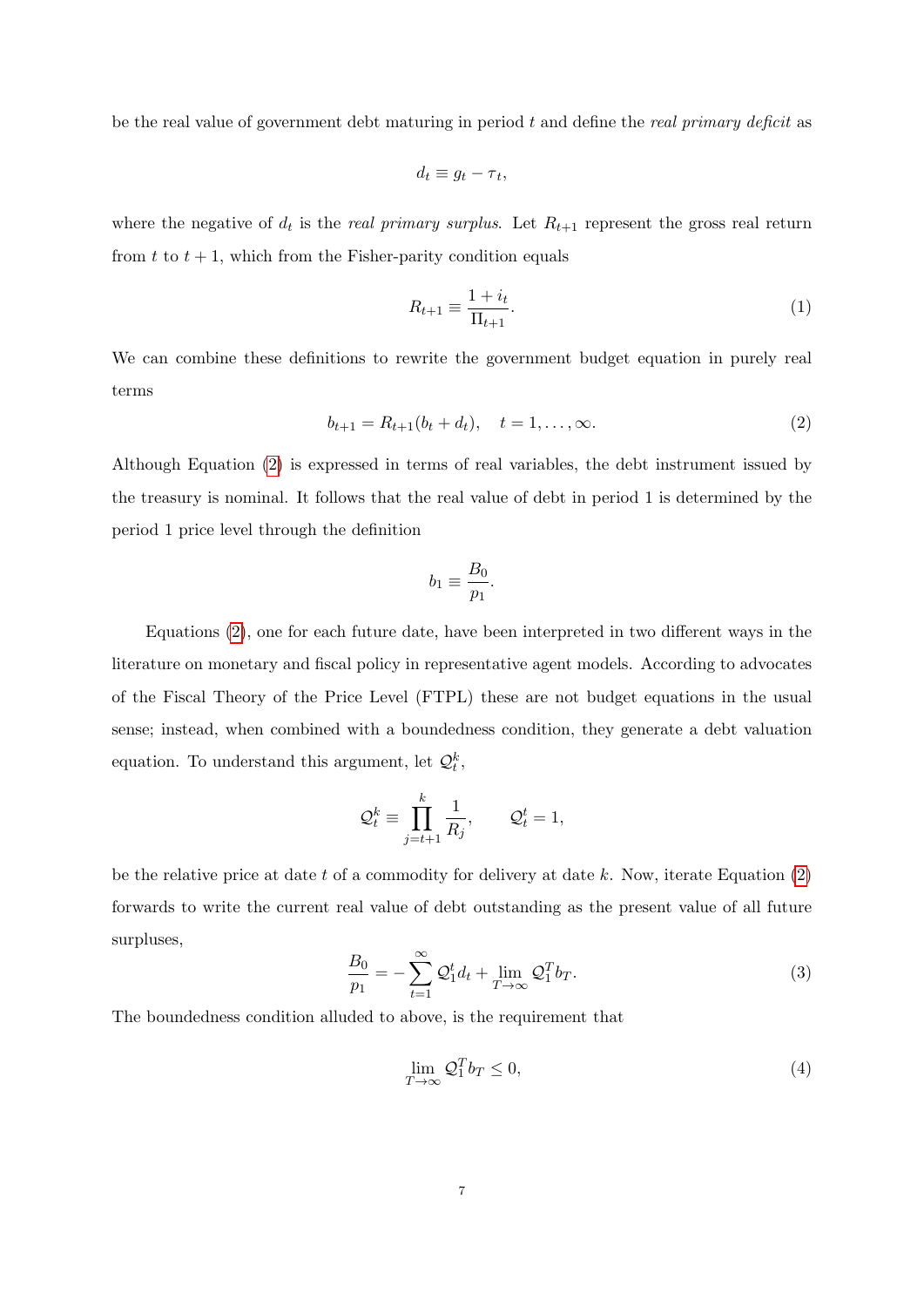which turns Eq. [\(3\)](#page-8-1) into a constraint,

<span id="page-9-1"></span>
$$
\frac{B_0}{p_1} \le -\sum_{t=1}^{\infty} \mathcal{Q}_1^t d_t. \tag{5}
$$

Inequality [\(4\)](#page-8-2), sometimes referred to as a no-Ponzi scheme condition, restricts the government from borrowing from the infinite future and it follows naturally in representative agent economies in which all agents are present at all points in time.<sup>[6](#page-9-0)</sup>

If the government were to be treated in the same way as other agents, Inequality [\(5\)](#page-9-1) would act as a constraint on feasible paths for the sequence of surpluses,  $-\{d_t\}_{t=1}^{\infty}$ , that would be required to hold for all paths of  $\{Q_1^t\}_{t=1}^{\infty}$  and all initial price levels,  $p_1$ . If the government behaves optimally, in the sense that all revenues are accounted for either to pay down debt or to fund expenditure, this inequality will hold with equality,

<span id="page-9-2"></span>
$$
\frac{B_0}{p_1} = -\sum_{t=1}^{\infty} \mathcal{Q}_1^t d_t.
$$
\n(6)

In New-Keynesian models in which the central bank sets an interest rate peg, the initial price level would be indeterminate if the government were constrained to balance its budget for all paths of  $\{Q_1^t\}_{t=1}^{\infty}$  and all initial price levels [\(McCallum, 2001\)](#page-32-13). To resolve this apparent indeterminacy of the price level, advocates of the FTPL argue that the government should be treated differently from other agents in a general equilibrium model [\(Leeper, 1991;](#page-32-0) [Woodford,](#page-33-11) [1994\)](#page-33-11). When monetary policy is passive, Equation [\(6\)](#page-9-2) should, they claim, be treated as a debt valuation equation that determines the value of  $p_1$  as a function of the *specific* path of primary surpluses  $-\{d_t\}_{t=1}^{\infty}$  chosen by the treasury. All initial price levels other than the specific value of  $p_1$  that satisfies Equation [\(6\)](#page-9-2) are infeasible since they lead to paths of government debt that eventually become unbounded. In contrast, in the OLG model neither the price level nor the real interest rate are pinned down uniquely and Equation [\(6\)](#page-9-2) may hold for more than one value of the price level  $p_1$ . It follows that the logic behind the fiscal theory of the price level cannot be extended to the overlapping generations model.

## 4. A Three-Generation Example

<span id="page-9-3"></span>Before introducing the T−period model, we introduce our main ideas in a 3-generation example. For this special case, the preferences of people born in period 2 and later are given

<span id="page-9-0"></span><sup>&</sup>lt;sup>6</sup>It does not, however, follow from the equilibrium conditions of an OLG economy and the failure of this condition is associated with the existence of bubbles [\(Tirole, 1985\)](#page-33-7).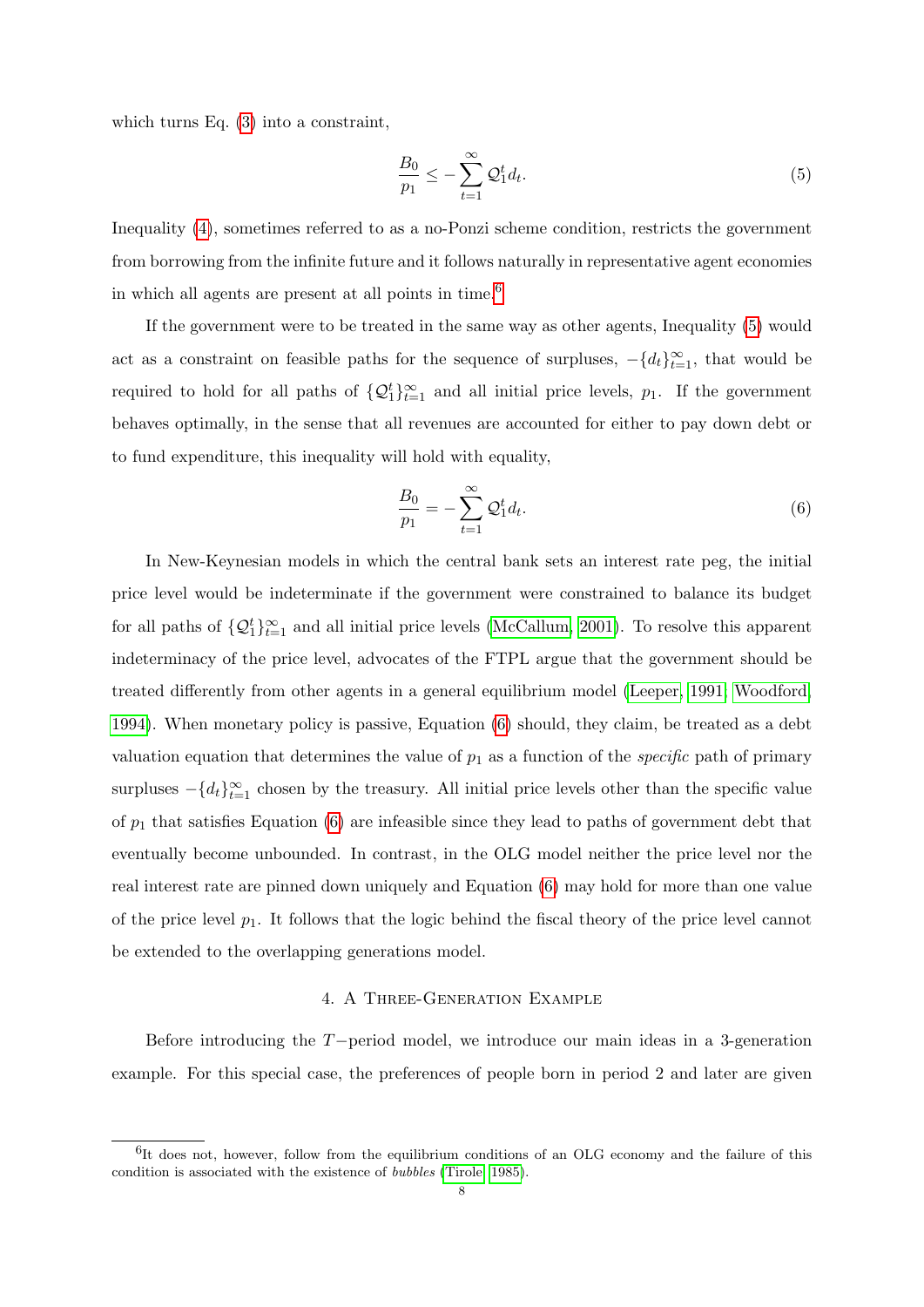by the following utility function;

<span id="page-10-0"></span>
$$
U^t = U(c_t^t, c_{t+1}^t, c_{t+2}^t). \tag{7}
$$

We index generations by superscripts and calendar time by subscripts. Thus,  $c_{\tau}^{t}$  is the consumption of generation t in period  $\tau$ . We refer to the people born in period  $T-1$  and later as *generic* generations and we distinguish them from a set of non-generic generations. The non-generic generations are people alive in periods 1 through  $T-2$  who live for less than T periods. In the 3−generation model there are 2 non-generic generations; the initial middle-aged and the initial old.

The generic generations maximize utility subject to three budget constraints, one for each period of life,

$$
c_t^t + s_{t+1}^t \le \tilde{\omega}_1, \quad c_{t+1}^t + s_{t+2}^t \le R_{t+1} s_{t+1}^t + \tilde{\omega}_2, \quad c_{t+2}^t \le R_{t+2} s_{t+2}^t + \tilde{\omega}_3,\tag{8}
$$

where  $\{\tilde{\omega}_1, \tilde{\omega}_2, \tilde{\omega}_3\}$  is the after-tax endowment profile of a generic generation and  $s^t_\tau$  is the demand for claims to  $\tau + 1$  consumption goods by generation t in period  $\tau$ . The subscript on the term  $\tilde{\omega}_j$  indexes age and we assume throughout, that  $\tilde{\omega}_j$  does not depend on calendar time.

The solution to this problem is fully characterized by a pair of asset demand functions

$$
s_{t+1}^t(R_{t+1}, R_{t+2}), \quad s_{t+2}^t(R_{t+1}, R_{t+2}),
$$

together with the requirement that the three budget constraints characterized in [\(8\)](#page-10-0) hold with equality.

Let the aggregate demand for assets by all agents alive at date  $t$  be defined by the function

$$
f(R_t, R_{t+1}, R_{t+2}) \equiv s_t^{t-1}(R_t, R_{t+1}) + s_t^t(R_{t+1}, R_{t+2}).
$$

For this three-generation example,  $f(\cdot)$  adds up the asset demand of the newborns, this is the term  $s_t^t(\cdot)$  and the asset demands of the middle-aged, this is the term  $s_t^{t-1}(\cdot)$ . Equilibrium in the asset markets requires that

<span id="page-10-1"></span>
$$
f(R_t, R_{t+1}, R_{t+2}) = R_{t+1}^{-1} b_{t+1},
$$
\n(9)

where  $R_{t+1}^{-1}b_{t+1}$  is the public sector borrowing requirement in period t and the dynamics of public borrowing are given by the equation,

<span id="page-10-2"></span>
$$
b_{t+1} = R_{t+1}(b_t + d_t).
$$
\n(10)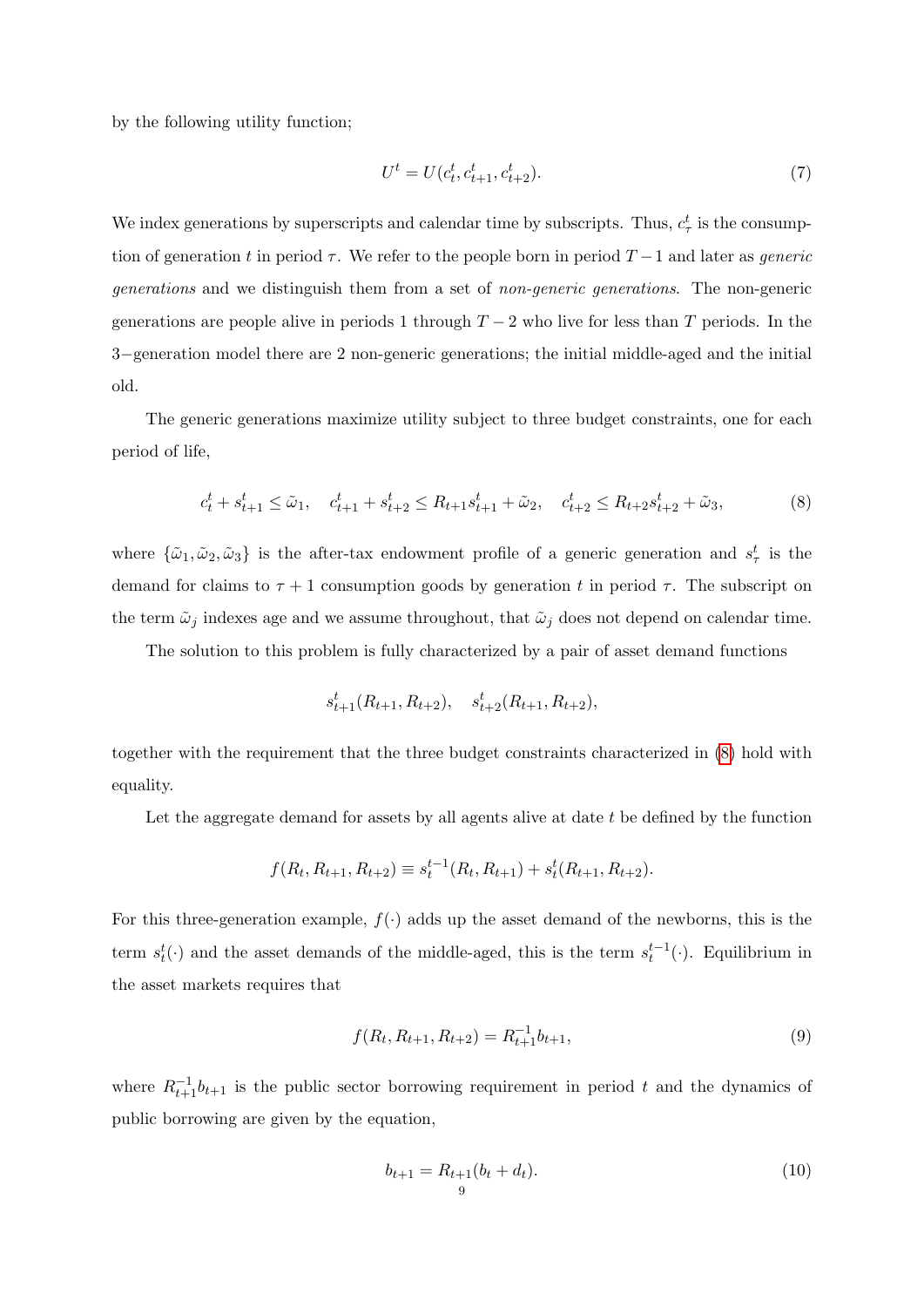We refer to equations [\(9\)](#page-10-1) and [\(10\)](#page-10-2) as the *generic market clearing equations*. Beginning with period 2, non-stationary equilibria are characterized by bounded sequences of real interest rates and debt that satisfy these equations and are consistent with a set of initial conditions that arise from the behavior of the initial generations.

To complete the description of equilibrium in the three-generation model, we must describe the equilibrium conditions in period 1. In this period there is one generic generation, the newborns, and two non-generic generations, the middle-aged and the old. We refer to the initial middle-aged as generation 0 and to the initial old as generation  $-1$ . Generation  $-1$  consume their wealth and they do not contribute to the demand for period 1 assets. Generation 0 maximize the function

<span id="page-11-0"></span>
$$
U^0 = U(c_1^0, c_2^0),\tag{11}
$$

subject to the two budget constraints,

$$
c_1^0 + s_2^0 \le \lambda_0 \frac{B_0}{p_1} + \tilde{\omega}_2, \quad c_2^0 \le R_2 s_2^0 + \tilde{\omega}_3,\tag{12}
$$

where  $B_0$  is the dollar value of the initial government debt liability,  $p_1$  is the dollar price of a commodity in period 1 and  $\lambda_0$  is the share of the initial government debt liability held by generation 0. The remaining share,  $1-\lambda_0$ , is held by the initial old. The solution to the problem of the initial middle-aged is characterized by the asset demand function

$$
s_2^0\left(R_2, \lambda_0 \frac{B_0}{p_1}\right),\tag{13}
$$

and the requirement that the two budget constraints, [\(12\)](#page-11-0), hold with equality.

The asset market clearing condition in period 1 is given by the expression

<span id="page-11-1"></span>
$$
s_2^0\left(R_2, \lambda_0 \frac{B_0}{p_1}\right) + s_2^1(R_2, R_3) = R_2^{-1}b_2,\tag{14}
$$

and the government debt equation is

<span id="page-11-2"></span>
$$
b_2 = R_2 \frac{B_0}{p_1}.\tag{15}
$$

We refer to equations [\(14\)](#page-11-1) and [\(15\)](#page-11-2) as the *non-generic market clearing equations*. For given values of  $\lambda_0$  and  $B_0$ , equations [\(14\)](#page-11-1) and [\(15\)](#page-11-2) determine  $R_3$  and  $b_2$  as functions of the initial conditions,  $R_2$  and  $p_1$ . In period 2 and later, equations [\(9\)](#page-10-1) and [\(10\)](#page-10-2) determine  $R_{t+2}$  and  $b_{t+1}$ as functions of  $b_t$ ,  $R_{t+1}$  and  $R_t$ .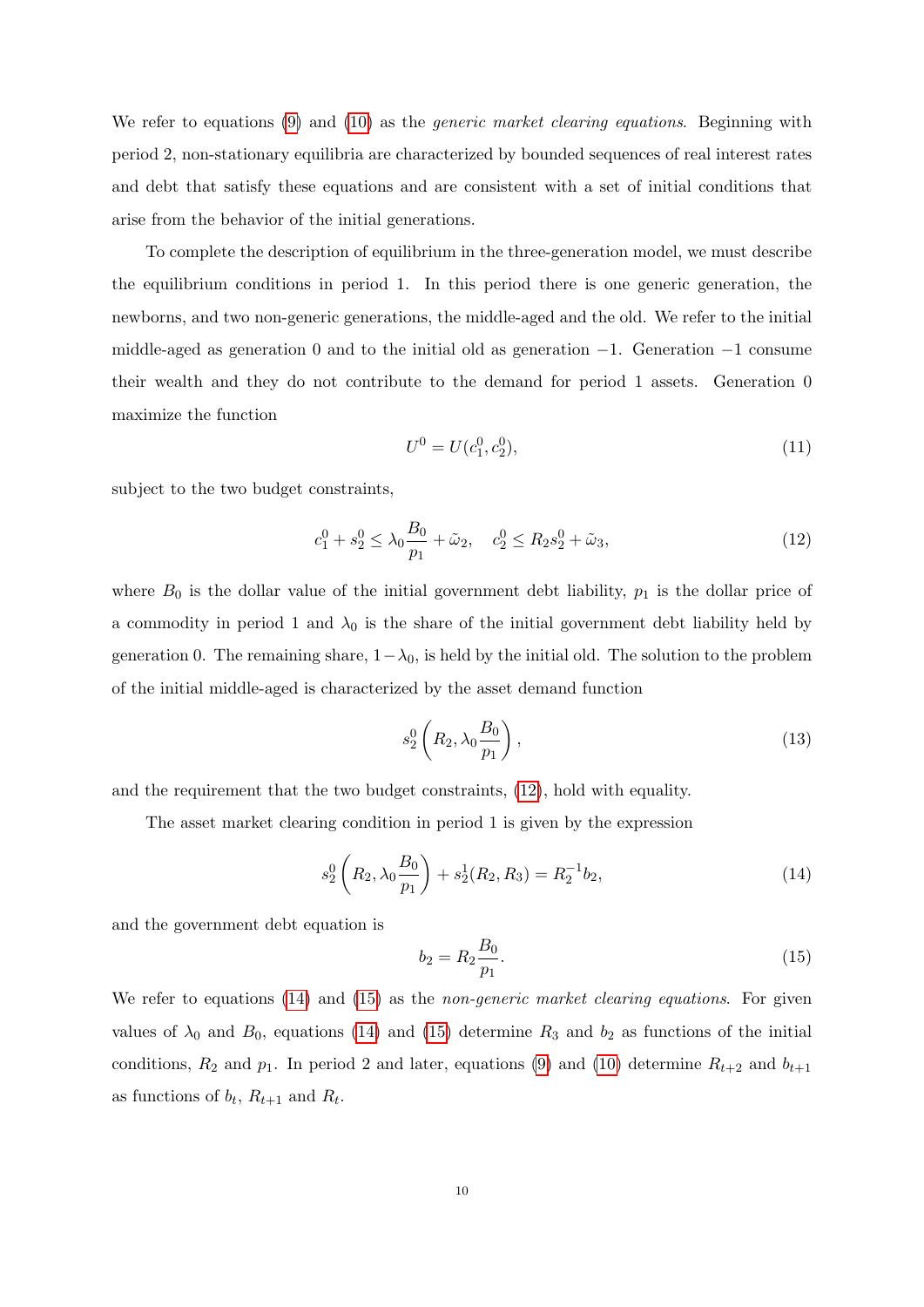A steady-state equilibrium is a non-negative real number R and real number b such that

$$
f(R, R, R) = R^{-1}b,
$$
\n(16)

<span id="page-12-0"></span>
$$
b = R(b + d). \tag{17}
$$

When  $d = 0$ , inspection of Eqn. [\(17\)](#page-12-0) shows that there are at least two steady-state equilibria; one in which  $b = 0$  and one in which  $R = 1$ . Following [Gale](#page-32-7) [\(1973\)](#page-32-7), an equilibrium in which  $b = 0$  is called an *autarkic* steady-state and an equilibrium in which  $R = 1$  is called a *golden* rule steady-state.[7](#page-12-1)

[Kehoe and Levine](#page-32-8) [\(1983\)](#page-32-8) provide a calibrated three-generation example in which there is one golden rule and there are three autarkic steady-states. In their example, the golden rule is associated with a real value of government debt that is strictly positive and that displays two degrees of indeterminacy. The fact that the real value of nominal government liabilities is strictly positive at the golden-rule steady-state equilibrium implies that the sequence of money prices, defined by the equations

$$
p_{t+1} = p_t \left( \frac{1 + \bar{i}}{R} \right), \quad p_{t=1} = p_1,
$$

and the sequence of nominal debt obligations, defined by the equation,

$$
B_t = bp_t,
$$

remain strictly positive.

What does it mean for the golden rule steady state to be locally indeterminate? Consider all pairs of initial values

$$
b_1 \equiv \frac{B_0}{p_1}, \quad R_2,
$$

that are close to the steady state values of b and R at the golden rule. If there is a unique pair,  ${b_1, R_2}$ , such that the trajectory that starts from this pair converges to the steady state, the golden rule steady state is said to be locally determinate. If there is a one dimensional manifold of values – defined by a function  $b_1 = \phi(R_2)$  – such that all solutions to equations [\(9\)](#page-10-1) and [\(10\)](#page-10-2) that begin on this manifold converge to the steady state; the golden rule steady state is said to display one degree of indeterminacy. If there is a two dimensional manifold – containing

<span id="page-12-1"></span><sup>&</sup>lt;sup>7</sup>When  $d \neq 0$ , a continuity argument establishes that there is an open set  $d \in (d_L, d_U)$ , which contains  $d = 0$ , for which the number of steady-state equilibria and the determinacy properties of each steady-state equilibrium is the same as the case where  $d = 0$ . It follows that, as long as the primary budget deficit is not too large, our analysis of the properties of equilibria for the case of  $d = 0$  carries over to the case where the treasury runs a primary deficit or a primary surplus.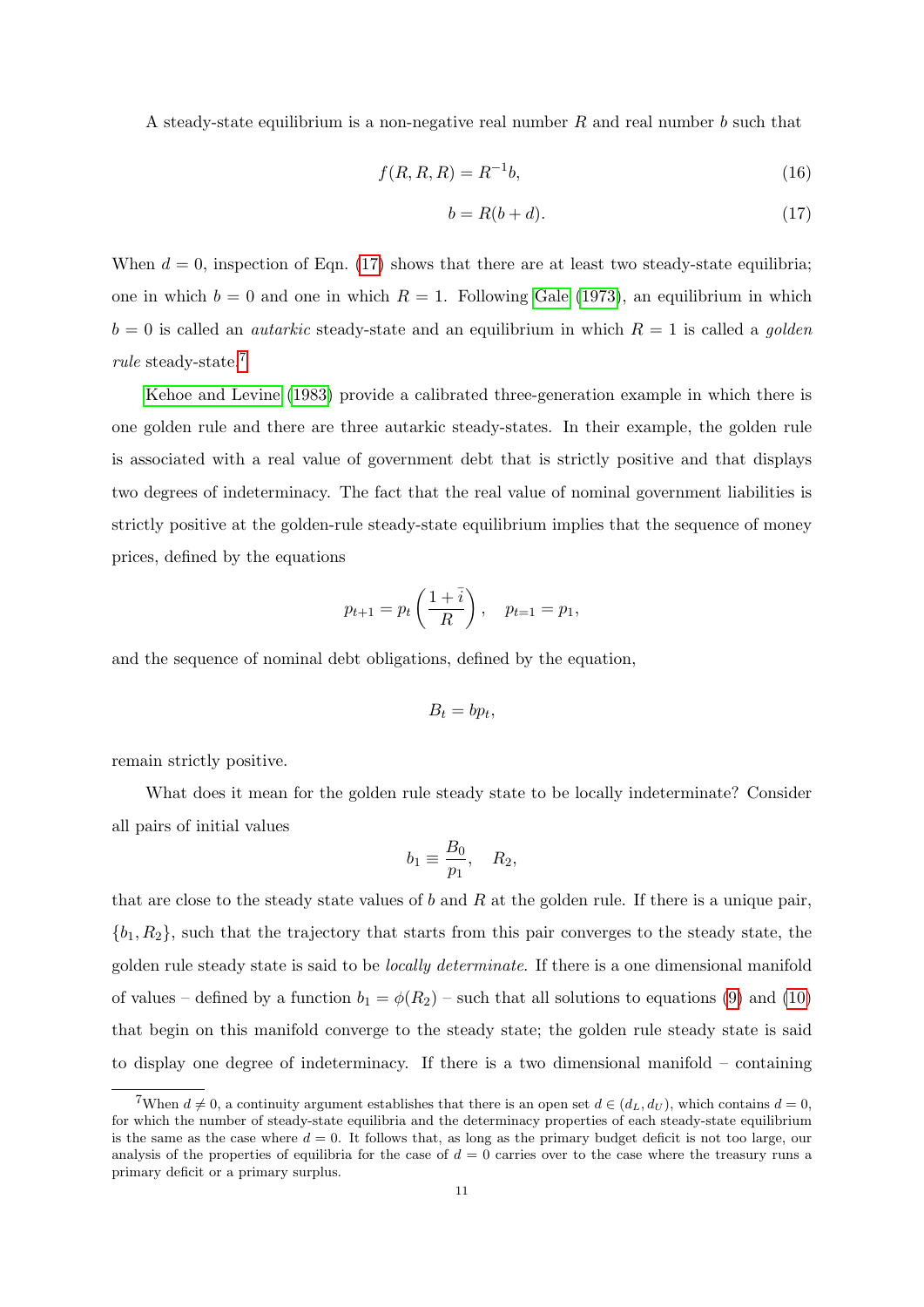the golden rule steady state – such that all solutions to equations  $(9)$  and  $(10)$  that begin on this manifold converge to the steady state; the steady state is said to display two degrees of indeterminacy.

It is a remarkable feature of the Kehoe-Levine calibration that the golden rule steady state displays two degrees of indeterminacy and that the real value of government debt and the price level are both positive at this steady state. For the Kehoe-Levine calibration the length of life is 3, the endowment pattern is {3, 15, 2}, the preference weights on each period of life are equal to  $\{2, 2, 1\}$  and the intertemporal elasticity of substitution is equal to  $1/6$ . We show in this paper, that the existence of a steady-state equilibrium with these properties is robust to increasing the length of life, the introduction of constant discounting, different values of the intertemporal elasticity of substitution and the calibration of the income profile to match U.S. micro data.

The degree of indeterminacy of equilibrium in the Kehoe-Levine example depends on the actions of the monetary and fiscal authorities. The assumption of a constant interest rate implies that monetary policy is passive and the fact that  $d_t$  is not responsive to variations in the value of outstanding debt implies that fiscal policy is active.<sup>[8](#page-13-1)</sup> It follows that the finding of two-degrees of indeterminacy at the golden rule steady-state holds for a passive-active policy mix for which equilibrium, in a representative agent economy, would be determinate. In Section [9](#page-26-0) we relax the assumption of a passive monetary policy and we show that the golden rule equilibrium still displays one degree of indeterminacy, even for the case in which monetary and fiscal policy are both active.

#### 5. Understanding the Mechanism

<span id="page-13-0"></span>The three-generation example we provided in Section [4](#page-9-3) relies on a hump-shaped income profile and a relatively low value of the elasticity of substitution. In this section, we provide analytical results for the three-generation case that illustrate the tension between the intertemporal elasticity of substitution and the peak of the income distribution. We begin with a base-line three-generation model for which the representative agent maximizes the following constant elasticity of substitution utility function

$$
U^t = \frac{(c_t^t)^{\alpha} + \beta (c_{t+1}^t)^{\alpha} + \beta^2 (c_{t+2}^t)^{\alpha}}{\alpha}, \qquad \alpha \le 1, \quad \alpha \ne 0,
$$
 (18)

$$
U^{t} = \log(c_{t}^{t}) + \beta \log(c_{t+1}^{t}) + \beta^{2} \log(c_{t+2}^{t}), \qquad \alpha = 0,
$$
\n(19)

<span id="page-13-1"></span><sup>8</sup>Arguably, this is the relevant policy mix in the current environment in which the interest rate is at or near zero and is unresponsive to realized inflation and where national treasuries are pursuing unrestrained spending programs that, at least in the near future, do not appear responsive to growing debt to GDP ratios.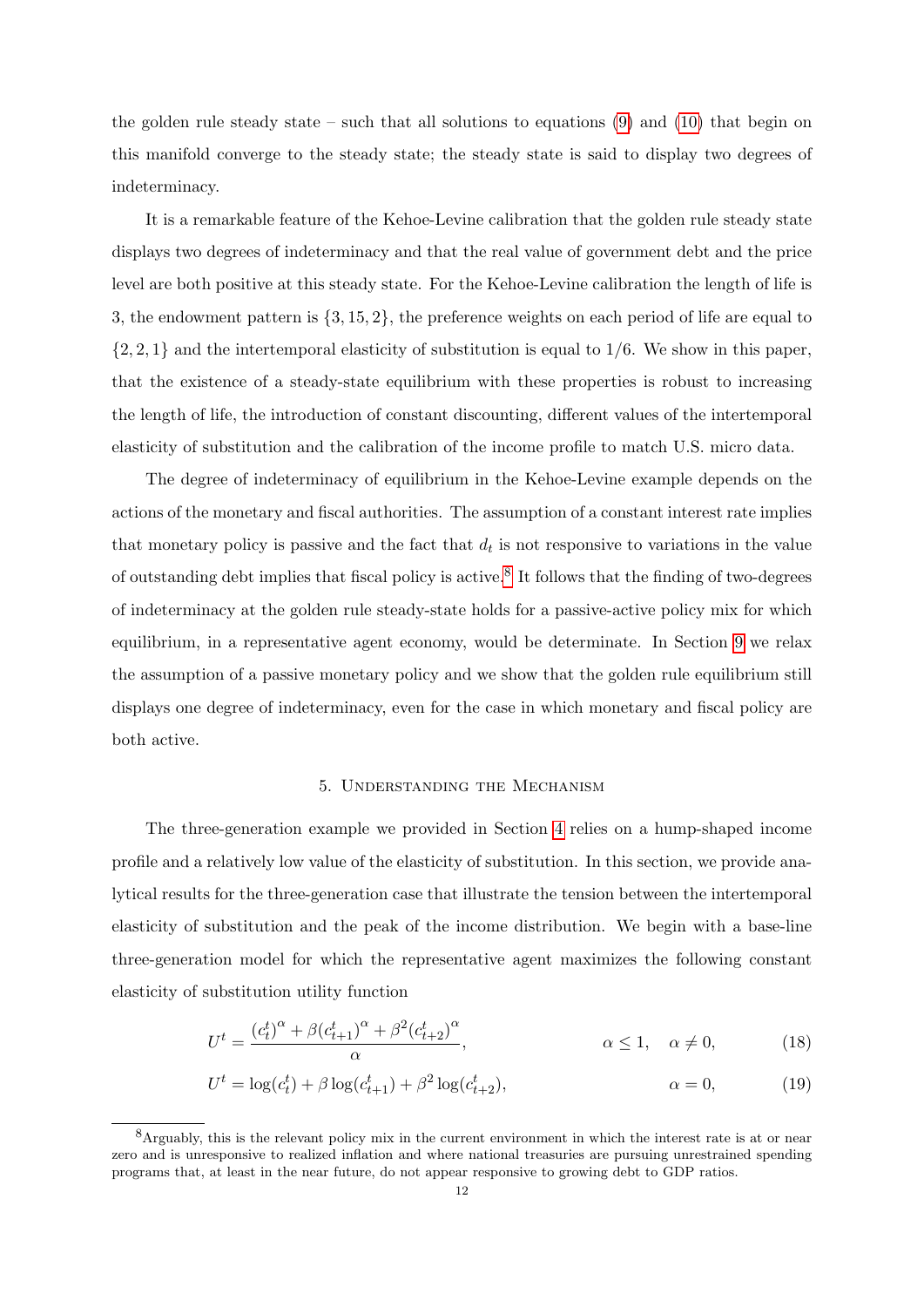subject to the constraint

$$
\frac{(c_t^t - 1)}{1} + \frac{(c_{t+1}^t - \lambda^{\eta})}{R_{t+1}} + \frac{(c_{t+2}^t - \lambda^{2\eta})}{R_{t+1}R_{t+2}} \le 0,\tag{20}
$$

where  $0 < \beta < 1$  and  $0 < \lambda \leq 1$ . The intertemporal elasticity of substitution,  $\eta$ , is equal to

$$
\eta=\frac{1}{1-\alpha},
$$

and we focus here on the case where  $\alpha \leq 0$  which implies an intertemporal elasticity of substitution between 0 and 1. We chose an income profile of  $\omega_{\lambda} \equiv \{1, \lambda^{\eta}, \lambda^{2\eta}\}\$  in which the endowment process is related to the preference parameter  $\eta$  in order to simplify the numerical calculations of our example and nothing of substance hinges on this assumption. For this choice of the endowment process, the autarkic equilibrium interest factor is easy to compute and occurs at  $R = \lambda/\beta$ .

To explore the role of a humped shaped endowment, define a new income profile  $\tilde{\omega} \equiv$  $\{w_1, w_2, w_3\}$  that obeys the following two constraints,

<span id="page-14-1"></span><span id="page-14-0"></span>
$$
w_1 + w_2 + w_3 = 1 + \lambda^{\eta} + \lambda^{2\eta},\tag{21}
$$

$$
w_1 + \frac{w_2 \beta}{\lambda} + \frac{w_3 \beta^2}{\lambda^2} = 1 + \frac{\lambda^{\eta} \beta}{\lambda} + \frac{\lambda^{2\eta} \beta^2}{\lambda^2}.
$$
 (22)

Equation [\(21\)](#page-14-0) ensures that the aggregate endowment is the same with the new hump-shaped endowment profile as with the initial flat endowment profile and Equation [\(22\)](#page-14-1) ensures that the endowment is redistributed across the age-profile in a way that preserves the present value of the endowment of a newborn agent at the steady state interest rate  $R = \lambda/\beta$ . For any given value of,

$$
w_2 \le 1 + \lambda^{\eta} + \lambda^{2\eta},
$$

we can solve equations [\(21\)](#page-14-0) and [\(22\)](#page-14-1) to find two functions  $w_1 = w_1(w_2)$  and  $w_3 = w_3(w_2)$  which redistribute the endowment in a way that preserves  $R = \lambda/\beta$  as a steady state equilibrium.

An autarkic steady state equilibrium is characterized by a positive number  $R$  and an aggregate savings function  $f_{\omega}(R)$  such that

$$
f_{\omega}(\bar{R}) \equiv s_{t+1}^t(\bar{R}; \omega) + s_{t+2}^t(\bar{R}; \omega) = 0.
$$

Here the subscript  $\omega$  on the function  $f_{\omega}(R)$  signifies the dependence of the aggregate savings function on the endowment profile and  $s_{t+1}^t(\bar{R}; \omega)$  and  $s_{t+2}^t(\bar{R}; \omega)$  are the steady-state savings functions of the young and middle-aged that satisfy the utility maximization problem of a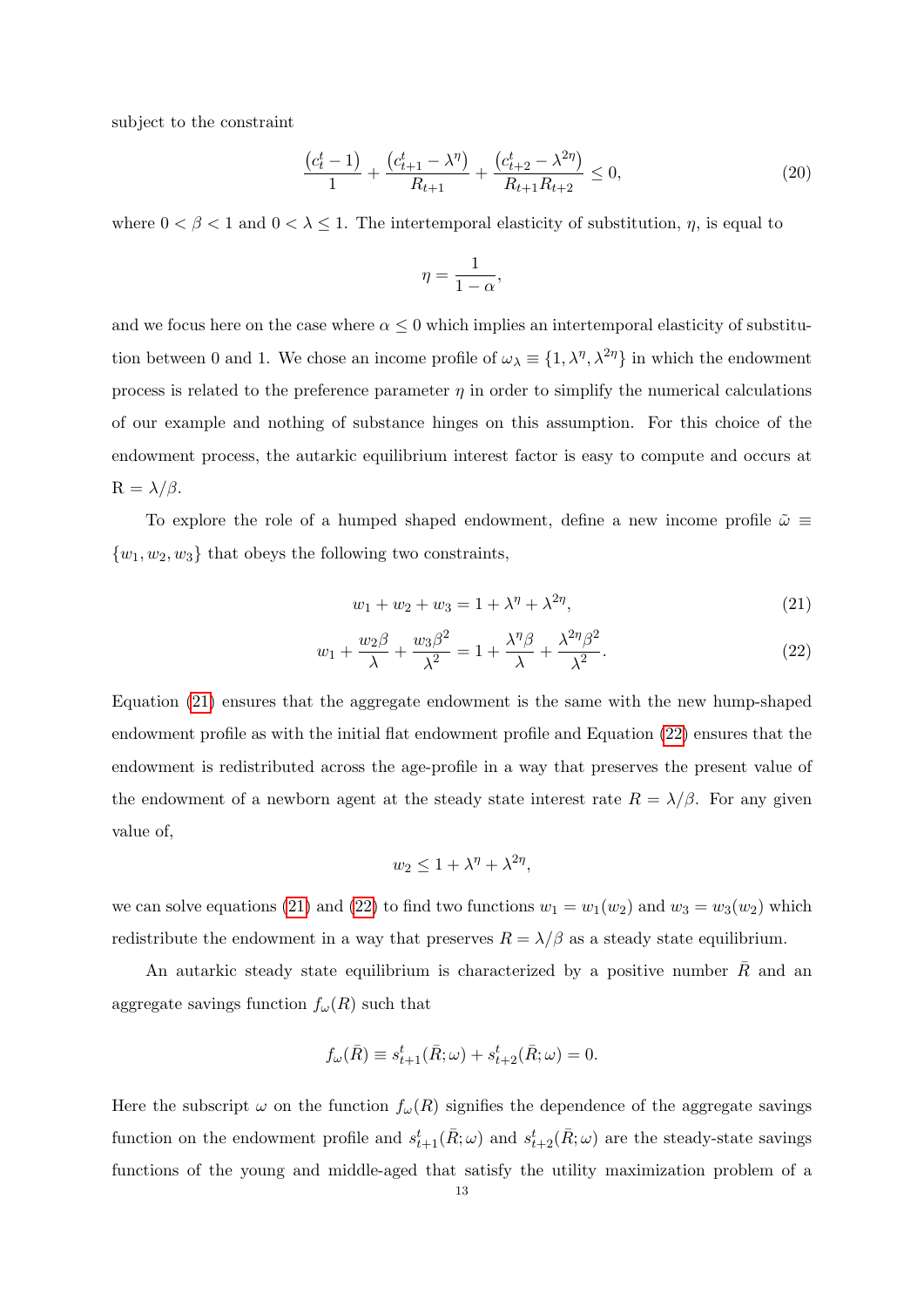representative household with endowment profile  $\omega = \{w_1, w_2, w_3\}$ . For the endowment profile  $\omega_{\lambda} = \{1, \lambda^{\eta}, \lambda^{2\eta}\},\$  the autarkic equilibrium is given by  $\bar{R} = \lambda/\beta$ .

By picking a new endowment profile,  $\tilde{\omega}$ , that satisfies equations [\(21\)](#page-14-0) and [\(22\)](#page-14-1) we guarantee that

$$
f_{\hat{\omega}}\left(\frac{\lambda}{\beta}\right) = f_{\omega_{\lambda}}\left(\frac{\lambda}{\beta}\right) = 0.
$$

This equality means that the interest rate  $R = \lambda/\beta$  is a steady state equilibrium interest rate in the perturbed economy. But although the new savings profile is chosen so that  $f_{\omega_{\lambda}}$  and  $f_{\hat{\omega}}$ coincide at the steady state, they will not in general coincide anywhere else.

To understand the mechanism that leads to multiple equilibria, consider the special case of the model in which  $\lambda = \beta = 1$ . For this case the income and consumption profiles are flat and the golden rule and autarkic steady states coincide. In this steady state equilibrium,  $R = 1$ and every generation consumes its endowment in each period of life.

To explore the interplay between the endowment profile and the intertemporal elasticity of substitution, in Appendix [A](#page-34-0) we derive an explicit expression for the slope of the aggregate savings function, evaluated at  $\bar{R} = \lambda/\beta$ , and show that when  $\beta = \lambda = 1$  this expression is given by

<span id="page-15-0"></span>
$$
\left. \frac{\partial f_{\hat{\omega}}}{\partial R} \right|_{R=1} = \frac{1 - w_2 + 4\eta}{2}.
$$
\n(23)

When  $\eta = 1$ , the utility function is logarithmic. And since  $w_2 < 3$ , it follows that for logarithmic preferences the aggregate savings function slopes up at the autarkic steady-state. This is not true for other values of  $\eta$ . By rearranging Eq. [\(23\)](#page-15-0) one can show that for values of

<span id="page-15-1"></span>
$$
\eta < \frac{w_2 - 1}{4},\tag{24}
$$

the savings function changes sign from positive to negative at the autarkic steady steady equilibrium. One can also show that  $f_{\tilde{\omega}}$  is continuous, negative for low values of R and positive for high values. It follows from these three facts that if  $f_{\tilde{\omega}}$  crosses zero with a negative slope at the autarkic equilibrium there must be at least two other state state equilibria. The upper bound on  $w_2$  is 3 and by inspecting Inequality [\(24\)](#page-15-1) we see that the intertemporal elasticity of substitution must be strictly less than  $1/2$  for multiple steady states to arise.

Figure [1](#page-16-0) plots the savings function for three different values of the intertemporal elasticity of substitution. In each case,  $\tilde{\omega} = \{0.33, 2.33, 0.34\}$ , and  $\beta = \lambda = 1$ , a parameterization for which the golden rule equilibrium and the autarkic equilibrium coincide. By rearranging the endowment across the age profile we highlight the wealth effect which provides an incentive to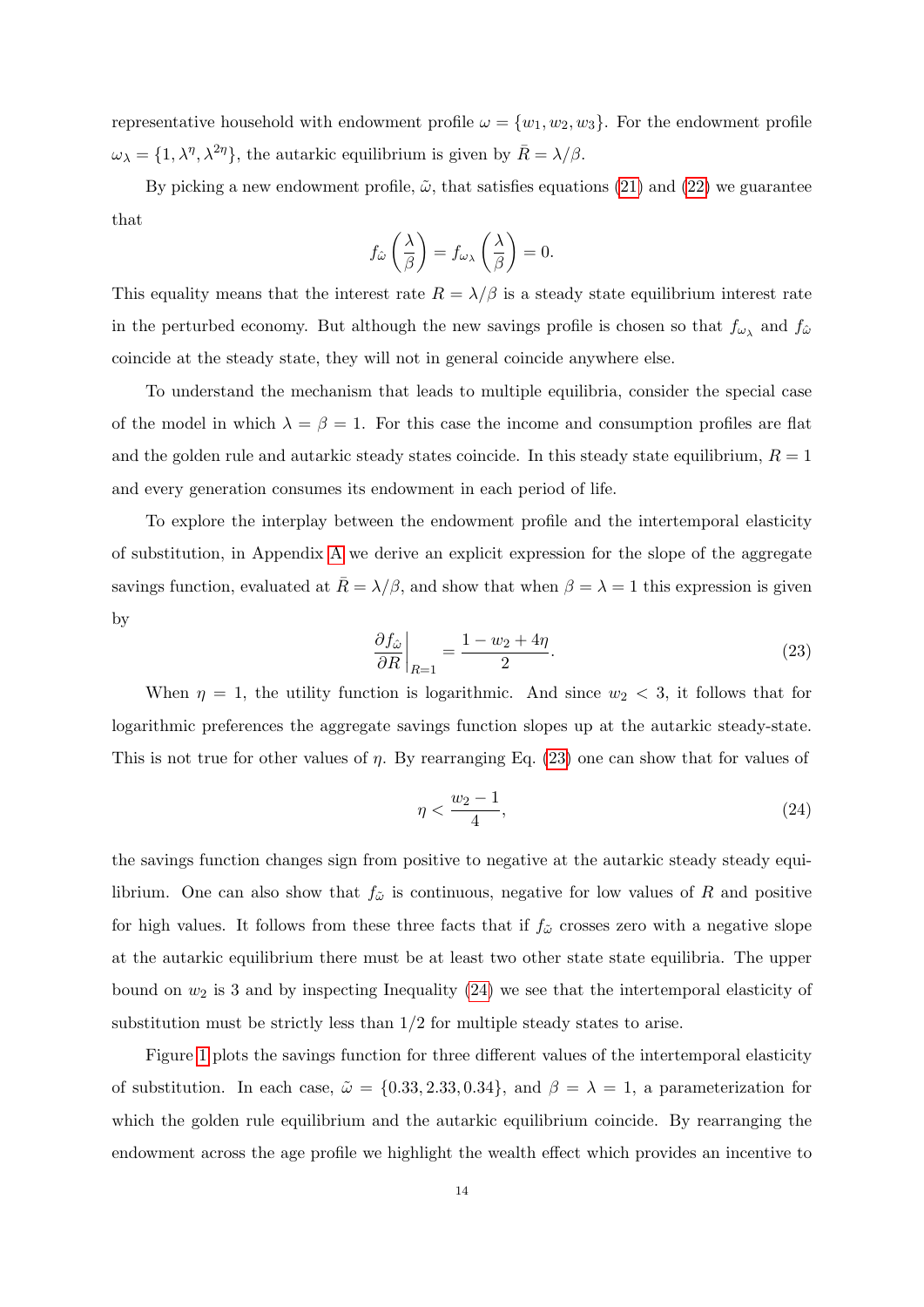<span id="page-16-0"></span>

FIGURE 1. The Aggregate Savings Function for Three Different Values of  $\eta$ 

move the endowment between periods to smooth consumption. By reducing the intertemporal elasticity of substitution, we dampen the substitution effect which provides an incentive to increase savings at the  $R = \beta/\lambda$  steady state.

The three sub-panels in Figure [1](#page-16-0) are drawn for decreasing values of the intertemporal elasticity of substitution. For the top panel,  $\eta = 2/5$ . For this value of  $\eta$  the savings function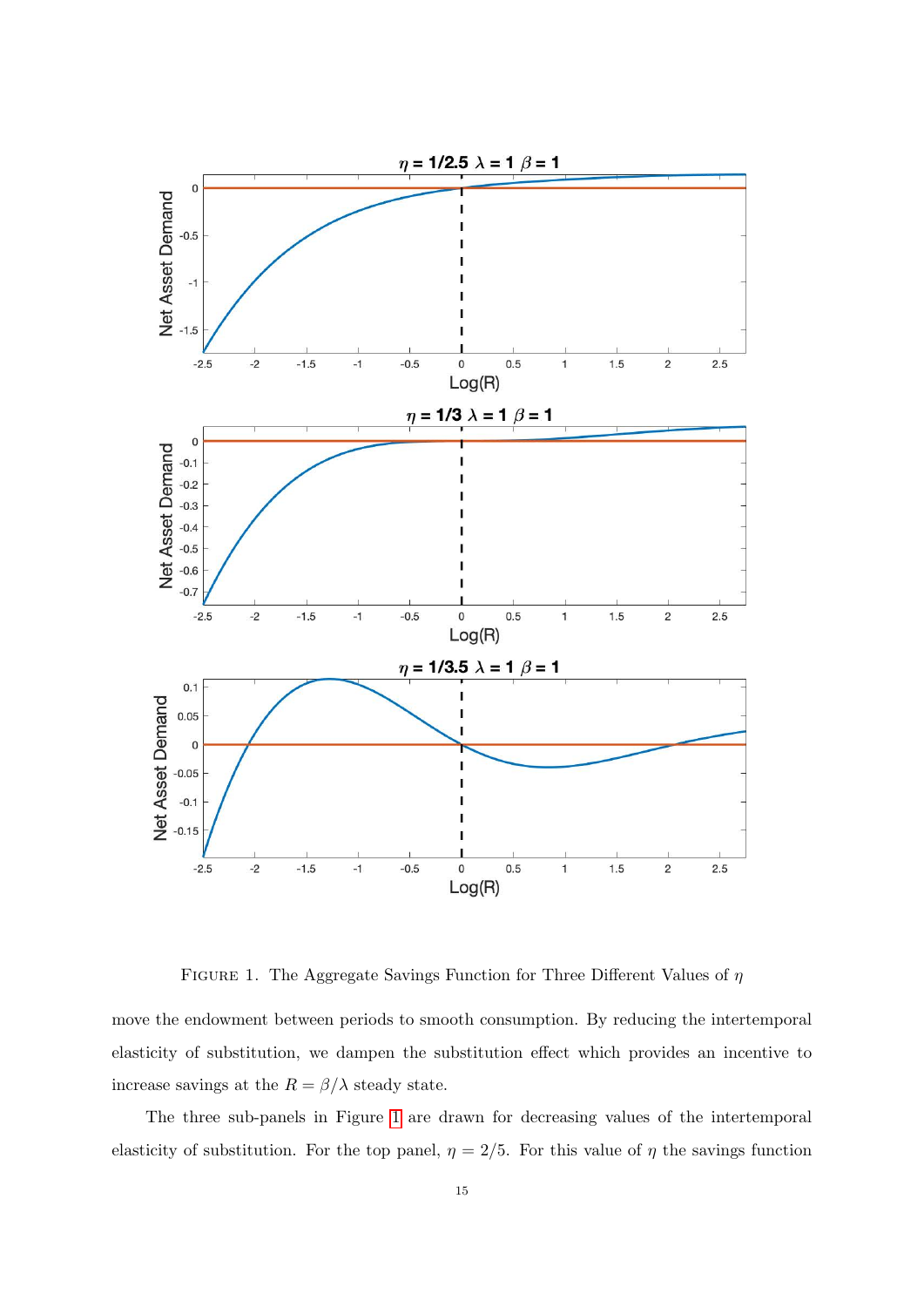is increasing at the autarkic stationary equilibrium value,  $R = \lambda/\beta$ . For the middle panel,  $\eta = 1/3$ . At this value of  $\eta$  the slope of the savings function is zero at the autarkic steady-state equilibrium. For the lower panel,  $\eta = 2/7$  and, for this value the function  $f_{\hat{\omega}}(R)$  is decreasing at the autarkic steady state and two new steady states emerge, one greater than 1 and one smaller.

<span id="page-17-0"></span>

Figure 2. Aggregate Savings and the Excess Demand for Goods for Two Different Values of  $\lambda$  and  $\beta$ 

Figure [2](#page-17-0) explores the role of different values of  $\lambda$  and  $\beta$ . All four panels are drawn for the same endowment profile as Figure [1](#page-16-0) and for a value of  $\eta = 2/7$ . The left two panels of Figure [2](#page-17-0) are drawn for  $\beta = 1$  and  $\lambda = 0.85$ . The right two panels depict the case when  $\beta = 0.85$  and  $\lambda = 1$ . In each case, the upper panel depicts the aggregate savings function and the lower panel represents the aggregate excess demand for goods.

Although there are three intersections in each upper panel and four intersections in each lower panel, we have truncated the x-axis to depict only one intersection of the savings function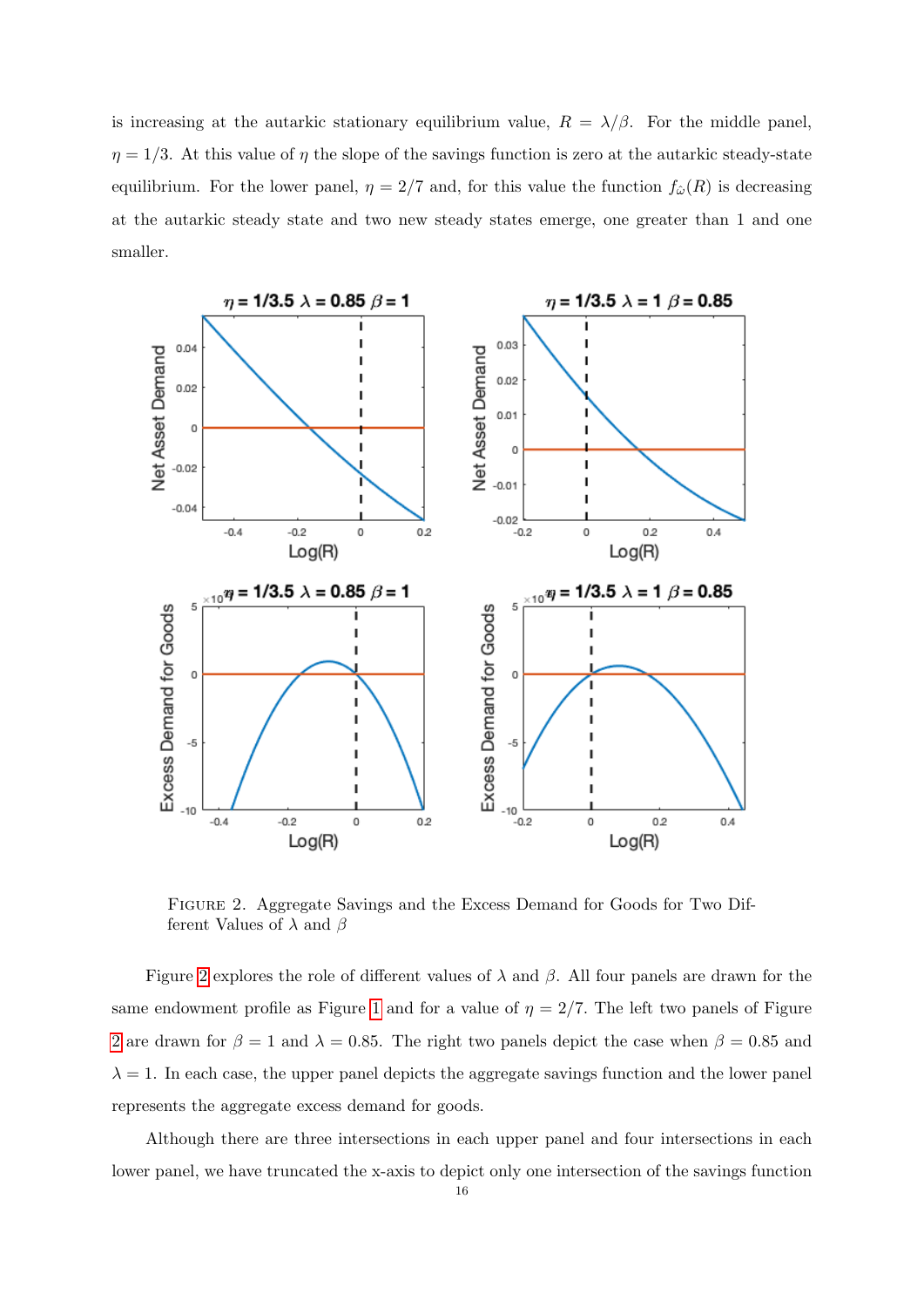and two intersections of the excess demand for goods in order to draw attention to the magnitude of asset holdings at the golden rule steady state. The golden rule in our example corresponds to a value of  $\log(R) = 0$  and from the two upper panels we see that as we vary the parameterization from  $\lambda = 0.85$  and  $\beta = 1$  to  $\beta = 0.85$  and  $\lambda = 1$ , the sign of asset holdings in the golden-rule steady state changes from negative to positive.

Because a hump-shaped income profile is the norm in the real world, we infer from this analysis that the Kehoe-Levine example is not just a theoretical curiosity. It is a case that merits further analysis as a potential vehicle for understanding asset market equilibria in real world economies. To explore that possibility further, in Section [6](#page-18-0) we extend the three-generation model to the case of T−period lives and in Section [7](#page-20-0) we calibrate a 62−period model using a realistic income profile that we fit to U.S. data.

# 6. The General T−Period Case

<span id="page-18-0"></span>This section describes the generalization of the 3−generation example to a model with T−generations. The main complication that arises for this case is associated with the existence of additional non-generic generations in the first  $T-2$  periods of the model and the technical arguments needed to deal with this complication are dealt with in Appendix [C.2.](#page-38-0) The reader who is interested in the implications of our argument for the 62-generation calibrated example can skip ahead to Section [7.](#page-20-0)

In the T−generation case, generation t has a utility function defined over consumption in periods t through  $t + T - 1$  and the members of generation t solve the problem

<span id="page-18-1"></span>
$$
\max_{\{c_t^t, \dots, c_{t+T-1}^t\}} U^t(c_t^t, c_{t+1}^t, \dots, c_{t+T-1}^t),
$$

such that

$$
c_t^t + s_{t+1}^t \le \tilde{\omega}_1, \quad c_{t+1}^t + s_{t+2}^t \le R_{t+1} s_{t+1}^t + \tilde{\omega}_2, \quad \dots \quad c_{t+T-1}^t \le R_{t+T-1} s_{t+T-1}^t + \tilde{\omega}_T. \tag{25}
$$

The solution to this problem is characterized by a set of  $T-1$  savings functions, one for each of the first  $T-1$  periods of life

<span id="page-18-2"></span>
$$
s_k^t(R_{t+1},\ldots,R_{t+T-2},R_{t+T-1}), \quad k=t,\ldots,t+T-2,
$$
\n(26)

together with the requirement that the  $T$  budget constraints [\(25\)](#page-18-1) hold with equality. In Appendix [B,](#page-36-0) Section [B.1.](#page-36-1) we characterize the solution to this problem for the case of CES preferences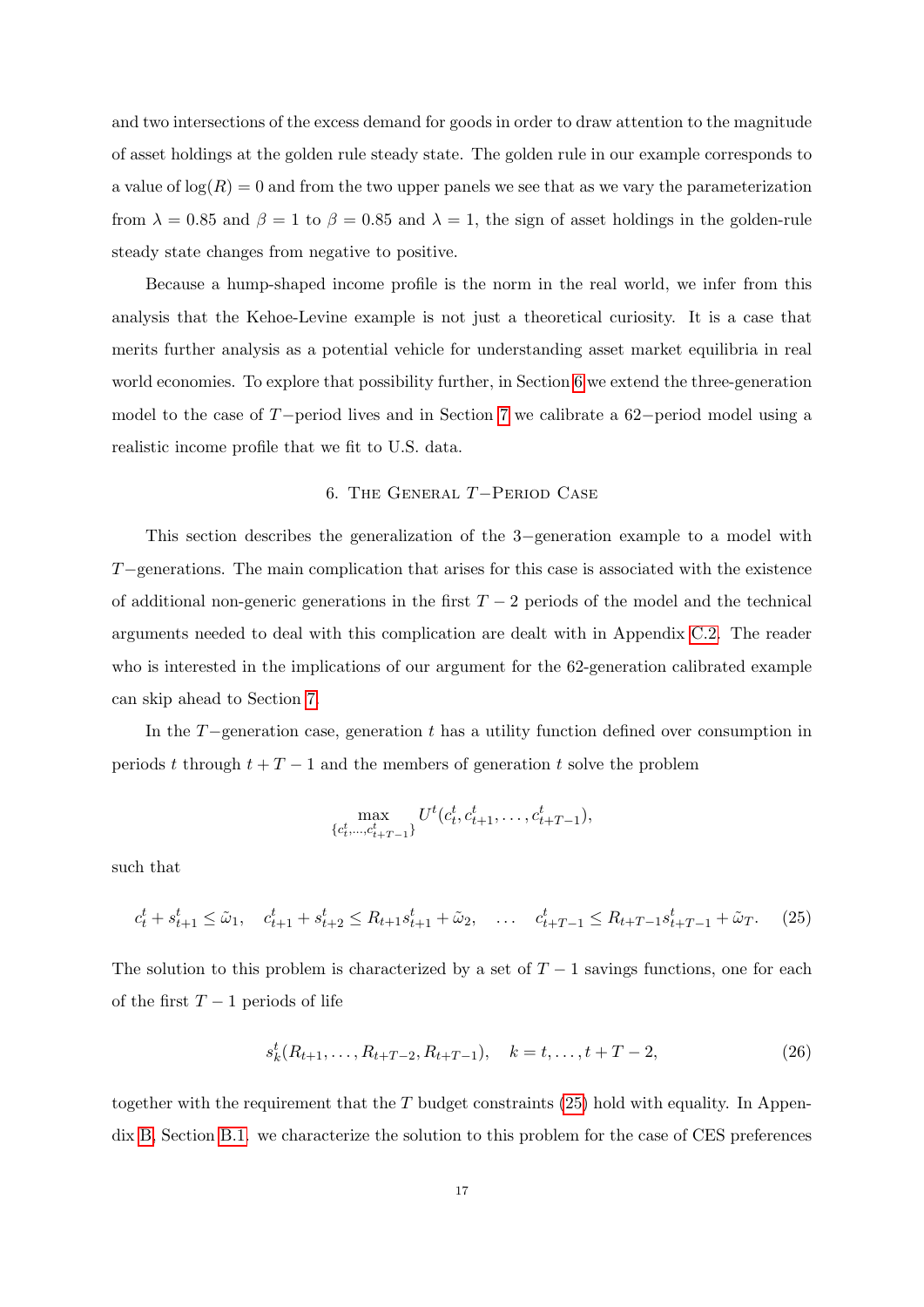and we find an explicit formula for the aggregate asset demand function,

<span id="page-19-0"></span>
$$
f(R_{t-T+3}, R_{t-T+4}, \dots, R_{t+T-2}, R_{t+T-1}) = R_{t+1}^{-1} b_{t+1},
$$
\n(27)

where  $f(\cdot)$  is the sum of the savings functions, defined in Equation [\(26\)](#page-18-2). As in the three-period model, government borrowing follows the equation,

$$
b_{t+1} = R_{t+1}(b_t + d_t). \tag{28}
$$

In Appendix [C.1](#page-37-0) we show that dynamic equilibria can be described by a difference equation  $F(X_t, X_{t-1})$  in a vector

$$
X_t \equiv [R_{t+T-1}, R_{t+T-2}, \dots, R_{t-T+4}, b_t]^\top,
$$
\n(29)

and we find a linear approximation to that difference equation around a steady state of the form

$$
\tilde{X}_t = J\tilde{X}_{t-1} \tag{30}
$$

where  $\tilde{X}$  is a vector of deviations from the steady state and J is constructed from the partial derivatives of  $F(\cdot)$  evaluated at the steady state.

The analysis in Appendix [C.1](#page-37-0) establishes that the order of the difference equation that characterizes equilibrium sequences of real interest rates, Eq. [\(27\)](#page-19-0), is equal to  $2T - 3$ . And the generalization of the non-generic equations in Appendix [C.2](#page-38-0) establishes that there are  $T-1$  nongeneric equations which characterize equilibria in periods 1 through  $T - 2$ . Using these results, in Appendix, [D](#page-40-0) we prove the following proposition which is based on the work of [Blanchard](#page-31-11) [and Kahn](#page-31-11) [\(1980\)](#page-31-11).

<span id="page-19-1"></span>**Proposition 1** (Blanchard-Kahn). Let K denote the number of eigenvalues of J with modulus greater than 1.

- If  $K > T 1$  there are no bounded sequences that satisfy the equilibrium conditions in the neighbourhood of  $\overline{X}$ . In this case equilibrium does not exist.
- If  $K = T 1$  there is a unique bounded sequence that satisfies the equilibrium equations. Further, this sequence converges asymptotically to the steady state  $(\bar{R}, \bar{b})$ . In this case the steady state equilibrium  $(\bar{R}, \bar{b})$  is determinate.
- If  $K \in \{0, \ldots, T-2\}$  there is a  $T-1-K$  dimensional subspace of initial conditions that satisfy the equilibrium equations. All of these initial conditions are associated with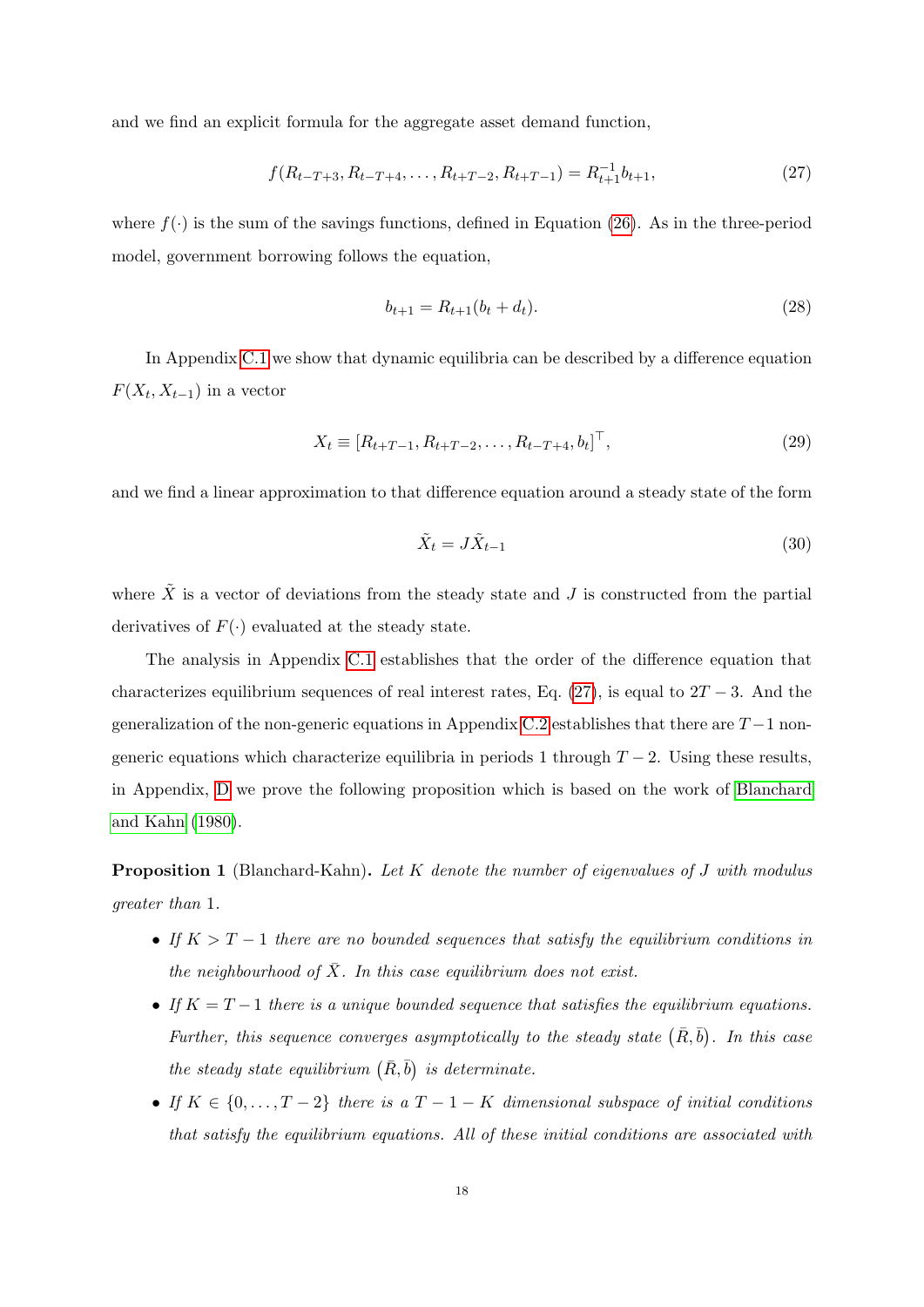sequences that converge asymptotically to the steady state  $(\bar{R}, \bar{b})$ . In this case the steady state equilibrium  $(\bar{R}, \bar{b})$  is indeterminate with degree of indeterminacy equal to  $T - 1 - K$ .

It follows from this proposition that we can compute the degrees of determinacy around a given steady-state equilibrium by comparing the roots of the matrix J, with  $T-1$ , where T is the number of generations. In the simulations presented in Section [7,](#page-20-0) we use this proposition to compute the eigenvalues of J in the neighbourhood of each of the four steady states and we simulate non-stationary paths by iterating a linear approximation to the function  $F(\cdot)$  around the golden-rule steady state.<sup>[9](#page-20-1)</sup>

In our model fiscal policy is active but monetary policy is passive. According to the FTPL this policy mix should lead to a unique initial price level. In Section [7](#page-20-0) we provide an example of an economy with a steady-state equilibrium where money has value and where the FTPL fails to hold. In this example, it is not only the initial price level that is indeterminate; it is also the initial real interest rate.

### 7. A Sixty-Two Generation Example

<span id="page-20-0"></span>In this section we construct a sixty-two generation model where each generation begins its economic life at age 18 and in which a period corresponds to one year. To see if this model might provide a plausible explanation of a real-world economy we assume that the members of generation t maximize the utility function,

$$
u(c_t^t, \ldots, c_{t+61}^t) = \sum_{i=1}^{62} \beta^{i-1} \left( \frac{[c_{t+i-1}^t]^{\alpha} - 1}{\alpha} \right),
$$

and we calibrated the income profile of a representative generation to U.S. data. We provide explicit formulas for the excess demand functions for this functional form in Appendix [B.](#page-36-0)

We graph our calibrated income profile in Figure [3.](#page-21-0) Our representative generation enters the labour force at age 18, retires at age 66, and lives to age 79. We chose the lifespan to correspond to current U.S. life expectancy at birth and we chose the retirement age to correspond to the age at which a U.S. adult becomes eligible for social security benefits. For the working-age portion of this profile we use data from [Guvenen et al.](#page-32-14) [\(2021\)](#page-32-14) which is available for ages 25 to 60. The working-age income profiles for ages 18 to 24 and for ages 61 to 66, were extrapolated to earlier and later years using log-linear interpolation. For the retirement portion we used data from the U.S. Social Security Administration.

<span id="page-20-1"></span> $9$ The code used to generate all of our results is available online and is documented in an accompanying online document "Numerical Recipes". Our code also replicates the findings reported in [Kehoe and Levine](#page-32-8) [\(1983\)](#page-32-8).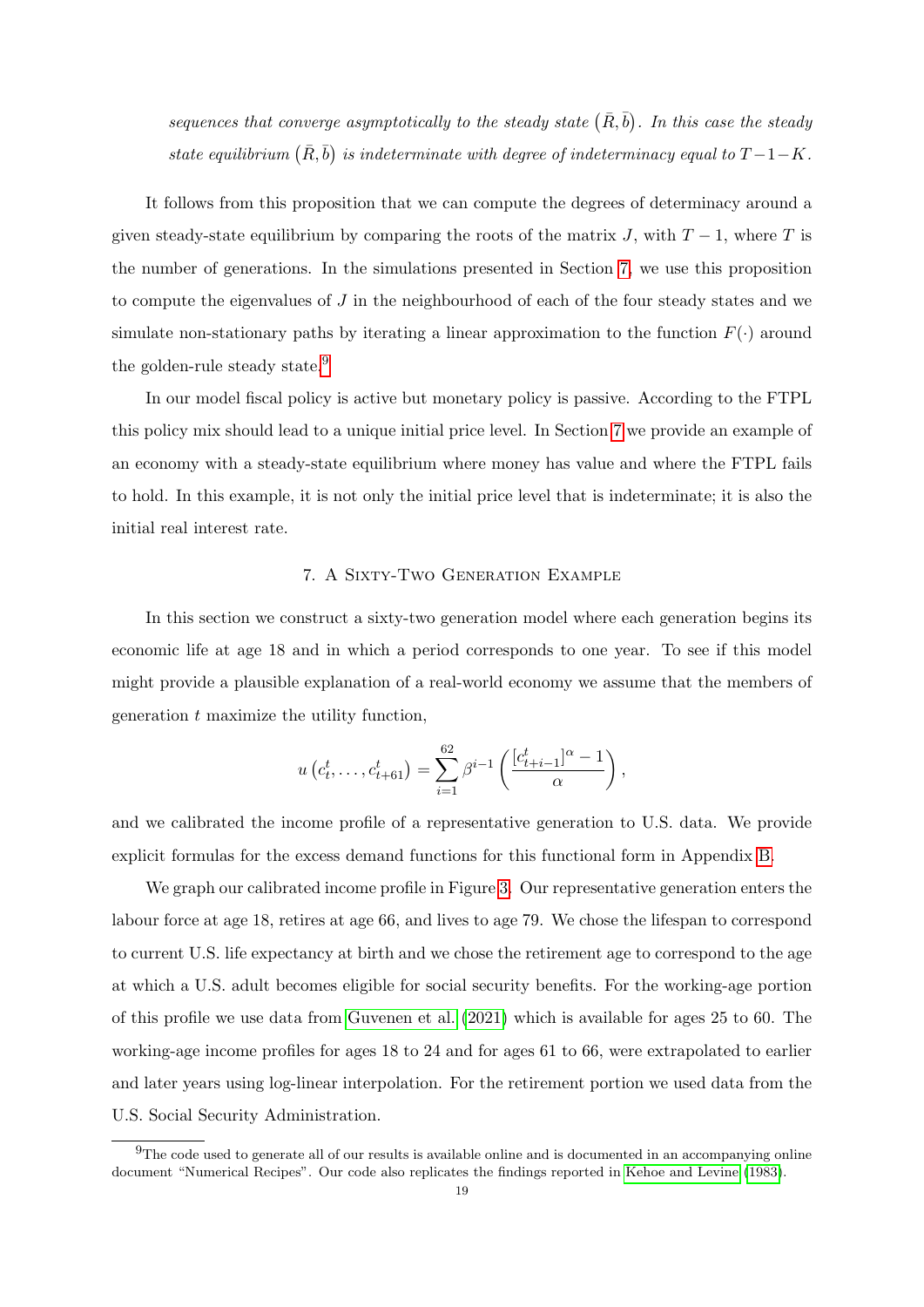<span id="page-21-0"></span>

Figure 3. Normalized Endowment Profile. U.S. Data in Solid Red: Interpolated Data in Dashed Blue.

U.S. retirement income comes from three sources; private pensions, government social security benefits, and Supplemental Security Income. We treat private pensions and government social security benefits as perfect substitutes for private savings since the amount received in retirement is a function of the amount contributed while working. To calibrate the available retirement income that is independent of contributions, we used Supplementary Security Income which, for the U.S., we estimate at  $0.137\%$  of GDP.<sup>[10](#page-21-1)</sup>

For the remaining parameters of our model we chose a primary budget deficit of  $d_t = 0$ , and annual discount rate of 0.953 and an elasticity of substitution of 0.17. The qualitative features of the equilibria are robust to the existence of a positive primary deficit with an upper bound that depends on the discount rate. For the calibrated income profile depicted in Figure [3](#page-21-0) and for this choice of parameters, our model exhibits four steady-state equilibria. In Section [8](#page-24-0) we explore the robustness of the properties of our model to alternative choices for the discount parameter and for the elasticity of substitution parameter.

<span id="page-21-1"></span> $10$ From Table 2 of the March 2018 Social Security Administration Monthly Statistical Snapshot we learn that the average monthly Supplemental Security Income for recipients aged 65 or older equalled \$447 (with 2,240,000 claimants), which implies that total monthly nominal expenditure on Supplemental Security Income equalled \$1,003 million. This compares to seasonally adjusted wage and salary disbursements (A576RC1 from FRED) in February 2018 of \$8,618,700 million per annum, or \$718,225 million per month. Back of the envelope calculations suggest that Supplemental Security Income in retirement equalled 0.137% of total labour income.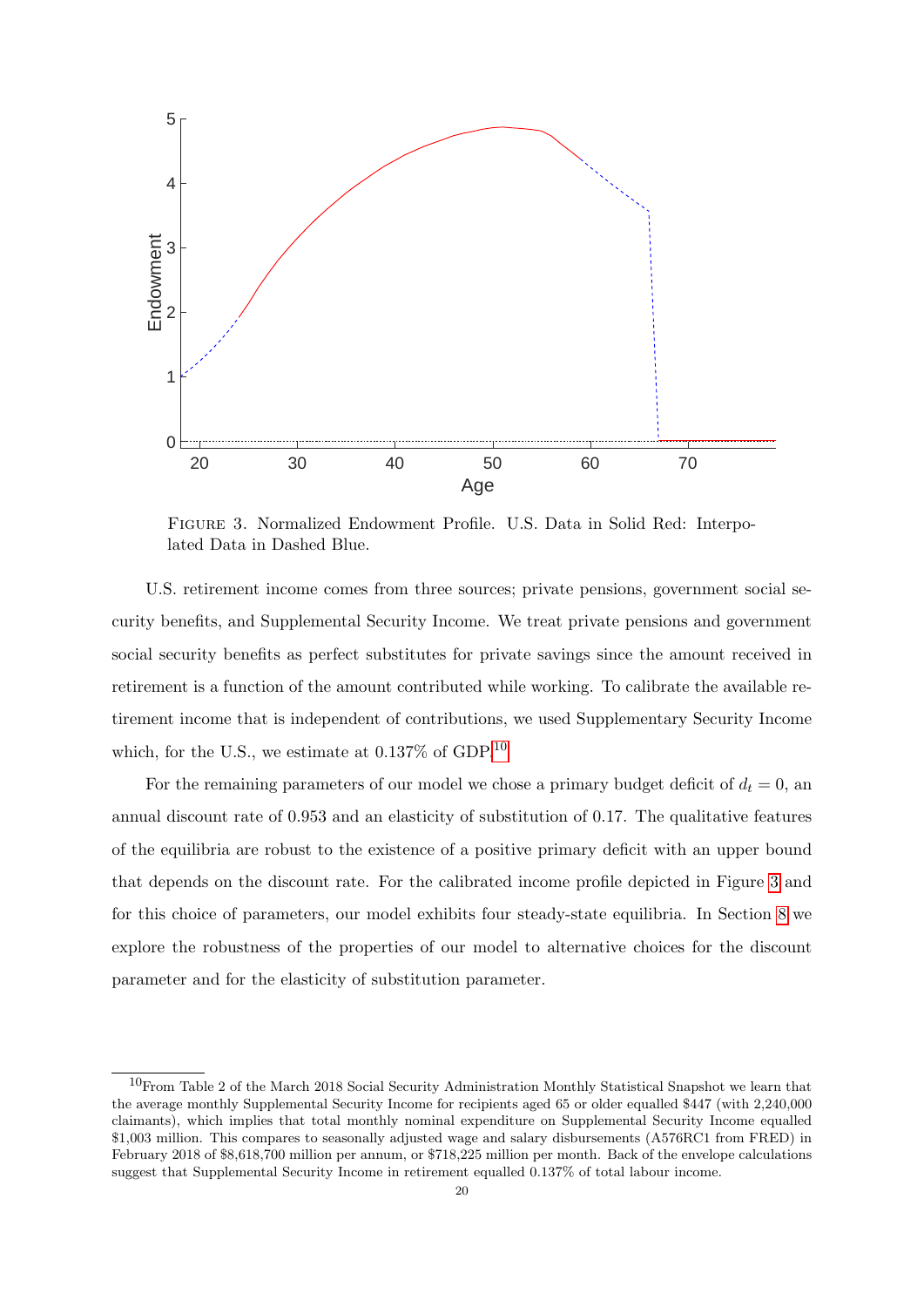<span id="page-22-0"></span>

Figure 4. Steady States in the Sixty-Two Generation Model

In Figure [4](#page-22-0) we graph the steady-state equilibria of our model. The upper panel of this figure plots the logarithm of the gross real interest rate on the horizontal axis and the steadystate excess demand for goods on the vertical axis. The lower panel plots government debt as a percentage of GDP at the steady state. We see from the upper panel that the excess demand function crosses the horizontal axis four times. And we see from the lower panel that three of these crossings are associated with steady-state equilibria in which steady-state government debt is equal to zero.

The three steady-state equilibria in which debt equals zero are autarkic. In these equilibria there is no trade with future unborn generations. The fourth steady-state equilibrium is the golden-rule. This steady-state equilibrium always exists in OLG models and in models with population growth it has the property that the real interest rate equals the rate of population growth. But although the golden-rule steady-state equilibrium always exists, it is not true that the golden-rule value of  $\bar{b}$  is always non-negative.

The golden-rule steady state occurs when the logarithm of the real interest factor equals zero. By inspecting the lower panel of Figure [4,](#page-22-0) it is apparent that government debt is positive at the golden rule steady-state and, since debt is denominated in dollars, the price level is also positive in the golden-rule steady-state equilibrium. This is important because it is the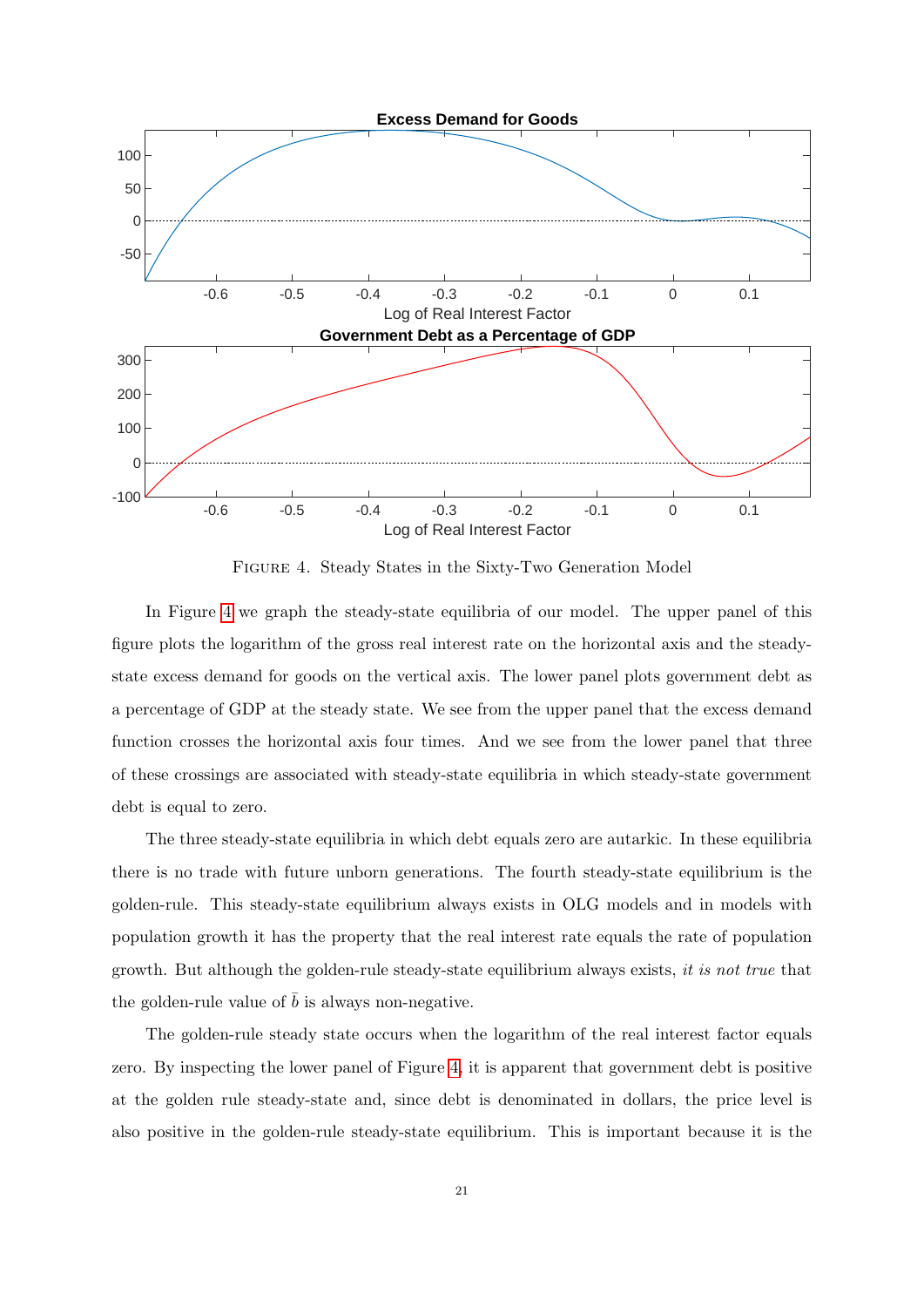empirically relevant case in most western democracies. For example, in the United States, government debt in the first quarter of 2019 exceeded \$22 trillion.

The values and properties of all four steady-state equilibria are reported in Table [1.](#page-23-0) We refer to the autarkic steady-state equilibria as Steady-State A, Steady-State C and Steady-State D and to the golden-rule steady-state equilibrium as Steady-State B. We see from this table that Steady-States B, C and D are associated with a non-negative interest rate and are therefore dynamically efficient. Steady-State A is associated with a negative interest rate of −47.5% and is therefore dynamically inefficient.<sup>[11](#page-23-1)</sup>

<span id="page-23-0"></span>

| Equilibrium Real Interest Rates |              |              |       |                                 |                          |  |  |  |  |  |  |  |
|---------------------------------|--------------|--------------|-------|---------------------------------|--------------------------|--|--|--|--|--|--|--|
| Type                            | Value        | Value        |       | $\#$ Unstable $\#$ Free Initial | Degree of                |  |  |  |  |  |  |  |
|                                 | of $\bar{R}$ | of $\bar{b}$ | Roots |                                 | Conditions Indeterminacy |  |  |  |  |  |  |  |
| Steady-State $A \quad 0.525$    |              |              | 60    |                                 |                          |  |  |  |  |  |  |  |
| Steady-State B 1 53.7% of GDP   |              |              | 59    | 61                              |                          |  |  |  |  |  |  |  |
| Steady-State C 1.022            |              |              | 60    | 61                              |                          |  |  |  |  |  |  |  |
| Steady-State $D$ 1.13           |              |              |       |                                 |                          |  |  |  |  |  |  |  |

Table 1. Steady States of the Sixty-Two Generation Model

The sixty-two generation model with a calibrated income profile is similar in many respects to Kehoe-Levine's [\(1983\)](#page-32-8) three generation model. In both examples, the golden-rule steadystate equilibrium displays second degree indeterminacy. And in both examples, the steady-state price level is positive and the initial price level is indeterminate even when fiscal policy is active. Importantly, because the monetary steady-state is second-degree indeterminate, indeterminacy of the price level can hold even when both monetary and fiscal policy are active.

In Figure [5](#page-24-1) we show the result of an experiment in which we perturb the initial value of  $b_1$ by 3% and we perturb the real value of the initial wealth of all of the non-generic generations by the same amount. We refer to this perturbation as a 3% shock to the initial price level. We restrict  $R_2$  to equal its steady state value but all other elements of the vector of initial conditions are allowed to respond to the shock to keep the path of interest rates and debt on a convergent path back to the steady state. Figure [5](#page-24-1) demonstrates that the return to the steady state from an arbitrary initial condition is extremely slow.[12](#page-23-2)

We also see from Figure [5](#page-24-1) that our model can endogenously generate prolonged periods of negative real interest rates. The upper panel of this figure plots the path by which the real interest rate returns to its steady-state value and the lower panel plots the return path of the

<span id="page-23-2"></span><span id="page-23-1"></span><sup>11</sup>See [Cass](#page-31-12) [\(1972\)](#page-31-12) for a definition and characterization of the conditions for dynamic efficiency.

 $12$ Note that our choice of 3% is entirely arbitrary and that this is one of many admissible equilibrium paths. In particular, since we endow the non-generic cohorts with steady state asset shares, therefore the steady state equilibrium with  $\forall t \geq 1 : b_t \equiv \overline{b}$  and  $R_{t+1} \equiv \overline{R}$  would have also been feasible.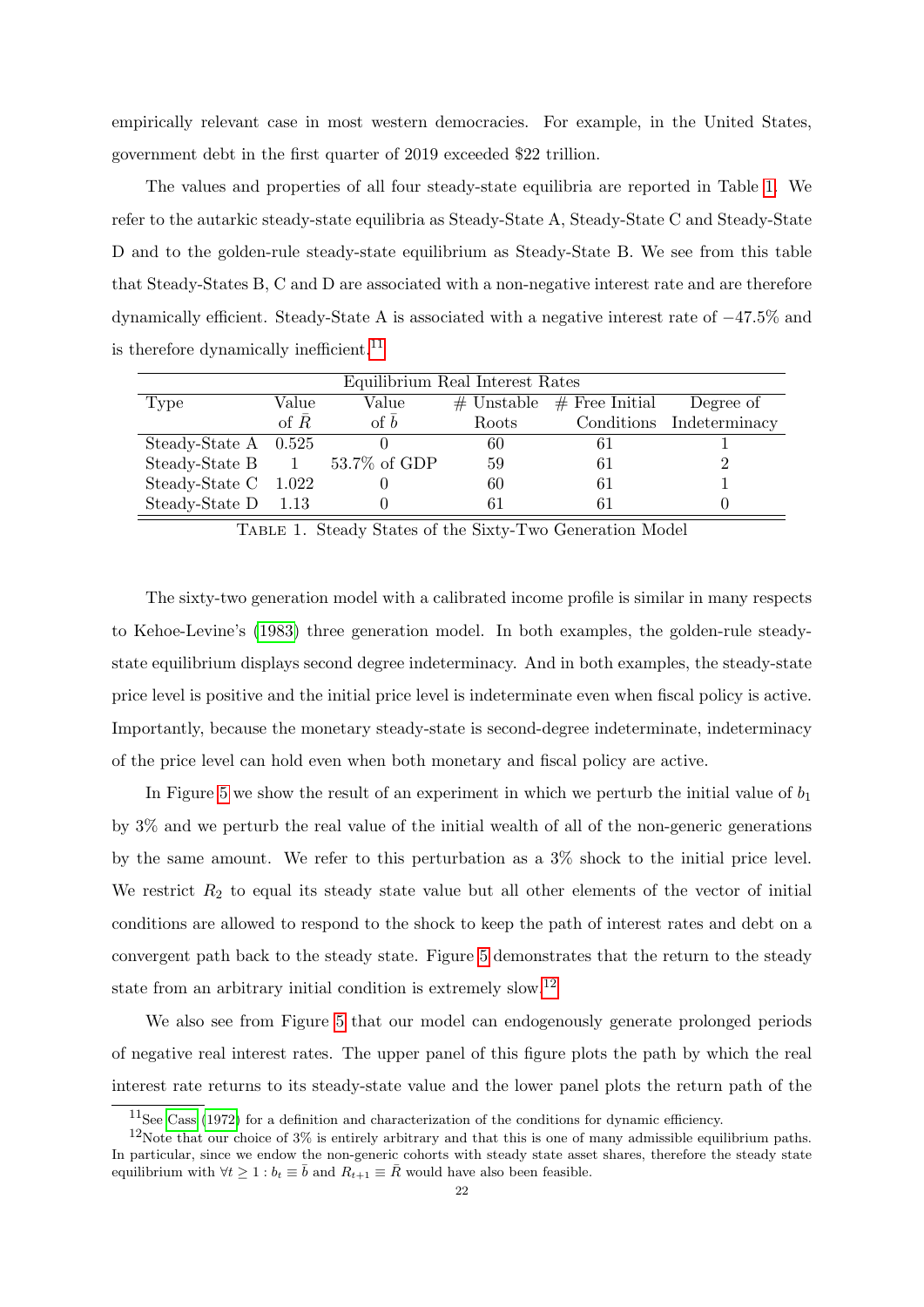<span id="page-24-1"></span>

Figure 5. The Impact of the Initial Price Level Exceeding Its Steady State Value by 3%

real value of government debt expressed as a percentage of GDP. The figure demonstrates that small deviations of initial conditions from the steady state can have long-lasting effects, and that during the convergence process the real interest rate may be negative for periods well in excess of ten years.

One may question whether the high degree of real interest rate persistence implied by our model is excessive. Have such long swings in real interest rates actually ever been observed? To address this question, Figure [6,](#page-25-0) reproduced from [Yi and Zhang](#page-33-12) [\(2017\)](#page-33-12), compares long run real interest rates in the G7 and documents that low-frequency real rate cycles, similar to those generated by our model, have characterized the evolution of real interest rates in all of these economies.[13](#page-24-2)

# 8. Robustness to Different Calibrations

<span id="page-24-0"></span>To explore the robustness of our findings to alternative calibrations, in Table [2](#page-25-1) we record the properties of our model for different values of the annual discount rate and the intertemporal elasticity of substitution. The example we featured in Section [7](#page-20-0) had two degrees of indeterminacy and positive valued debt at the monetary steady state. Table [2](#page-25-1) demonstrates that this property is not particularly special.

<span id="page-24-2"></span><sup>&</sup>lt;sup>13</sup>See [Yi and Zhang](#page-33-12) [\(2017\)](#page-33-12) for a discussion of why long-run moving averages are likely to characterize trends in fundamental forces underlying real interest rates.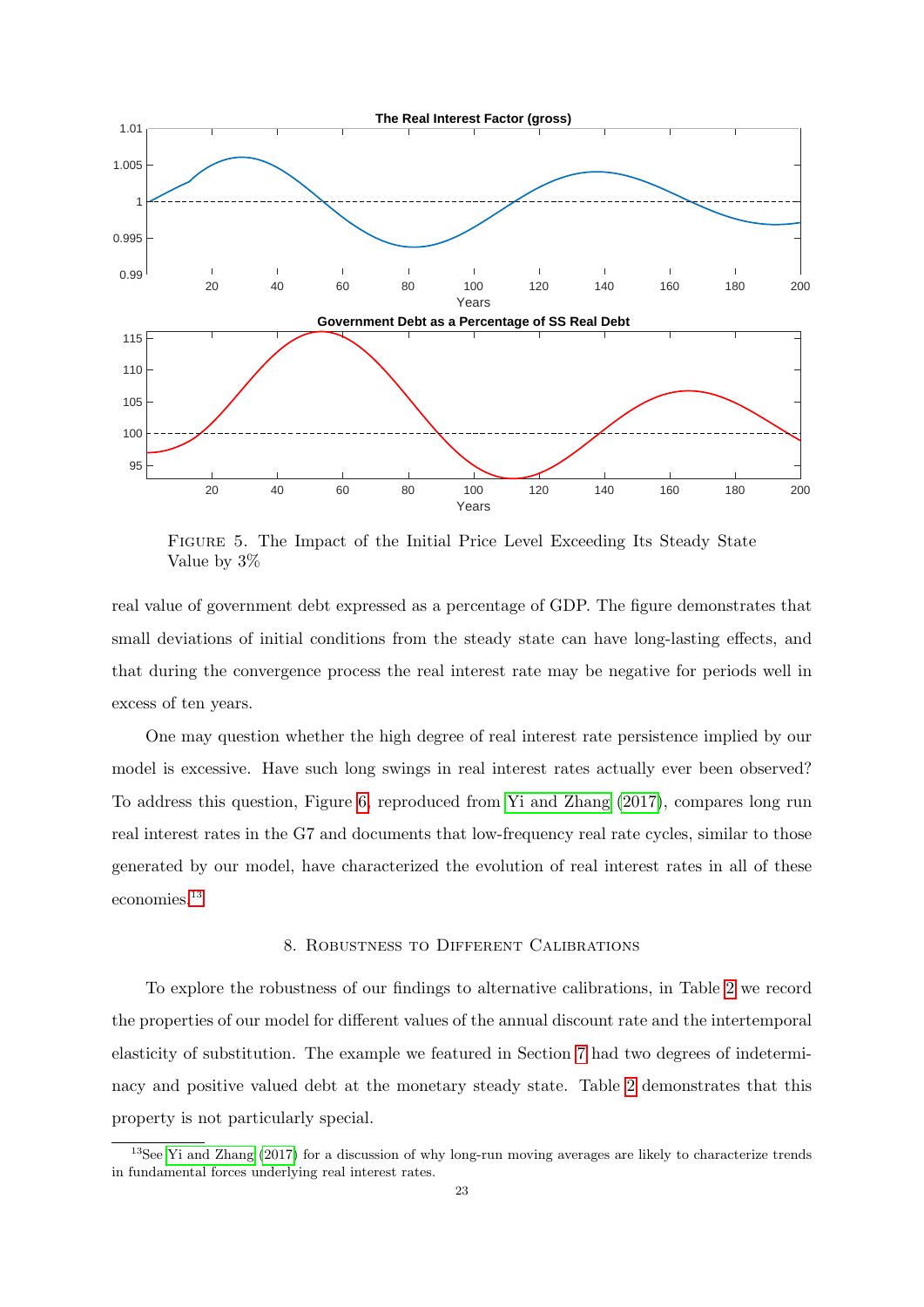<span id="page-25-0"></span>

FIGURE 6. G7 Long-Run Real Interest Rates. Long-Run Real Interest Rates are 11-Year Centered Moving Averages of Annual Real Interest Rates. Source: Figure 1 in [Yi and Zhang](#page-33-12) [\(2017\)](#page-33-12)

<span id="page-25-1"></span>

|                | Annual Discount Factor  |        |                |                |                |                |                |                |                |  |
|----------------|-------------------------|--------|----------------|----------------|----------------|----------------|----------------|----------------|----------------|--|
|                |                         | 0.91   | 0.92           | 0.93           | 0.94           | 0.95           | 0.96           | 0.97           | 0.98           |  |
| <b>IES</b>     |                         |        |                |                |                |                |                |                |                |  |
| $IES =$<br>1/5 | $#$ Steady States       | 4      | 4              | 4              | 4              | 4              | $\overline{2}$ | 2              | $\overline{2}$ |  |
|                | Degree of Indeterminacy |        |                |                |                |                | $\overline{2}$ | $\Omega$       | $\Omega$       |  |
|                | Value of Debt           | $-2.8$ | $-2.2$         | $-1.5$         | $-0.8$         | $-0.2$         | 0.5            | 1.1            | 1.8            |  |
| $IES =$<br>1/6 | $#$ Steady States       | 4      | $\overline{4}$ | 4              | 4              | 4              | $\overline{4}$ | $\overline{2}$ | $\overline{2}$ |  |
|                | Degree of Indeterminacy |        |                |                |                | 2              | $\overline{2}$ | 0              | $\theta$       |  |
|                | Value of Debt           | $-1.9$ | $-1.3$         | $-0.7$         | $-0.2$         | 0.4            | 0.9            | 1.5            | 2.0            |  |
| $IES =$<br>1/7 | $#$ Steady States       | 3      | 3              | 3              | 3              | 3              | $\overline{3}$ |                |                |  |
|                | Degree of Indeterminacy |        |                |                | $\overline{2}$ | 2              | 0              | 0              | $\theta$       |  |
|                | Value of Debt           | $-1.2$ | $-0.7$         | $-0.2$         | 0.3            | 0.8            | $1.2\,$        | 1.7            | 2.2            |  |
| $IES =$<br>1/8 | $#$ Steady States       | 3      | 3              | 3              | 3              | 3              | 3              | 3              | $\mathbf{1}$   |  |
|                | Degree of Indeterminacy |        |                | 2              | $\overline{2}$ | $\overline{2}$ | 0              | 0              | $\Omega$       |  |
|                | Value of Debt           | $-0.6$ | $-0.2$         | $0.2\,$        | 0.6            | 1.0            | $1.5\,$        | 1.9            | 2.3            |  |
| $IES =$<br>1/9 | $#$ Steady States       | 3      | 3              | 3              | 3              | 3              | 3              | 3              | 3              |  |
|                | Degree of Indeterminacy |        | $\overline{2}$ | $\overline{2}$ | $\overline{2}$ | $\overline{2}$ | 0              | $\Omega$       | $\Omega$       |  |
|                | Value of Debt           | $-0.2$ | 0.1            | 0.5            | 0.9            | 1.3            | 1.6            | 2.0            | 2.4            |  |

TABLE 2. Robustness of Indeterminacy to Alternative Calibrations, Focusing Only on Steady States with  $\bar{R} \in [0.5, 1.5]$ 

[3.](#page-21-0) For each calibration Table [2](#page-25-1) displays the number of steady-state equilibria in the interval The table provides 40 different parameterizations of our model with intertemporal elasticity The table provides 40 different parameterizations of our model with intertemporal elasticity<br>of substitution parameters ranging from  $1/9$  to  $1/5$  and discount rates ranging from 0.91 to 0.98. In all of these parameterizations we maintained the calibrated income profile illustrated in Figure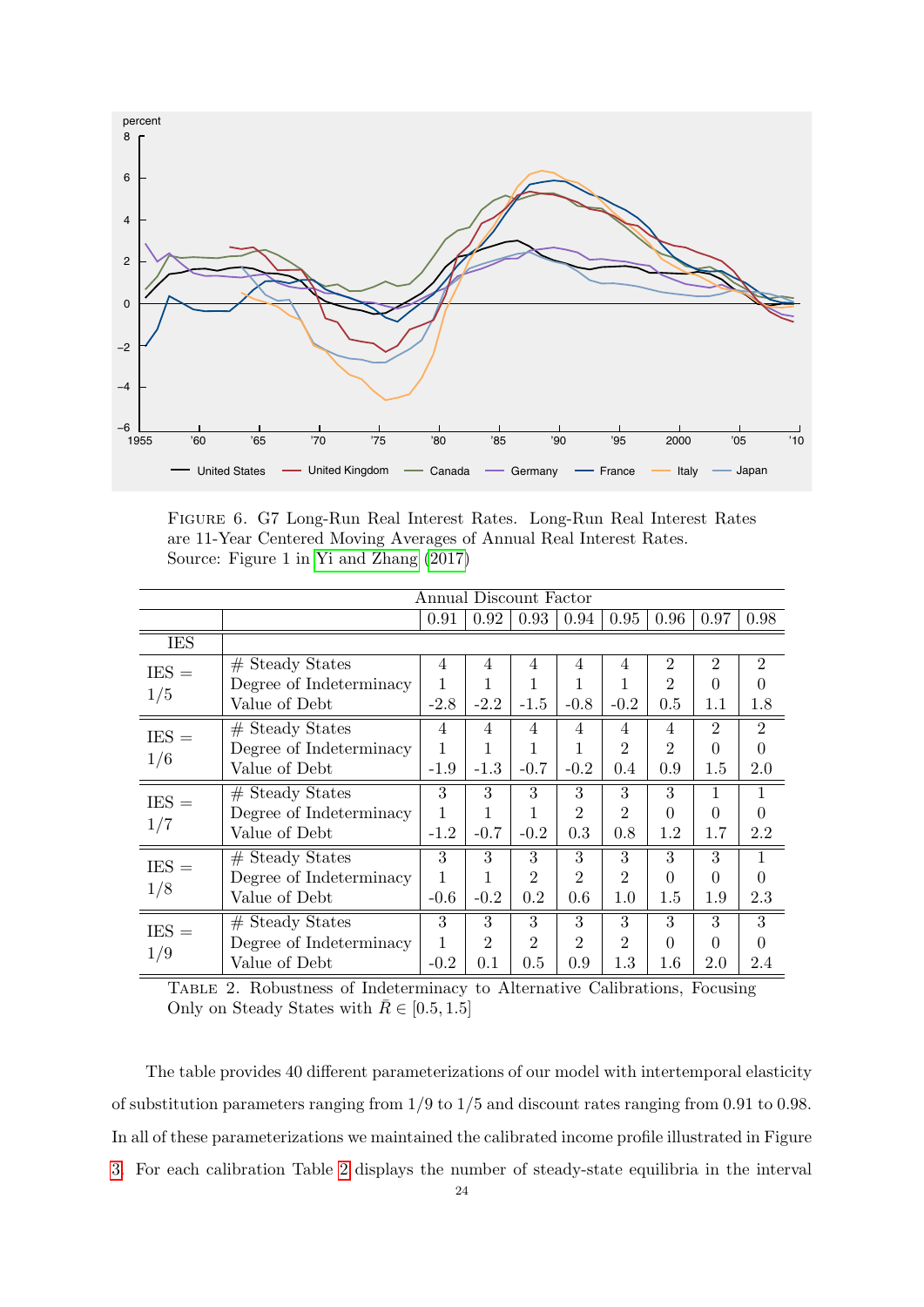$R \in [0.5, 1.5]$ , and the number of degrees of indeterminacy at the golden-rule steady-state equilibrium. There are fifteen parameterizations in which the golden-rule steady state displays one degree of indeterminacy and twelve in which it displays two degrees of indeterminacy. In all twelve of these parameterizations, debt has positive value in the steady state.

In Section [7,](#page-20-0) we showed that when  $\beta = 0.953$  and  $\eta = 1/6$ , the golden-rule steady state displays two degrees of indeterminacy. An example with this property is interesting because it is not only the price level that is free to be determined by the beliefs of market participants; it is also the real rate of interest. We want to reiterate, however, that only one degree of indeterminacy is required for violations of the fiscal theory of the price level. And that occurs more frequently in our model than second degree indeterminacy.<sup>[14](#page-26-1)</sup>

## 9. Fiscal and Monetary Policy

<span id="page-26-0"></span>In this section we discuss what happens when we relax either the assumption that fiscal policy is active or the assumption that monetary policy is passive. We first show that passive fiscal policy makes indeterminacy more likely. We then demonstrate that ensuring bounded inflation under an active Taylor rule imposes an additional restriction on the set of equilibrium paths. This additional restriction reduces the degree of indeterminacy by one.

Consider first what happens when fiscal policy is passive. To model a passive fiscal policy we assume that the treasury raises taxes,  $\tau_t$ , in proportion to the real value of outstanding debt to ensure that the primary deficit  $d_t$  satisfies the equation

$$
d_t = -\delta b_t,
$$

where  $\delta \geq 0$  is a debt repayment parameter. Combining this assumption with the definition of the government debt accumulation equation leads to the following amended debt accumulation equation,

$$
b_{t+1} = [R_{t+1} - \delta]b_t.
$$

<span id="page-26-1"></span><sup>&</sup>lt;sup>14</sup>If we hold constant the intertemporal elasticity of substitution and increase the discount rate, the number of unstable eigenvalues decreases initially from 60 to 59 and then changes abruptly to 61. We see this behaviour in Table [2](#page-25-1) by moving along a typical row and observing that we pass from one degree of indeterminacy to two degrees of indeterminacy and then jump abruptly to 0 degrees of indeterminacy. At this last transition, a pair of complex roots crosses the unit circle, a phenomenon associated with a Hopf Bifurcation and the creation of a limit cycle. See [Guckenheimer and Holmes](#page-32-15) [\(1983\)](#page-32-15) for a discussion of the Hopf Bifurcation. We have not explored the phenomenon in this paper, but it is likely that for discount rates close to 1, this model displays endogenous limit cycles that are second-degree indeterminate.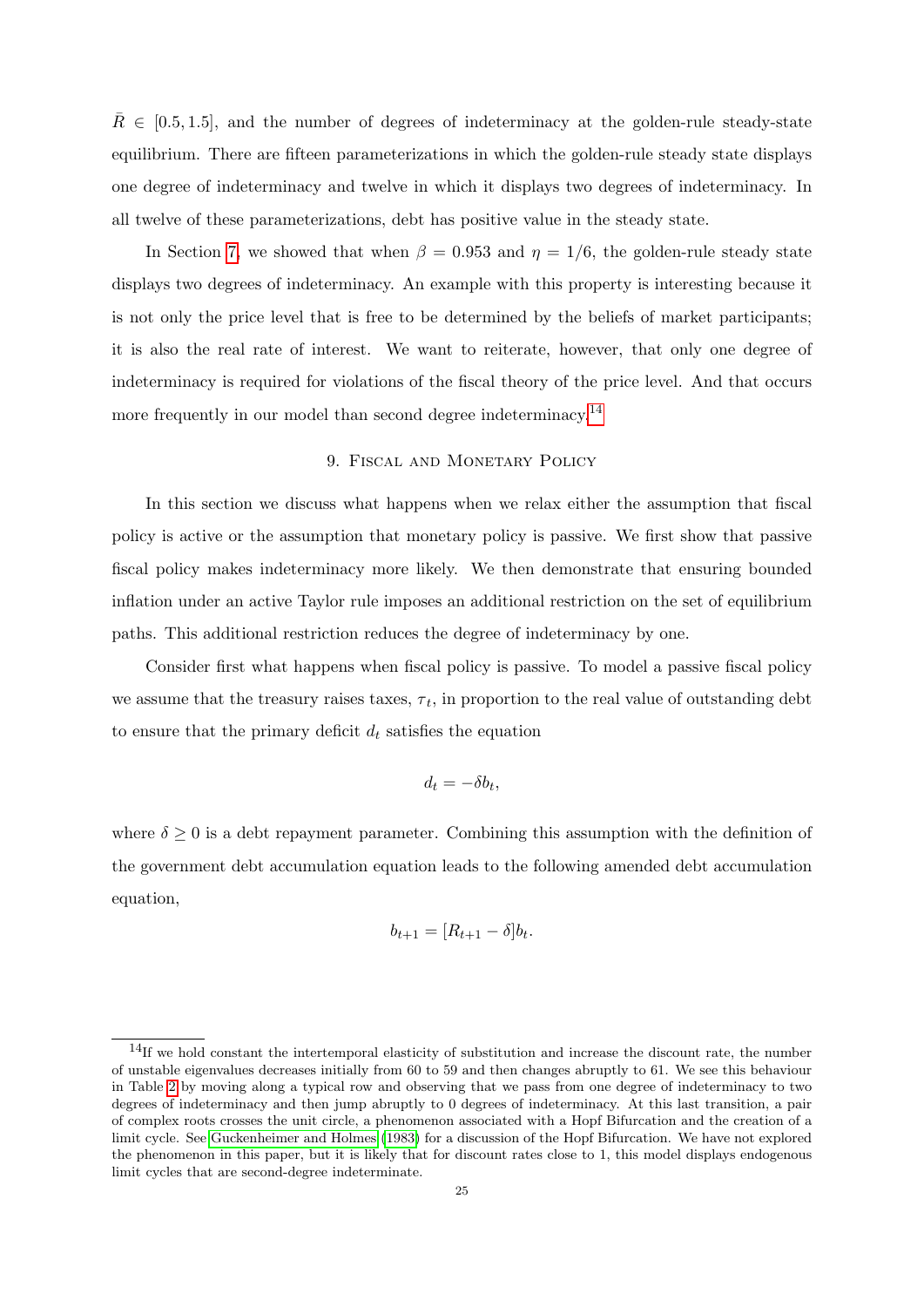For values of  $|R-\delta| < 1$  the effect of making fiscal policy passive is to introduce an additional stability mechanism that increases the degree of indeterminacy at each of the four steady states whenever  $\delta$  is large enough. Passive fiscal policy makes indeterminacy more likely.

We next assume that fiscal policy is active and the central bank follows a Taylor rule [\(Taylor, 1999\)](#page-33-13),

<span id="page-27-0"></span>
$$
1 + i_t = \left(\frac{\bar{R}}{\bar{\Pi}^{\phi_\pi}}\right) \Pi_t^{1 + \phi_\pi}, \quad t = 1, \dots \infty.
$$
 (31)

Because this equation begins at date 1, the nominal interest rate in period 1 depends on  $p_0$ through the definition,  $\Pi_1 = p_1/p_0$ . We treat  $p_0$  as an initial condition that has the same status as the initial value of nominal debt,  $B_0$ . In Eq. [\(31\)](#page-27-0),  $\overline{\Pi}$  is the inflation target,  $\overline{R}$  is the steady state real interest rate and  $\phi_{\pi}$  is the response coefficient of the policy rate to deviations of inflation from target. The Taylor Rule is passive if  $-1 \leq \phi_{\pi} \leq 0$  and active if  $\phi_{\pi} > 0$ .

When the central bank follows a Taylor Rule, the real interest rate and the real value of government debt continue to be determined by the bond market clearing equation and the debt accumulation equation. It follows that the conditions we have characterized in previous sections continue to ensure that the real interest rate and the real value of government debt remain bounded.

When the central bank follows a passive Taylor Rule, (see Appendix [E.1\)](#page-43-0) the following equation characterizes the asymptotic behaviour of the future inflation rate,

<span id="page-27-1"></span>
$$
\lim_{T \to \infty} \tilde{\Pi}_{T+1} = \lim_{T \to \infty} (1 + \phi_{\pi})^T \tilde{\Pi}_1 - \lim_{T \to \infty} \sum_{s=1}^T (1 + \phi_{\pi})^{T-s} \tilde{R}_{T+1},
$$
\n(32)

where  $\kappa \equiv \bar{\Pi}/\bar{R}$  and the tilde denotes deviations from the steady state. The limit of the first term on the right side of Equation [\(E2\)](#page-43-1) is zero because  $1 + \phi_{\pi} < 1$  and the second term is finite as a consequence of the boundedness of  $R_t$ . It follows that inflation is bounded whenever  $R_t$  is bounded. This is a generalization of the argument we made for the boundedness of the inflation rate when the central bank follows an interest rate peg and it does not impose any additional restrictions on the equations of the model for an equilibrium to be determinate.

When the central bank follows an active Taylor Rule, (see Appendix [E.2\)](#page-43-2), the initial price level is determined by the forward-looking equation

<span id="page-27-2"></span>
$$
p_1 = p_0 \left( \bar{\Pi} + \kappa \sum_{s=1}^{+\infty} \left( \frac{1}{1 + \phi_\pi} \right)^s \left( R_{1+s} - \bar{R} \right) \right). \tag{33}
$$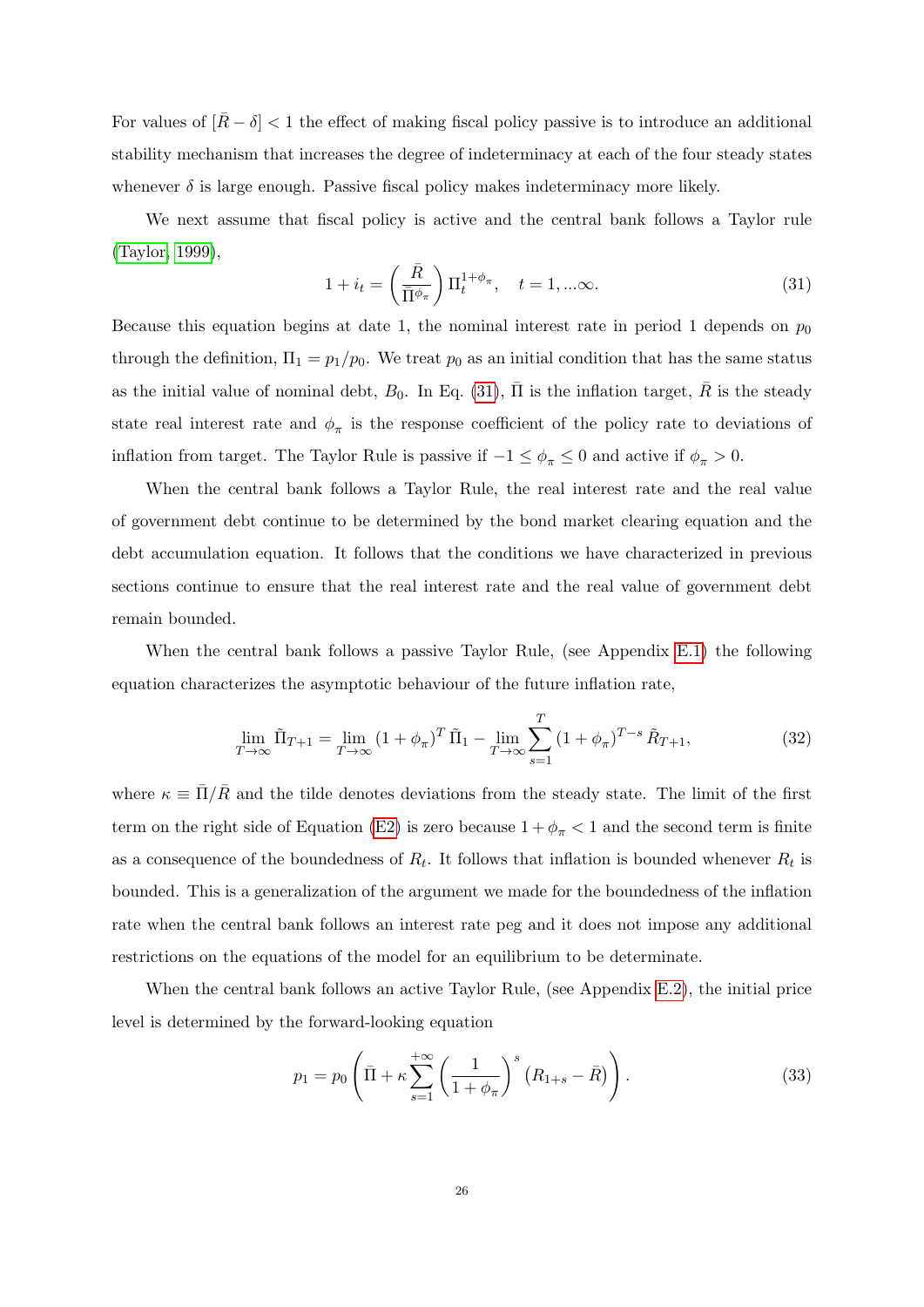Importantly, this restriction on the set of equilibrium paths is additional to the restriction

$$
p_1=\frac{B_0}{b_1},
$$

that we used to generate the equilibrium sequence of interest rates. It follows that we are no longer free to pick  $R_2$  and  $p_1$  independently of each other. This establishes that an active monetary policy eliminates one degree of indeterminacy.

If a model has one degree of indeterminacy when the policy combination is passive-active, an active-active policy combination would now admit a unique solution. When the steady-state equilibrium displays second-degree indeterminacy, as in our sixty-two generation example, it is not just the initial price level that is indeterminate; it is also the initial real interest rate.

For any *given* choice of the initial interest rate,  $R_2$ , active monetary policy removes nominal indeterminacy. Crucially, however, active monetary policy does not remove real indeterminacy and there continue to be many possible choices for the initial real interest rate, each of them associated with a different initial price level and a different equilibrium path for all future real interest rates and all future inflation rates.

# $10.$  So WHAT?

How should the reader react to our finding that a particular example of an OLG economy displays indeterminate steady state equilibria? One possible reaction is that the real world is demonstrably determinate in the sense that a general equilibrium theorist would use that term. An advocate of this position might claim that the profession has rejected the OLG model after careful consideration and that the new-Keynesian version of the representative agent model has been demonstrated through careful empirical work to be a much better fit to time series and cross-section data. We do not think this argument holds water. The OLG model fell from favor as the preferred vehicle for understanding monetary and fiscal policy for theoretical reasons, not because it failed a series of empirical tests.[15](#page-28-0)

Perhaps the analysis we have presented is only possible because of the restrictive assumption of an endowment economy. That turns out not to be the case. We have known since the work of [Diamond](#page-31-13) [\(1965\)](#page-31-13) that models with capital possess monetary equilibria as well as autarkic equilibria and a simple extension of the argument in Section [5](#page-13-0) establishes that calibrated

<span id="page-28-0"></span><sup>&</sup>lt;sup>15</sup>The model went out of favor, in part because a subset of influential macroeconomists considered the existence of indeterminacy in the model to be a shortcoming rather than a strength of the approach [\(Cherrier and Saidi,](#page-31-14) [2018\)](#page-31-14). For summary of recent research that uses indeterminacy as a positive aspect of DSGE models see [Farmer](#page-32-11) [\(2020\)](#page-32-11).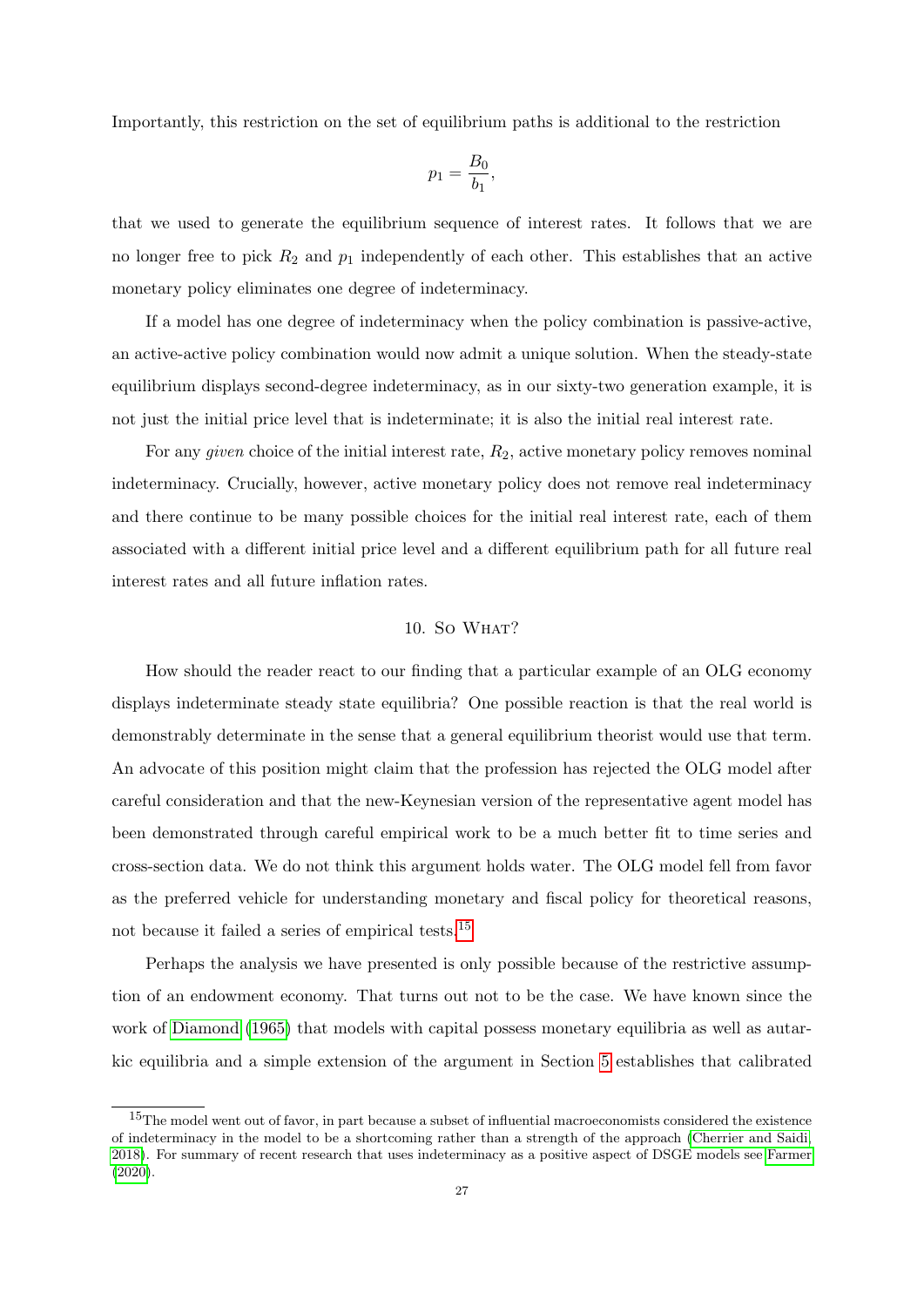examples of the model with capital preserve the feature of the existence a monetary steady state equilibrium with two degrees of indeterminacy at the steady state.<sup>[16](#page-29-0)</sup>

A second reason that macroeconomists abandoned the OLG model is because [Aiyagari](#page-31-15) [\(1985\)](#page-31-15) demonstrated that, under some circumstances, the set of equilibria in the OLG model converges to that of the representative agent model as the length of life is increased. Importantly, for our argument, the [Aiyagari](#page-31-15) [\(1985\)](#page-31-15) result requires the endowments of agents to be bounded away from zero and there are many interesting models where that property does not apply. It might be argued that we have dealt with the finite-lived case and that in the real world people are connected by operative chains of bequests and they effectively have an infinite horizon [\(Barro,](#page-31-16) [1974\)](#page-31-16). But Pietro Reichlin [\(1992\)](#page-33-14) has shown that the perpetual youth model of [Blanchard](#page-31-17) [\(1985\)](#page-31-17) displays multiple sets of indeterminate steady-state equilibria even when people may live forever.

A further argument that might be levelled against indeterminate steady-state equilibria is that they are unlearnable. According to this argument, people are adaptive learners and a rational expectations equilibrium accurately describes the properties of an economy after learning has taken place. Proponents of this argument claim that determinate steady-state equilibria are often stable under learning and that this is a good reason to select these equilibria when a model has multiple steady state equilibria [\(McCallum, 2003,](#page-32-16) [2007\)](#page-32-17). This would be a persuasive argument if it were always true that indeterminate steady-states are unstable under learning, but exhaustive enquiries into the stability of adaptive learning schemes have found that both determinate and indeterminate steady-state equilibria may be stable under plausible adaptive learning schemes [\(Evans and Honkapohja, 2001\)](#page-31-18). And the non-stationary equilibria of a monetary model in which artificially intelligent agents use deep reinforcement learning – an algorithm similar to the one that was used by Deep Blue [\(Hsu et al., 2018\)](#page-32-18) to beat world chess grand masters – has been shown to converge to the Pareto superior equilbria in a monetary model with two equilibria, even when that equilibrium is indeterminate [\(Chen et al., 2021\)](#page-31-19).

So what impression do we hope to have left with the reader? We consider the example in our paper to be a proof of concept that, we hope, will encourage other researchers to explore further the properties of the OLG model as a vehicle for understanding how shocks are propagated through the asset markets. The indeterminacies we have showcased here are features, not just of overlapping generations models, but also of models with credit constraints and borrowing

<span id="page-29-0"></span><sup>16</sup>Because the model with capital raises additional questions, not least of which is the reason for employment fluctuations in a market economy, we have chosen not to include that analysis in this paper.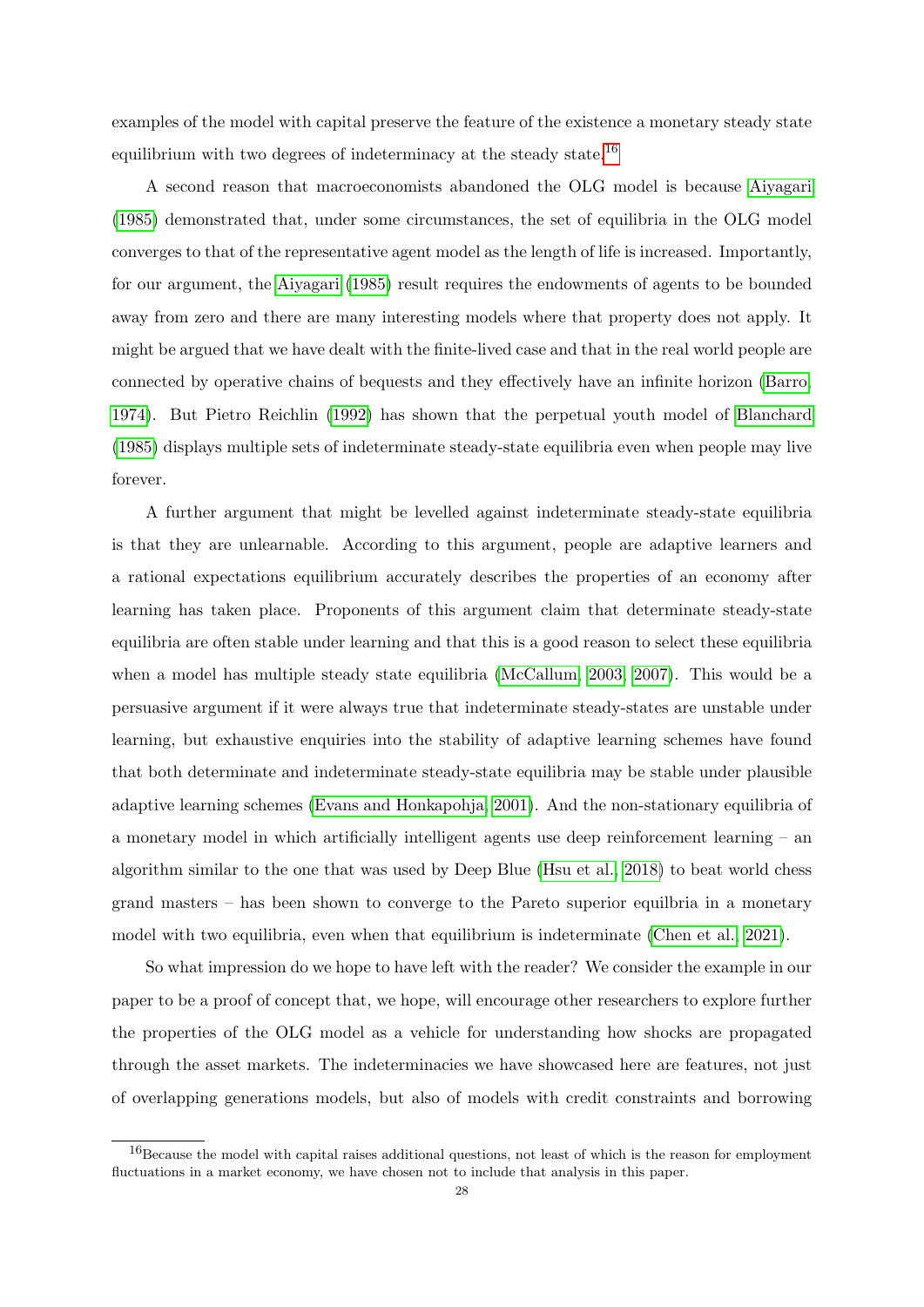limits [\(Woodford, 1988\)](#page-33-3). If, as we believe, the indeterminacies we have focused on are prevalent in the real world, the policy prescriptions of new-Keynesian representative agent economies, if followed by central banks and national fiscal authorities, may have unintended consequences. In our view, relative price indeterminacy is not just a theoretical curiosity; it is a feature of the real world.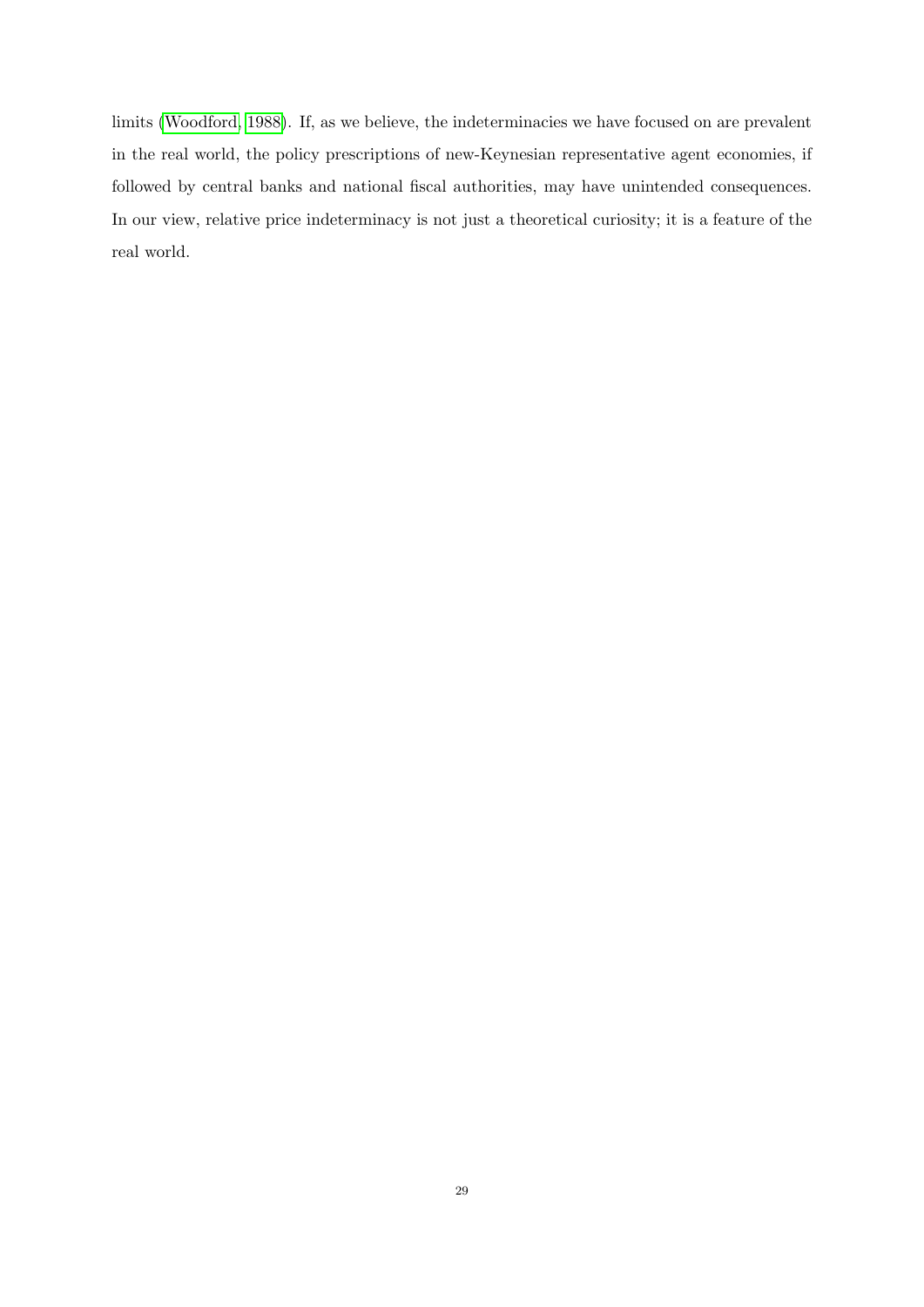#### **REFERENCES**

- <span id="page-31-15"></span>Aiyagari, S. R. (1985): "Observational Equivalence of the Overlapping Generations and the Discounted Dynamic Programming Frameworks for One-sector Growth," Journal of Economic Theory, 35, 202–221.
- <span id="page-31-1"></span>AUERBACH, A. J. AND L. KOTLIKOFF (1987): *Dynamic Fiscal Policy*, Cambridge: Cambridge University Press.
- <span id="page-31-3"></span>AZARIADIS, C. (1981): "Self-fulfilling Prophecies," Journal of Economic Theory, 25, 380-396.
- <span id="page-31-7"></span>Azariadis, C., J. Bullard, A. Singh, and J. Suda (2015): "Optimal Monetary Policy at the Zero Lower Bound," Federal Reserve Bank of St Louis WP Series, 1–47.
- <span id="page-31-6"></span>BALASKO, Y. AND K. SHELL (1981): "The overlapping-generations model. II. The case of pure exchange with money," Journal of Economic Theory, 24, 112–142.
- <span id="page-31-16"></span>BARRO, R. J. (1974): "Are Government Bonds Net Wealth?" Journal of Political Economy, 82, 1095–1117.
- <span id="page-31-10"></span>BASSETTO, M. AND W. CUI (2018): "The fiscal theory of the price level in a world of low interest rates," Journal of Economic Dynamics and Control, 89, 5–22.
- <span id="page-31-8"></span>BENHABIB, J., S. SCHMITT-GROHE, AND M. URIBE (2001): "The Perils of Taylor Rules," Journal of Economic Theory, 96, 40–69.
- <span id="page-31-17"></span>BLANCHARD, O. J. (1985): "Debt, Deficits, and Finite Horizons," Journal of Political Economy, 93, 223–247.
- <span id="page-31-11"></span>BLANCHARD, O. J. AND C. M. KAHN (1980): "The Solution of Linear Difference Models Under Rational Expectations," Econometrica, 48, 1305–1311.
- <span id="page-31-12"></span>Cass, D. (1972): "On capital overaccumulation in the aggregative neoclassical model of economic growth: A complete characterization," Journal of Economic Theory, 4, 200–223.
- <span id="page-31-0"></span>Cass, D. and K. Shell (1983): "Do Sunspots Matter?" Journal of Political Economy, 91, 193–227.
- <span id="page-31-9"></span>CASTAÑEDA, A., J.-D. GIMÉNEZ, AND J. V. RÍOS-RULL (2003): "Accounting for the US Earnings and Wealth Inequality," Journal of Political Economy, 111, 818–857.
- <span id="page-31-19"></span>Chen, M., A. Joseph, M. Kumhof, X. Pan, R. Shi, and X. Zhou (2021): "Deep Reinforcement Learning in a Monetary Model," Rebuilding Macroeconomics Working Paper Series.
- <span id="page-31-14"></span>CHERRIER, B. AND A. SAIDI (2018): "The Indeterminate Fate of Sunspots in Economics: 1972-2014," History of Political Economy, 50, 425–457.
- <span id="page-31-13"></span>DIAMOND, P. A. (1965): "National Debt in a Neoclassical Growth Model," American Economic Review, 55, 1126–1150.
- <span id="page-31-2"></span>EGGERTSSON, G. B., N. R. MEHROTA, AND J. A. ROBBINS (2019): "A Model of Secular Stagnation: Theory and Quantitative Evaluation," American Economic Journal: Macroeconomics, 11, 1–48.
- <span id="page-31-18"></span>EVANS, G. W. AND S. HONKAPOHJA (2001): Learning and Expectations in Macroeconomics, Princeton: Princeton University Press.
- <span id="page-31-5"></span><span id="page-31-4"></span>FARMER, R. E. A. (1986): "Deficits and Cycles," Journal of Economic Theory, 40, 77–88.
- $-$  (1999): The Macroeconomics of Self-Fulfilling Prophecies, Cambridge, MA: MIT Press, second ed.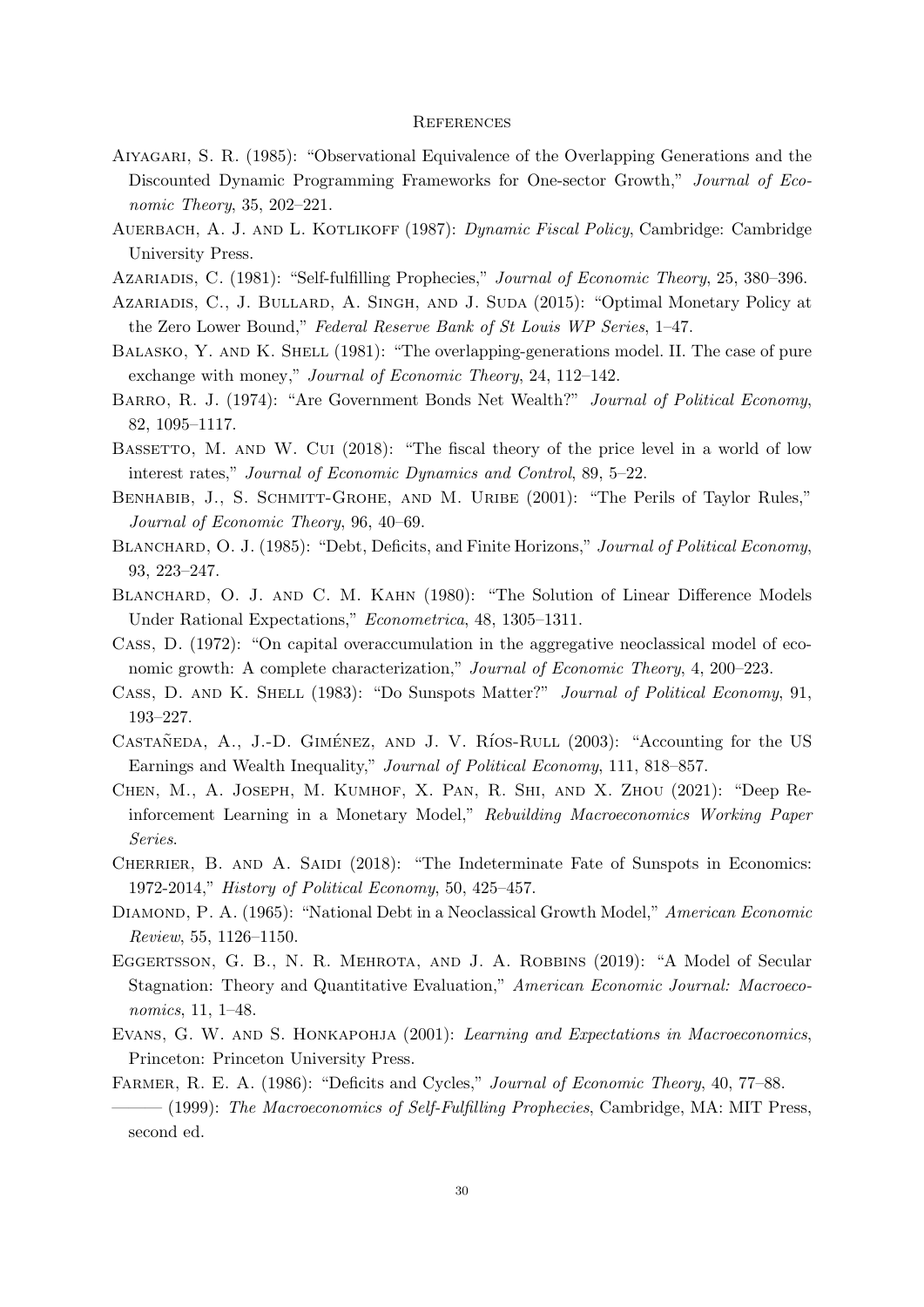<span id="page-32-11"></span> $-(2020)$ : "The Indeterminacy School in Macroeconomics," Oxford Research Encyclopedia of Economics and Finance.

- <span id="page-32-4"></span>FARMER, R. E. A. AND J. T. GUO (1994): "Real Business Cycles and the Animal Spirits Hypothesis," Journal of Economic Theory, 63, 42–73.
- <span id="page-32-19"></span>FARMER, R. E. A., V. KHRAMOV, AND G. NICOLÒ (2015): "Solving and Estimating Indeterminate DSGE Models," Journal of Economic Dynamics and Control., 54, 17–36.
- <span id="page-32-3"></span>FARMER, R. E. A. AND M. WOODFORD (1997): "Self-fulfilling Prophecies and the Business Cycle," Macroeconomic Dynamics, 1, 740–769.
- <span id="page-32-7"></span>GALE, D. (1973): "Pure Exchange Equilibrium of Dynamic Economic Models," *Journal of* Economic Theory, 6, 12–26.
- <span id="page-32-20"></span>Golub, G. H. and C. F. VanLoan (1996): Matrix Computations, Baltimore, Maryland: The Johns Hopkins University Press, third ed.
- <span id="page-32-15"></span>Guckenheimer, J. and P. Holmes (1983): Nonlinear Oscillations, Dynamical Systems and Bifurcations of Vector Fields, Springer.
- <span id="page-32-14"></span>Guvenen, F., F. Karahan, S. Ozkan, and J. Song (2021): "What Do Data on Millions of U.S. Workers Reveal about Life-Cycle Earnings Risk?" Econometrica, 89, 2303–2339.
- <span id="page-32-18"></span>HSU, F.-H., M. CAMPBELL, AND J. A. HOANE JR. (2018): "Deep Blue System Overview," Proceedings of the 9th International Conference on Supercomputing. 1995 International Conference on Supercomputing. Association for Computer Machinery, 240–244.
- <span id="page-32-8"></span>Kehoe, T. J. and D. K. Levine (1983): "Indeterminacy of Relative Prices in Overlapping Generations Models," Unpublished MIT Working Paper no. 313.
- <span id="page-32-6"></span>——— (1985): "Comparative Statics and Perfect Foresight in Infinite Horizon Economies," Econometrica, 53, 433–453.
- <span id="page-32-0"></span>Leeper, E. M. (1991): "Equilibria Under 'Active' and 'Passive' Monetary and Fiscal Policies," Journal of Monetary Economics, 27, 129–147.
- <span id="page-32-1"></span>LEEPER, E. M. AND C. LEITH (2016): "Understanding Inflation as a Joint Monetary-Fiscal Phenomenon," in *Handbook of Macroeconomics*, ed. by J. B. Taylor and H. Uhlig, Elsevier, vol. 2, chap. 30, 2305–2415.
- <span id="page-32-5"></span>LEROY, S. AND R. PORTER (1981): "Stock Price Volatitlity: A Test based on Implied Variance Bounds," Econometrica, 49, 97–113.
- <span id="page-32-2"></span>LUCAS JR., R. E. (1972): "Expectations and the Neutrality of Money," Journal of Economic Theory, 4, 103–124.
- <span id="page-32-9"></span>MARTIN, A. AND J. VENTURA (2011): "Theoretical Notes on Bubbles and the Current Crisis," IMF Economic Review, 59, 6–40.

<span id="page-32-10"></span> $-(2012)$ : "Economic Growth with Bubbles," American Economic Review, 102, 3033-3058.

- <span id="page-32-13"></span>McCallum, B. T. (2001): "Indeterminacy, Bubbles, and the Fiscal Theory of Price Level Determination," Journal of Monetary Economics, 47, 19–30.
- <span id="page-32-16"></span>– (2003): "Multiple-Solution Indeterminacies in Monetary Policy Analysis," *Journal of* Monetary Economics, 50, 1153–1175.
- <span id="page-32-17"></span>– (2007): "E-stability vis-à-vis Determinacy Results for a Broad Class of Linear Rational Expectations Models," Journal of Economic Dynamics and Control, 31, 1376–1391.
- <span id="page-32-12"></span>Miao, J. (2016): "Introduction to the Symposium on Bubbles, Multiple Equilibria, and Economic Activities," Economic Theory, 61, 207–214.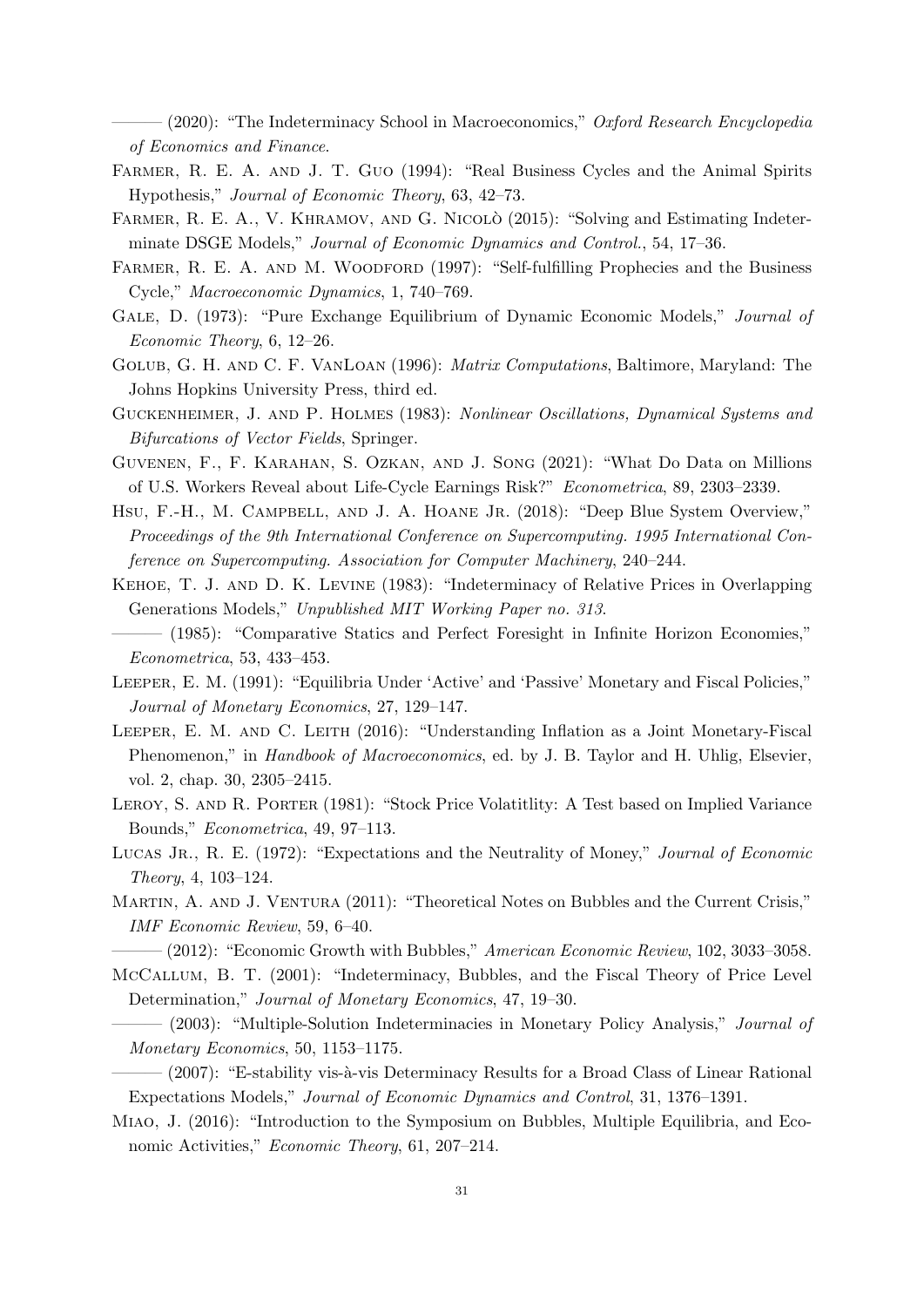- <span id="page-33-8"></span>Miao, J. and P. Wang (2012): "Bubbles and Total Factor Productivity," American Economic Review: Papers and Proceedings, 102, 82–87.
- <span id="page-33-9"></span>Miao, J., P. Wang, and Z. Xu (2012): "Stock Market Bubbles and Unemployment," Boston University mimeo.
- <span id="page-33-16"></span>NIEPELT, D. (2004): "The Fiscal Myth of the Price Level<sup>\*</sup>," The Quarterly Journal of Economics, 119, 277–300.
- <span id="page-33-0"></span>Reichlin, P. (1986): "Equilibrium Cycles in an Overlapping Generations Economy with Production," Journal of Economic Theory, 40, 89–102.
- <span id="page-33-14"></span> $-(1992)$ : "Endogenous Cycles with Long-Lived Agents," Journal of Economic Dynamics and Control, 16, 243–266.
- <span id="page-33-2"></span>Ríos-Rull, J. V. (1996): "Life-Cycle Economies and Aggregate Fluctuations," Review of Economic Studies, 63, 465–489.
- <span id="page-33-10"></span>RÍOS-RULL, J. V. AND V. QUADRINI (1997): "Understanding the US Distribution of Wealth," Federal Reserve Bank of Minneapolis Quarterly Review, 21, 22–36.
- <span id="page-33-1"></span>Samuelson, P. A. (1958): "An Exact Consumption-Loan Model of Interest with or without the Social Contrivance of Money," Journal of Political Economy, 66, 467–482.
- <span id="page-33-4"></span>SCHMITT-GROHÉ, S. AND M. URIBE (2020): "Multiple Equilibria in Open Economies with Collateral Constraints," Review of Economic Studies, 88, 961–1001.
- <span id="page-33-6"></span>Shiller, R. J. (1981): "Do stock prices move too much to be justified by subsequent changes in dividends?" American Economic Review, 71, 421–436.
- <span id="page-33-5"></span>Sims, C. A. (1989): "Models and Their Uses," American Journal of Agricultural Economics, 71, 489–494.
- <span id="page-33-15"></span> $-(2001)$ : "Solving Linear Rational Expectations Models," Journal of Computational Economics, 20, 1–20.
- <span id="page-33-13"></span>Taylor, J. B. (1999): "An Historical Analysis of Monetary Policy Rules," in Monetary Policy Rules, ed. by J. B. Taylor, Chicago: University of Chicago Press, 319–341.
- <span id="page-33-7"></span>Tirole, J. (1985): "Asset Bubbles and Overlapping Generations," Econometrica, 53, 1499– 1528.
- <span id="page-33-3"></span>WOODFORD, M. (1988): "Expectations, Finance and Aggregate Instability," in Finance Constraints, Expectations and Macroeconomics, ed. by M. Kohn and S.-C. Tsiang, Oxford University Press.
- <span id="page-33-11"></span> $-(1994)$ : "Price-Level Determinacy Without Control of a Monetary Aggregate," *Carnegie* Rochester Series on Public Policy, 43, 1–46.
- <span id="page-33-12"></span>Yi, K.-M. and J. Zhang (2017): "Understanding Global Trends in Long-run Real Interest Rates," Economic Perspectives, 1–20.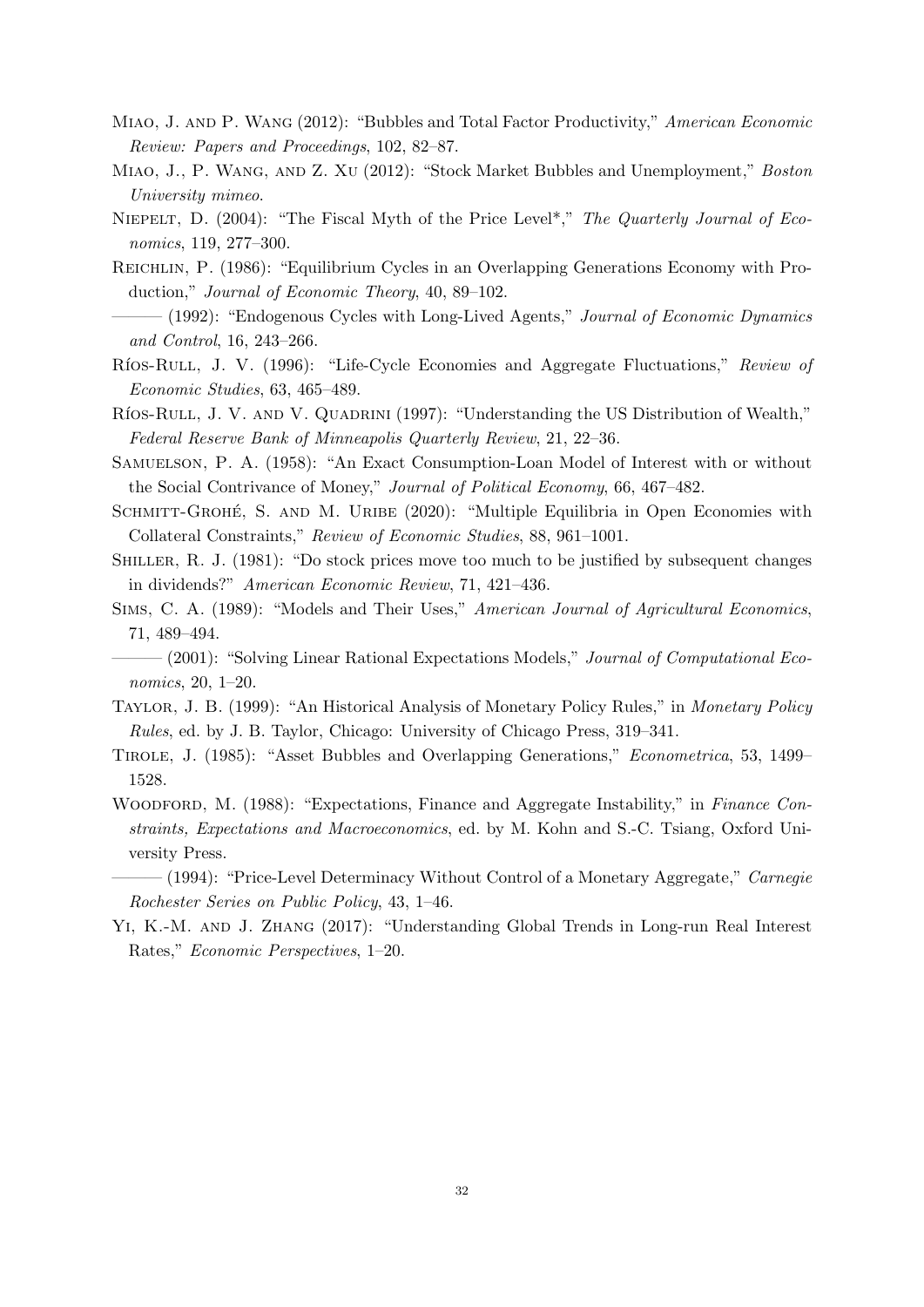# Appendix A. The Hump-shaped Profile and the IES

<span id="page-34-0"></span>In this Appendix we derive an expression for the slope of the steady state savings function evaluated at the steady state  $R = \lambda/\beta$  for the parameter values  $\lambda = \beta = 1$ . Define the functions  $W(R)$  and  $\phi(R)$ 

$$
W(R) = \omega_1 + \frac{\omega_2}{R} + \frac{\omega_3}{R^2},\tag{A1}
$$

$$
\phi(R) = 1 + \frac{(\beta R)^{\eta}}{R} + \frac{(\beta R)^{2\eta}}{R^2}.
$$
 (A2)

Applying the solution to the T-generation maximizing problem with CES preferences from Appendix [B](#page-36-0) we have the following steady-state consumption demand functions

$$
c_1(R) = \frac{W(R)}{\phi(R)}, \quad c_2(R) = (\beta R)^{\eta} \frac{W(R)}{\phi(R)}, \quad c_3(R) = (\beta R)^{2\eta} \frac{W(R)}{\phi(R)},
$$
(A3)

where subscripts indicate age. Define the steady-state savings functions of the young and middle-aged as

$$
s_1(R) = \omega_1 - c_1(R), \quad s_2(R) = Rs_1(R) + \omega_2 - c_2(R). \tag{A4}
$$

Next, we seek expressions for the functions  $\omega_1(\omega_2)$  and  $\omega_3(\omega_2)$  which solve the equations

$$
w_1 + w_2 + w_3 = 1 + \lambda^{\eta} + \lambda^{2\eta}, \tag{A5}
$$

$$
w_1 + \frac{w_2\beta}{\lambda} + \frac{w_3\beta^2}{\lambda^2} = 1 + \frac{\lambda^{\eta}\beta}{\lambda} + \frac{\lambda^{2\eta}\beta^2}{\lambda^2}.
$$
 (A6)

These are given by the expressions

$$
\omega_1(\omega_2) = 1 + \frac{\frac{\beta}{\lambda}\lambda^{\eta}}{\left(1 + \frac{\beta}{\lambda}\right)} - \frac{\frac{\beta}{\lambda}\omega_2}{\left(1 + \frac{\beta}{\lambda}\right)},\tag{A7}
$$

$$
\omega_3(\omega_2) = \frac{\lambda^{\eta}}{\left(1 + \frac{\beta}{\lambda}\right)} + \lambda^{2\eta} - \frac{\omega_2}{\left(1 + \frac{\beta}{\lambda}\right)}.
$$
\n(A8)

Define the function

$$
\psi(R) = \frac{W(R)}{\phi(R)},\tag{A9}
$$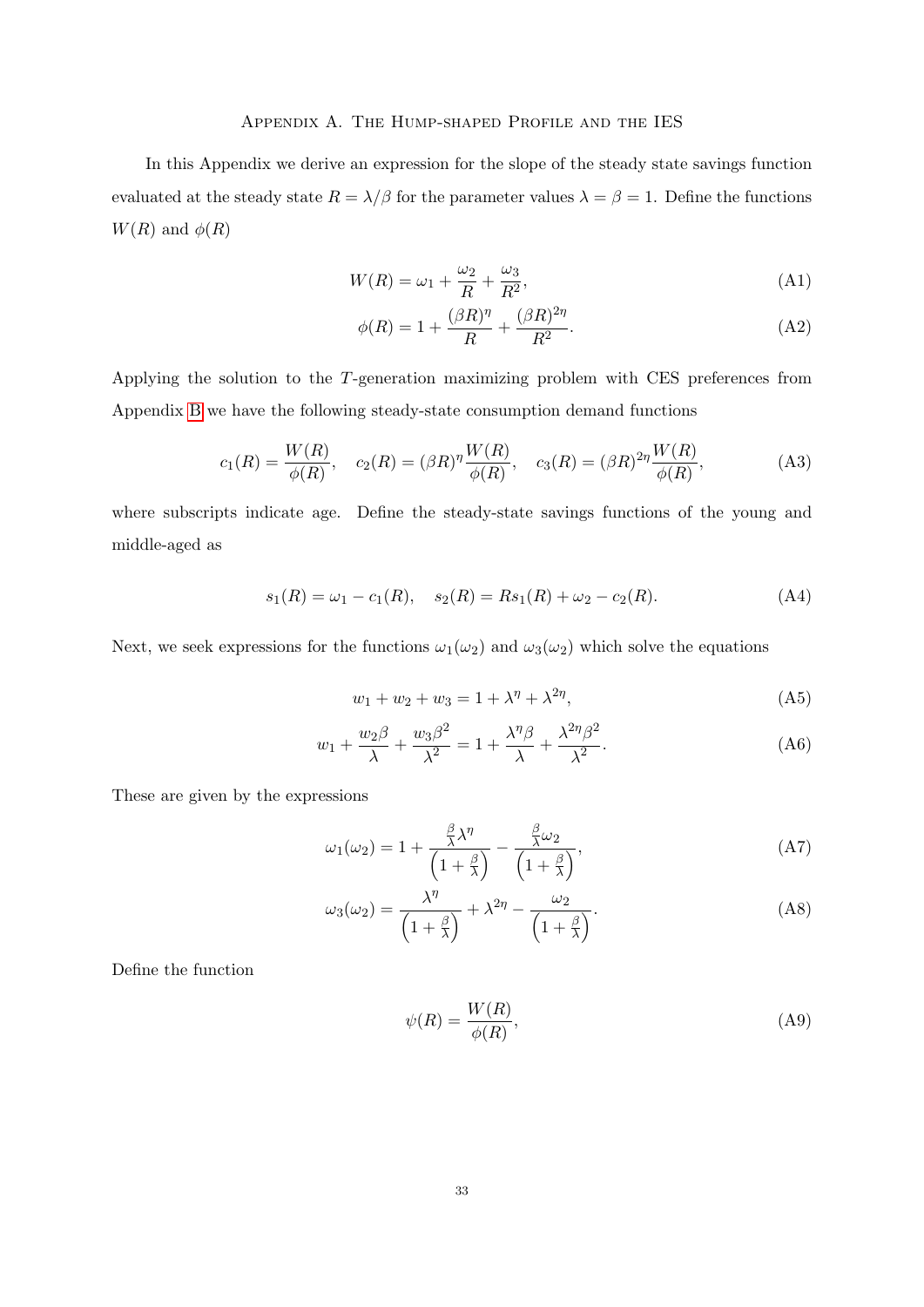and note that aggregate savings in a steady state equilibrium,  $f_{\tilde{\omega}}(R)$ , defined as the sum of  $S_1(R; \tilde{\omega})$  and  $S_2(R; \tilde{\omega})$  is given by the expression,

$$
f_{\tilde{\omega}}(R) = \left(\omega_1(\omega_2) - \psi(R)\right) + R\left(\omega_1(\omega_2) - \psi(R)\right) + \omega_2 - \psi(R)\left(\beta R\right)^{\eta}.
$$
 (A10)

Rearranging terms, this leads to the equation

$$
f_{\tilde{\omega}}(R) = \omega_1(\omega_2) \left( 1 + R \right) + \omega_2 - \psi(R) \left( 1 + R + (\beta R)^{\eta} \right).
$$
 (A11)

We seek an expression for the derivative of  $f_{\tilde{\omega}}(R)$  evaluated at  $\lambda = \beta = 1$ . For these parameter values the functions  $\omega_1(\omega_2)$ ,  $W(R)$  and  $\phi(R)$  are given by the following formulae

$$
\omega_1(\omega_2) = \frac{3 - \omega_2}{2}, \quad W(R) = 1 + \frac{1}{R} + \frac{1}{R^2}, \quad \phi(R) = 1 + R^{\eta - 1} + R^{2(\eta - 1)}.
$$
 (A12)

Evaluating each term at  $R = \lambda/\beta = 1$  gives

$$
W(1) = 3
$$
,  $\phi(1) = 3$ , from which it follows that  $\psi(1) = 1$ . (A13)

The partial derivatives of  $W(R)$  and  $\phi(R)$  are given by

$$
\frac{\partial W}{\partial R} = -\frac{1}{R^2} - \frac{2}{R^3}, \quad \frac{\partial \phi}{\partial R} = (\eta - 1)R^{\eta - 2} + 2(\eta - 1)R^{2\eta - 3},\tag{A14}
$$

which when evaluated at  $R=\lambda/\beta=1$  gives

$$
\left. \frac{\partial W}{\partial R} \right|_{R=1} = -3, \qquad \left. \frac{\partial \phi}{\partial R} \right|_{R=1} = 3(\eta - 1). \tag{A15}
$$

We seek an expression for the partial derivative of  $f_{\tilde{\omega}}(R)$  evaluated at the steady state  $R =$  $\lambda/\beta=1.$  Using the chain rule, this is equal to

$$
\left. \frac{\partial f_{\tilde{\omega}}}{\partial R} \right|_{R=1} = \omega_1(\omega_2) - \psi(1) \left( 1 + \eta \right) - 3 \left. \frac{\partial \psi}{\partial R} \right|_{R=1} . \tag{A16}
$$

A further application of the chain rule to the function  $\psi(R)$  leads to the expression

$$
\frac{\partial \psi}{\partial R}\bigg|_{R=1} = \frac{\phi(1) \frac{\partial W}{\partial R}\bigg|_{R=1} - W(1) \frac{\partial \phi}{\partial R}\bigg|_{R=1}}{W(1)^2} = \frac{-9 - 9(\eta - 1)}{9} = -\eta. \tag{A17}
$$

Putting all these pieces together gives

$$
\left. \frac{\partial f_{\hat{\omega}}}{\partial R} \right|_{R=1} = \frac{3 - \omega_2}{2} - (1 + \eta) + 3\eta = \frac{1 - \omega_2 + 4\eta}{2},\tag{A18}
$$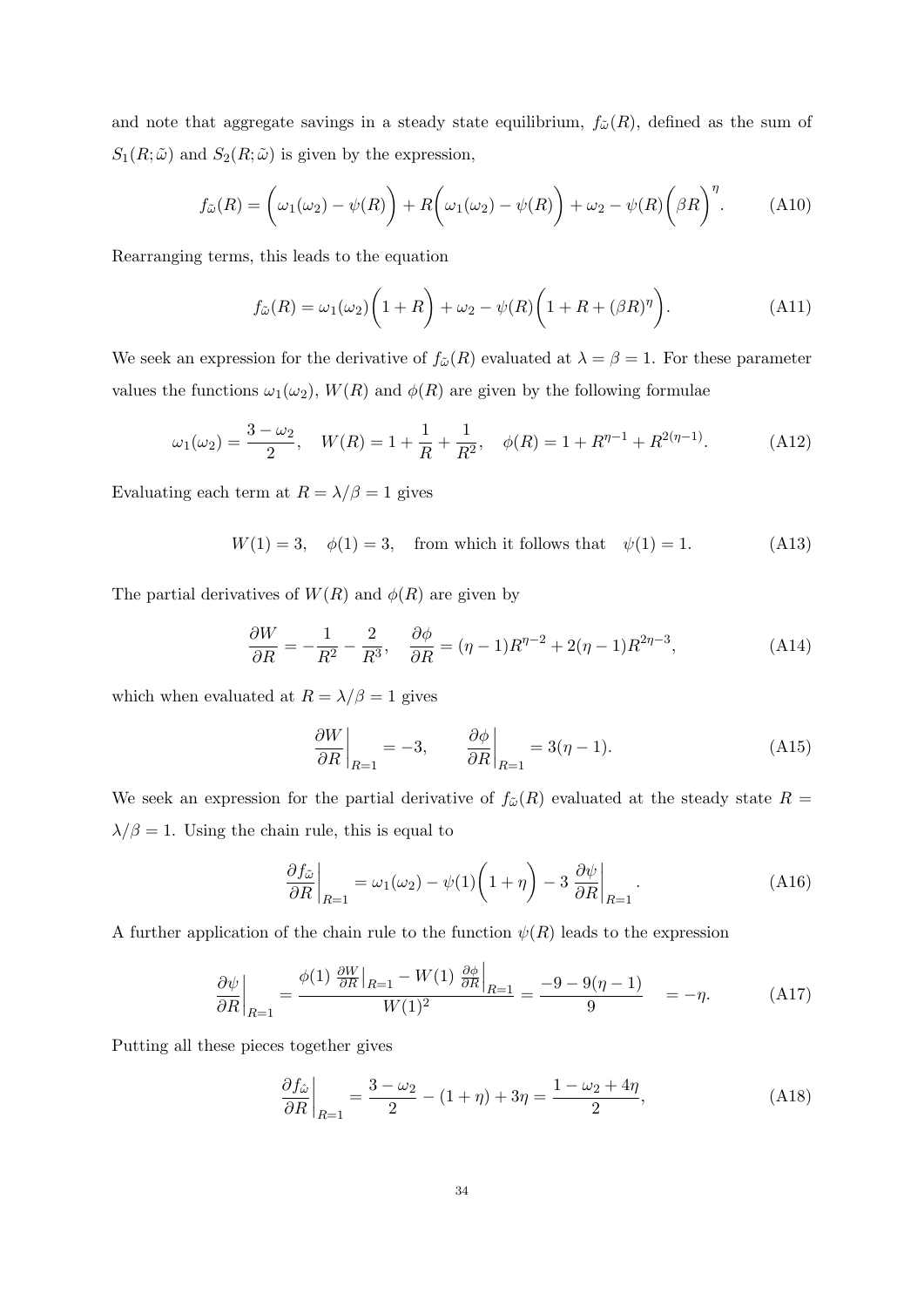which is Eq. [\(23\)](#page-15-0) in the body of the paper.

<span id="page-36-0"></span> $\Box$ 

# Appendix B. Analytic Solutions for Excess Demand

<span id="page-36-1"></span>B.1. The generic optimization problem. Consider a person with CES preferences who lives for T periods and has perfect foresight of future prices. This person solves the problem,

# <span id="page-36-2"></span>Problem 1.

$$
\max_{\{c_t^t, c_{t+1}^t, \dots, c_{t+T-1}^t\}} \frac{a_1(c_t^t)^{\alpha} + a_2(c_{t+1}^t)^{\alpha} + \dots + a_T(c_{t+T-1}^t)^{\alpha}}{\alpha},
$$
(B1)

subject to the lifetime budget constraint

$$
\sum_{i=1}^{T} \mathcal{Q}_t^{t-1+i} c_{t-1+i} = \sum_{i=1}^{T} \mathcal{Q}_t^{t-1+i} \tilde{w}_i.
$$
 (B2)

Here,  $c_s^t$  is consumption in period s of a person born in period  $t, i \in 1, \ldots T$  is age, and  $\tilde{w}_i$  is after-tax endowment. The parameters  $a_i$  are utility weights and  $\alpha \leq 1$  is a curvature parameter which is related to intertemporal substitution,  $\eta$ , by the identity

$$
\eta \equiv \frac{1}{1 - \alpha}.\tag{B3}
$$

The term  $\mathcal{Q}_t^k$ , defined by the expression

$$
\mathcal{Q}_t^k \equiv \prod_{j=t+1}^k \frac{1}{R_j}, \qquad \mathcal{Q}_t^t = 1,\tag{B4}
$$

is the relative price at date  $t$  of a commodity for delivery at date  $k$ .

This optimization problem includes the case of a constant discount factor  $\beta$  for which

$$
[a_1, a_2 \dots, a_T] = [1, \beta, \dots, \beta^{T-1}]
$$
 (B5)

and logarithmic preferences which is the limiting case when  $\alpha \to 0$ . We permit the discount factor to vary with age to nest the [Kehoe and Levine](#page-32-8) [\(1983\)](#page-32-8) example which we use to cross-check our results.

Proposition 2. The solution to Problem [1](#page-36-2) is given by

$$
\hat{c}_{t-1+k}^t = \frac{a_k^{\eta} \sum_{i=1}^T \left(Q_t^{t-1+i} \tilde{w}_i\right)}{\left(Q_t^{t-1+k}\right)^{\eta} \sum_{i=1}^T \left(Q_t^{t-1+i}\right)^{1-\eta} a_i^{\eta}}, \quad k = 1, \dots, T. \tag{B6}
$$

where  $\hat{c}_{t-1+k}^t$  denotes the consumption, at time  $t-1+k$ , of an agent born at time t.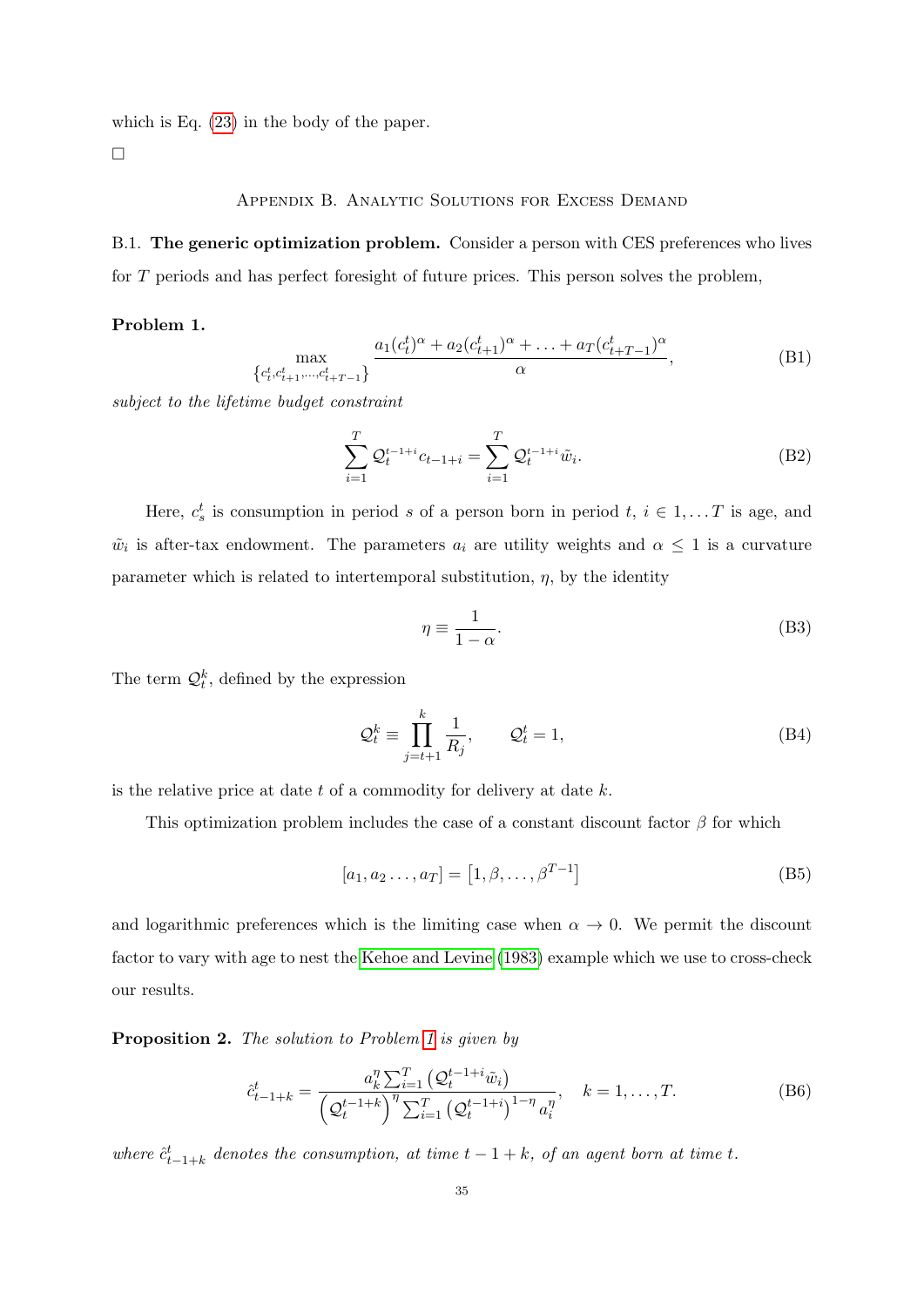Proof. The result follows directly from substituting the first-order conditions into the budget constraint and rearranging terms.

B.2. Non-generic optimization problems. Let j be an index that runs from 1 to  $T - 1$ . Consider a non-generic person born in period  $1 - j$  with real assets  $\nu_{1-j} \equiv \lambda_{1-j} b_1$  who lives for  $T - j$  periods. This person solves Problem [2](#page-37-1)

# <span id="page-37-1"></span>Problem 2.

$$
\max_{\{c_1^{1-j}, \dots, c_{1-j+T-1}^{1-j}\}} \frac{a_{T-j+1}(c_1^{1-j})^{\alpha} + a_{T-j+2}(c_2^{1-j})^{\alpha} + \dots + a_T(c_{1-j+T-1}^{1-j})^{\alpha}}{\alpha}, \quad j = 1, \dots, T-1
$$
\n(B7)

subject to the lifetime budget constraint

$$
\sum_{k=1}^{(1-j)+T-1} \mathcal{Q}_1^k \left( c_k^{1-j} - \tilde{w}_{k-(1-j)+1} \right) \le \lambda_{1-j} b_1,\tag{B8}
$$

**Proposition 3.** Let  $k \in \{1, ..., T - j\}$ . The solution to Problem [2](#page-37-1) is given by

$$
\hat{c}_k^{1-j} = \frac{a_{k+j}^{\eta} \left(\nu_{1-j} + \sum_{i=1}^{T-j} \mathcal{Q}_t^i \tilde{w}_{j+i}\right)}{\left(\mathcal{Q}_t^{t+k-1}\right)^{\eta} \sum_{i=1}^{T-j} \left(\mathcal{Q}_t^i\right)^{1-\eta} a_{j+i}^{\eta}}, \quad k = 1...1-j+T-1.
$$
\n(B9)

*Proof.* The problem above is identical to a generic one solved by an agent who has  $T - j$  periods to live, whose endowments are  $\{\tilde{w}_{j+1} + \nu_{1-j}, \tilde{w}_{j+2}, \ldots, \tilde{w}_T\}$ , and whose preference parameters in the utility function are  $\{a_{j+1}, a_{j+2}, \ldots, a_T\}$ .

# Appendix C. Equilibrium as the Solution to a Difference Equation

In Section [4](#page-9-3) we showed that equilibria of the 3−generation model can be characterized as the solution to a difference equation, determined by the behaviour of the generic generations, together with set of initial conditions determined by the behavior of the on-generic generations. In this Appendix we generalize our analysis to the T−generation model.

<span id="page-37-0"></span>C.1. Generic Equilibrium Conditions for the T−Generation Case. A steady-state equilibrium is a non-negative real number  $\bar{R}$  and a (possibly negative) real number  $\bar{b}$  that solve the equations,

$$
f(\bar{R}, \bar{R}, \dots, \bar{R}) = \bar{b} + d, \quad \bar{b}(1 - \bar{R}) = \bar{R} d.
$$
 (C1)

Let  $\{\bar{R}, \bar{b}\}$  be a steady state equilibrium and let

$$
\tilde{R}_t \equiv R_t - \bar{R}, \quad \text{and} \quad \tilde{b}_t \equiv b_t - \bar{b}, \tag{C2}
$$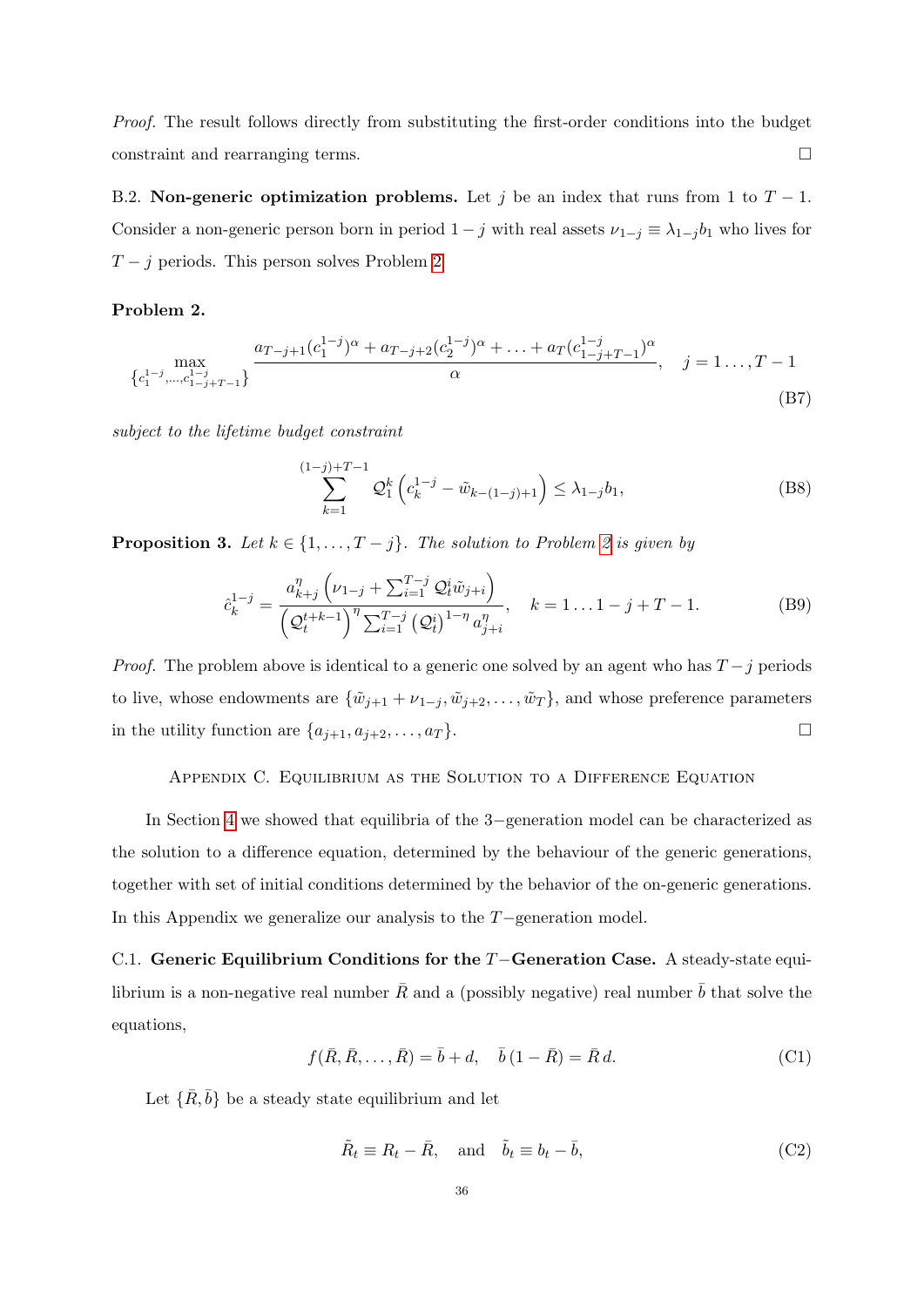represent deviations of  $b_t$  and  $R_t$  from their steady state values. Define a vector

$$
X_t \equiv [R_{t+T-1}, R_{t+T-2}, \dots, R_{t-T+4}, b_t]^\top,
$$
\n(C3)

of length  $2T - 3$  and a function  $F(\cdot)$ ,

$$
F(X_t, X_{t-1}) \equiv \begin{bmatrix} f(R_{t-T+3}, R_{t-T+4}, \dots, R_{t+T-2}, R_{t+T-1}) & - & b_t + d_t \\ b_t & - & R_t(b_{t-1} + d_{t-1}) \end{bmatrix}, \quad (C4)
$$

and let  $J_1$  and  $J_2$  represent the partial derivatives of this function with respect to  $X_t$  and  $X_{t-1}$ . Using this notation, the local dynamics of equilibrium sequences close to the steady state can be approximated as solutions to the linear difference equation

$$
J_1 \tilde{X}_t = J_2 \tilde{X}_{t-1}, \quad t = T - 1, \dots
$$
 (C5)

with initial condition

<span id="page-38-1"></span>
$$
\tilde{X}_{T-2} = \bar{X}_{T-2}.\tag{C6}
$$

The local stability of these equations depends on the eigenvalues of the matrix

$$
J \equiv J_1^{-1} J_2. \tag{C7}
$$

If one or more roots of the matrix  $J$  is outside the unit circle there is no guarantee that sequences of interest factors and government debt generated by Equation [\(C5\)](#page-38-1) will remain bounded. To ensure stability, we must choose initial conditions that place  $\tilde{X}_{T-2}$  in the linear subspace associated with the stable eigenvalues of J. The initial conditions are determined by the non-generic equilibrium conditions which we turn to next.

<span id="page-38-0"></span>C.2. Non-Generic Equilibrium Conditions for the T−Generation Case. Asset market equilibrium in periods 1 through  $T-2$  is characterized by a family of functions,  $g_t^T(\cdot)$ , one family for each value of  $T$ . These functions are different at each date  $t$ , because the asset demand functions of the non-generic generations depend on the initial wealth distribution and the initial price level as well as on real interest rates. To cut down on notation, we have suppressed the dependence of  $g_t^T(\cdot)$  on  $\mathbb{L}$ .

To understand the structure of non-generic asset demand equations it helps to build intuition by considering the case of  $T = 4$ . This is the simplest example where we must keep track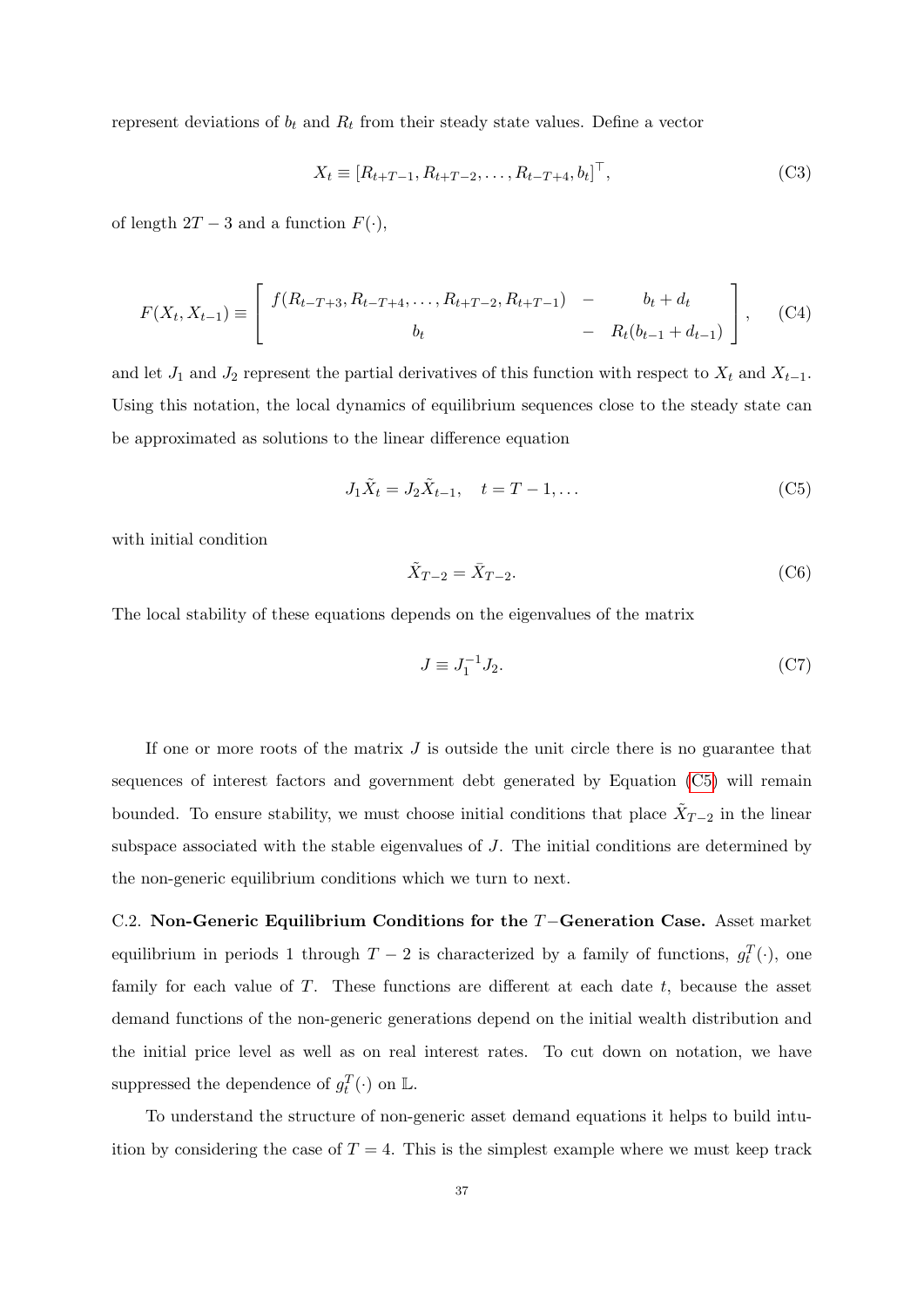of the debt-accumulation equations in the  $T-2$  initial periods. For the case of  $T=4$ , there are two non-generic asset demand equations and one non-generic debt accumulation equation. These equations are described by the expression

$$
G^{4}(Z_{0}^{4}) \equiv \begin{bmatrix} g_{1}^{4}(R_{2}, R_{3}, R_{4}, b_{1}) & - & (b_{1} + d) \\ g_{2}^{4}(R_{2}, R_{3}, R_{4}, R_{5}, b_{1}) & - & (b_{2} + d) \\ b_{2} & - & R_{2}(b_{1} + d) \end{bmatrix} = 0,
$$
 (C8)

where the vector  $Z_0^4$ , is a set of variables that are determined, in equilibrium, by asset market clearing and government asset accumulation in the initial  $T-2$  periods of the model. For the case of  $T = 4$ , the equation  $G^4(\cdot) = 0$  places 3 restrictions on the 6 elements of  $Z_0^4$ .

$$
Z_0^4 \equiv [R_5, R_4, R_3, R_2, b_2, b_1]^\top \equiv [X_{T-2}, Y_{T-2}]^\top,
$$
\n(C9)

where  $Y_{T-2}$  is the vector

$$
Y_{T-2} \equiv [b_1]^\top,\tag{C10}
$$

and  $X_{T-2}$  is a vector of initial conditions to the vector-valued difference equation characterized by equations  $(27)$  and  $(2)$ .

This example can be generalized. For the T-generation model,  $Z_0^T$  contains 3T –6 elements, equal to the union of the terms in the over-braces of the following expression,

$$
Z_0^T \equiv \left[ \overbrace{R_{2T-3}, R_{2T-4}, \dots, R_{2}, b_{T-2}}^{2T-3}, \overbrace{b_{T-3}, \dots, b_{2}, b_{1}}^{T-3} \right]^{\top} \equiv \left[ X_{T-2}, Y_{T-2} \right]^{\top}.
$$
 (C11)

The function  $G(\cdot)$  contains  $2T - 5$  rows,

$$
G^{T}(Z_{0}^{T}) \equiv \begin{bmatrix} g_{1}^{T}(R_{2},...,R_{1+T-2},R_{1+T-1},b_{1}) & - & (b_{1}+d) \\ \vdots & & \vdots \\ g_{T-2}^{T}(R_{2},...,R_{2T-4},R_{2T-3},b_{1}) & - & (b_{T-2}+d) \\ b_{2} & - & R_{2}(b_{1}+d) \\ \vdots & & \vdots \\ b_{T-2} & - & R_{T-1}(b_{T-3}+d) \end{bmatrix} = 0, \quad (C12)
$$

and the equation  $G^T(\cdot) = 0$  places  $2T - 5$  restrictions on the  $3T - 6$  elements of the unknown vector  $Z_0^T$ . Subtracting the number of these restrictions from the number of initial variables leaves  $T-1$  non-predetermined elements of  $X_{T-2}$ . In Appendix [D](#page-40-0) we describe how the nongeneric equilibrium equations may be combined with the assumption that equilibrium sequences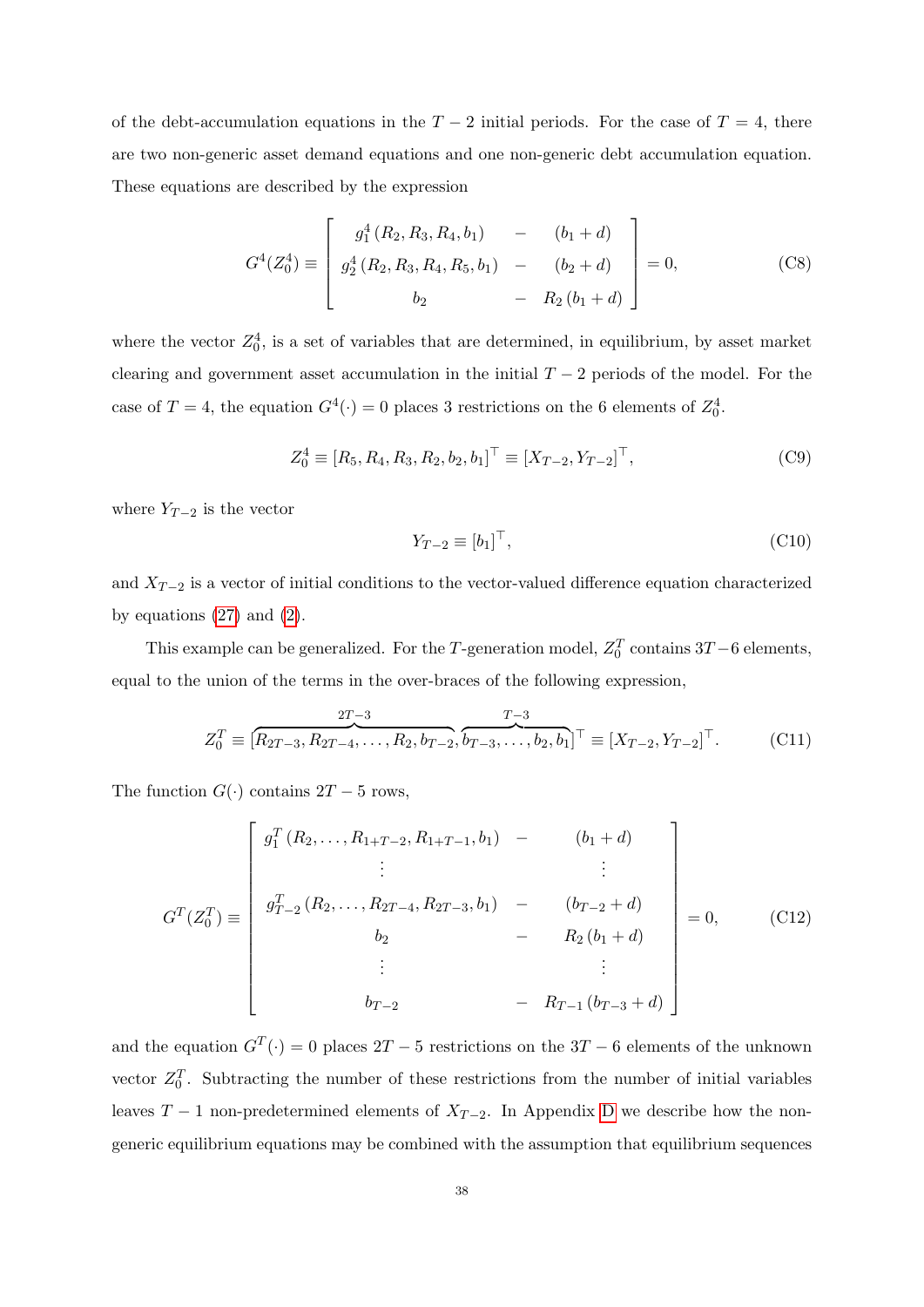must remain bounded to characterize the determinacy properties of equilibria.

<span id="page-40-0"></span> $\Box$ 

# Appendix D. Proof of Proposition [1](#page-19-1)

To determine the conditions for local uniqueness of equilibrium close to a given steady-state equilibrium we seek a relationship between the roots of the matrix  $J$  and the number of initial conditions. We begin by describing the construction of J.

Proof. To find conditions under which equilibrium sequences remain bounded, we exploit the properties of the Jordan decomposition of J, which we write as

$$
J = Q\Lambda Q^{-1},\tag{D1}
$$

 $J_1X_t \equiv$  $J_1$  $\left[\begin{array}{ccccccccc} f_{t+T-1} & f_{t+T-2} & \cdots & f_{t+1} & \cdots & f_{t+T+t} & f_{t+T+t} & -1 \end{array}\right]$   $f_{t+T-1}$   $f_{t+T-2}$  · · ·  $f_{t+1}$  · · ·  $f_{t-T+5}$   $f_{t-T+4}$  -1  $0 \qquad 1 \qquad \cdots \qquad 0 \qquad \cdots \qquad 0 \qquad 0 \qquad 0$ . . . . . . . . . . . . . . . . . . . . . . . .  $0 \qquad 0 \qquad \cdots \qquad 1 \qquad \cdots \qquad 0 \qquad 0 \qquad 0$ . . . . . . . . . . . . . . . . . . . . . . . .  $0 \qquad 0 \qquad \cdots \qquad 0 \qquad \cdots \qquad 1 \qquad 0 \qquad 0$  $0 \qquad 0 \qquad \cdots \qquad 0 \qquad \cdots \qquad 0 \qquad 1 \qquad 0$  $0 \qquad 0 \qquad \cdots \qquad 0 \qquad \cdots \qquad 0 \qquad 0 \qquad 1$ 1  $\tilde{X}_t$  $\overline{\left[\begin{array}{cc} \tilde{R}_{t+T-1} \end{array}\right]}$   $\tilde{R}_{t+T-1}$  $\tilde{R}_{t+T-2}$ . . .  $\tilde{R}_{t+1}$ . . .  $\tilde{R}_{t-T+5}$  $\tilde{R}_{t-T+4}$  $\tilde{b}_t$ 1 , (D2)  $J_2X_{t-1} \equiv$  $J_2$  $\begin{bmatrix} 0 & 0 & 0 & 0 & 0 & 0 \end{bmatrix}$  0 · · · 0 · · · 0  $-f_{t-T+3}$  0  $1 \cdots 0 \cdots 0 0 0$ . . . . . . . . . . . . . . . . . . . . .  $0 \cdots 1 \cdots 0 0 0$ . . . . . . . . . . . . . . . . . . . . .  $0 \cdots 0 \qquad \therefore \qquad 0 \qquad 0$  $0 \cdots 0 \cdots 1 0 0$  $0 \quad \cdots \quad \bar{b} + d \quad \cdots \quad 0 \qquad 0 \qquad \bar{R}$ 1  $\tilde{X}_{t-1}$  $\overline{\left[\begin{array}{cc} \tilde{R}_{t+T-2} \end{array}\right]}$   $\tilde{R}_{t+T-2}$  $\tilde{R}_{t+T-3}$ . . .  $\tilde{R}_t$ . . .  $\tilde{R}_{t-T+4}$  $\tilde{R}_{t-T+3}$  $\tilde{b}_{t-1}$ 1  $(D3)$ 

where the matrix  $J = J_1^{-1} J_2$  and,<sup>[17](#page-40-1)</sup> 1

<span id="page-40-1"></span><sup>&</sup>lt;sup>17</sup>An updated solution method for rational expectations models that allows either  $J_1$  or  $J_2$  or both to be singular can be found in [Sims](#page-33-15) [\(2001\)](#page-33-15). Solution methods for models with indeterminacy are provided in [Farmer](#page-32-19) [et al.](#page-32-19) [\(2015\)](#page-32-19).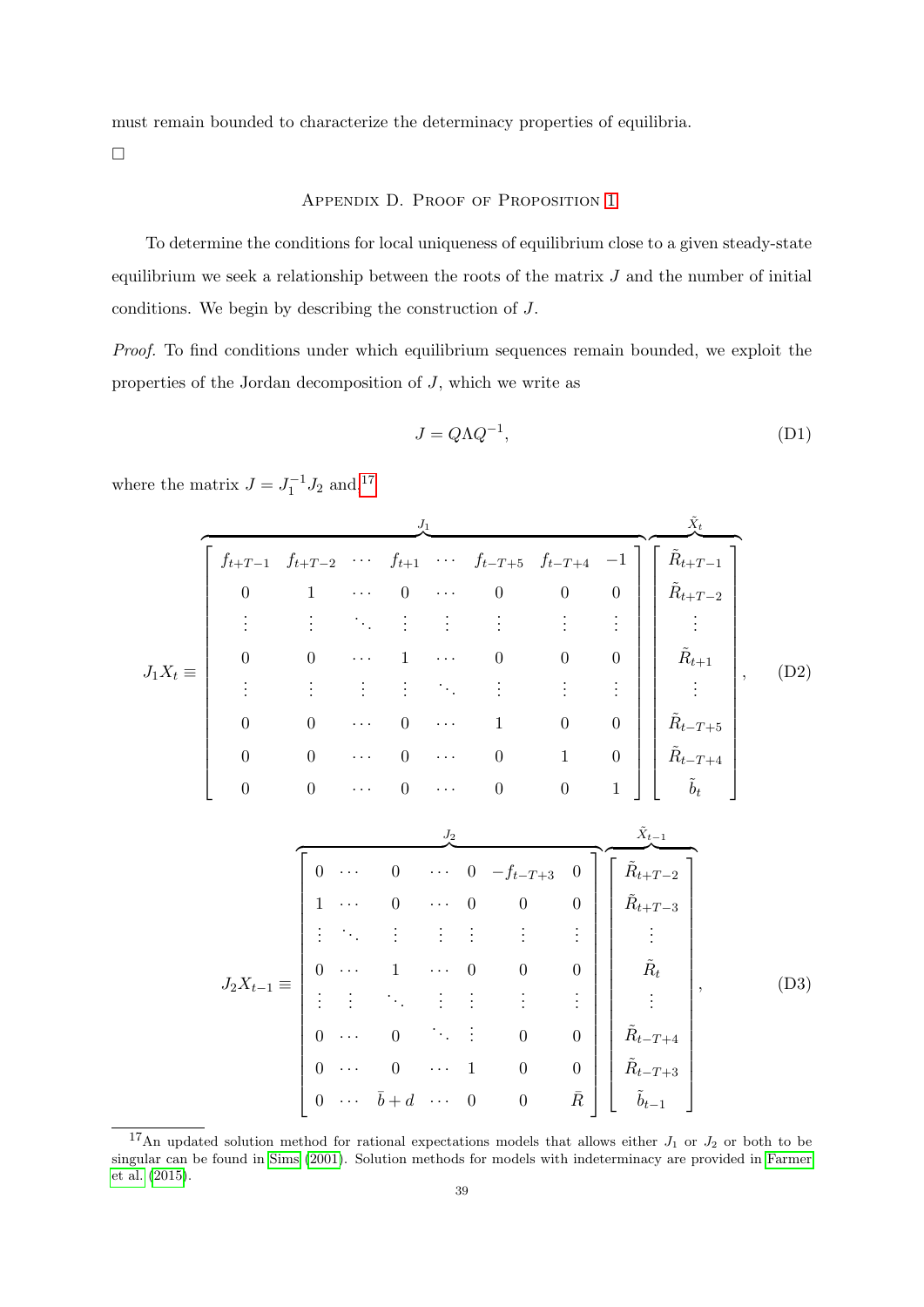where  $f_k$  is the partial derivative of the function f with respect to  $R_k$  evaluated at the steady state  $\{\bar{R}, \bar{b}\}.$ 

The matrix  $\Lambda$  is an upper triangular matrix with the eigenvalues of J on the diagonal and  $Q$  is the matrix of left eigenvectors of  $J$ . The restrictions that prevent  $X_t$  from becoming unbounded are found by premultiplying  $\tilde{X}_{T-2}$  by the rows of  $Q^{-1}$  associated with the unstable eigenvalues of  $J$  and equating the product to zero. We refer to the matrix that contains these rows as  $Q_u^{-1}.^{18}$  $Q_u^{-1}.^{18}$  $Q_u^{-1}.^{18}$ 

Let K be the number of eigenvalues of  $J$  that lie outside the unit circle. The requirement that equilibrium sequences remain bounded places K linear restrictions on the initial vector  $X_{T-2}$  which we express with the matrix equation

$$
Q_u^{-1} X_{T-2} = 0,\t\t(D4)
$$

where  $Q_u$  is a  $K \times 2T - 3$  matrix.

Next, we turn to the non-generic generations which we index by their date of birth, measured by an index  $1 - j$  where j runs from 1 to  $T - 1$ . We represent the financial wealth of generation  $1 - j$  by a real number  $\lambda_{1-j}$  which may be positive or negative and that represents the share, owned by generation  $1 - j$ , of the period 1 dollar-valued government debt.

$$
\nu_{1-j} \equiv \lambda_{1-j} \frac{B_0}{p_1}.\tag{D5}
$$

We refer to the vector of shares as  $\mathbb{L} \equiv {\lambda_0, \lambda_{-1}, \ldots, \lambda_{2-T}}$ . These shares sum to 1 as a consequence of asset market clearing.[19](#page-41-1) In Appendix [B](#page-36-0)

To determine the number of restrictions that come from the non-generic equilibrium conditions, we turn to the function  $G^T(\cdot)$  derived in Appendix [C.2.](#page-38-0) This function depends on  $Z_0^T$ and on the initial nominal wealth distribution  $\mathbb{L}$ . To ensure that our local analysis remains valid we first compute the steady state distribution of wealth from the equation<sup>[20](#page-41-2)</sup>

$$
\nu_{1-j} = \bar{R}s_1^{2-j}(\bar{R}, \bar{R}, \dots, \bar{R}), \quad j = 1, \dots, T-1,
$$
 (D6)

<span id="page-41-0"></span><sup>&</sup>lt;sup>18</sup>In practice, the Jordan decomposition is numerically unstable but there are several good computational methods to compute  $Q_u^{-1}$  that are implemented in all modern programming languages. The reader is referred to [Golub and VanLoan](#page-32-20) [\(1996\)](#page-32-20) for a description of the algorithms used to solve problems of this kind and to [Farmer](#page-31-4) [\(1999\)](#page-31-4) for an accessible introduction to solution methods for rational expectations models with indeterminate equilibria.

<span id="page-41-1"></span><sup>&</sup>lt;sup>19</sup>We require  $B_0 \neq 0$  for the shares  $\lambda$  to be well-defined. See [Niepelt](#page-33-16) [\(2004\)](#page-33-16) for a discussion of a conceptual issue associated with non-zero values of  $B_0$ .

<span id="page-41-2"></span><sup>&</sup>lt;sup>20</sup>Here,  $s_1^{1-j}$  is the savings function defined in Equation [\(26\)](#page-18-2) evaluated at the steady state sequence of real interest rates.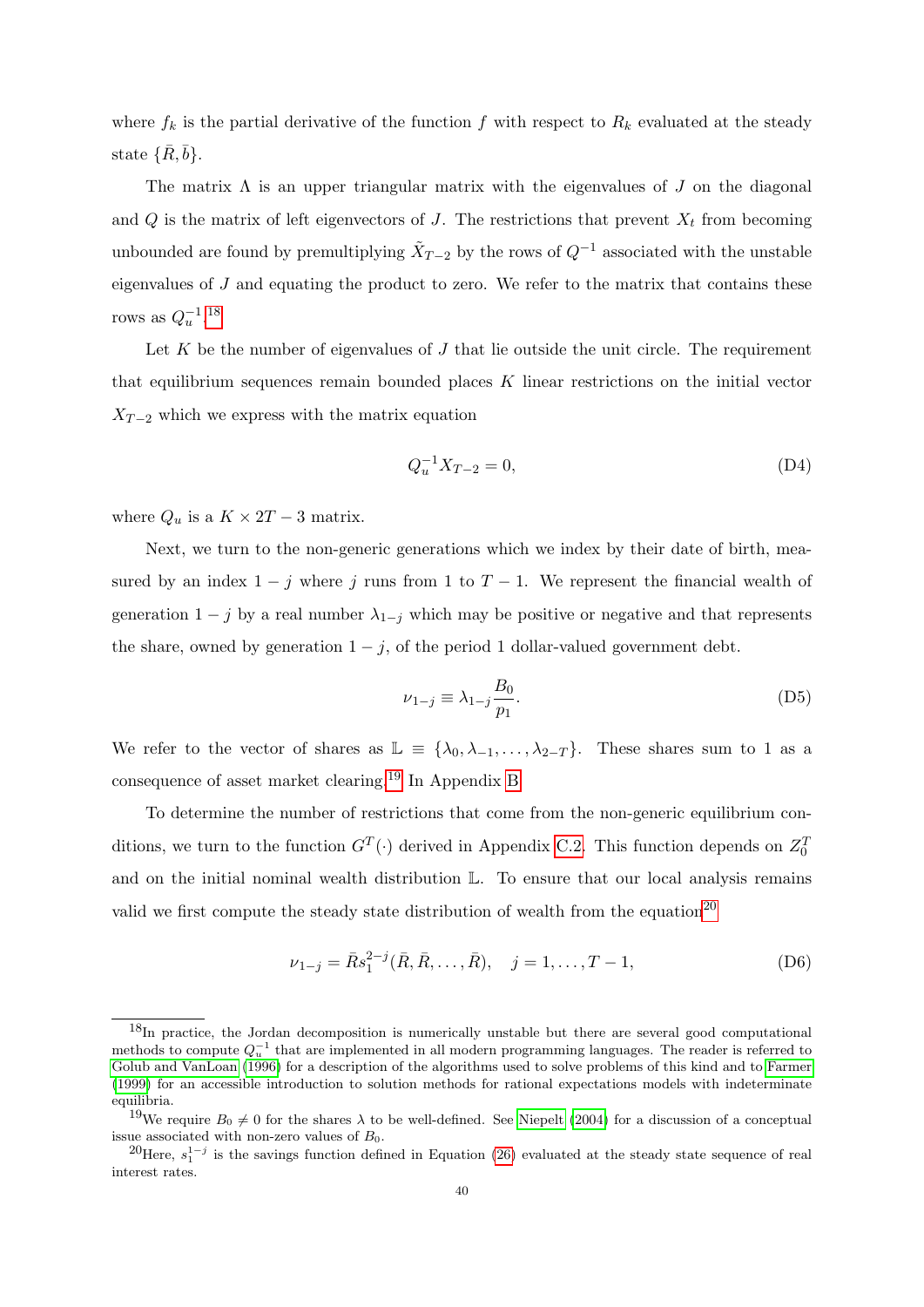and we use the identity,

$$
\lambda_{1-j} \equiv \frac{\nu_{1-j}}{\bar{b}},\tag{D7}
$$

to recover the steady-state values of  $\lambda_{1-j}$ . In what follows we set the initial asset shares to these steady state values.

Let  $G_X$ ,  $G_Y$  be the Jacobians of the function  $G^T(\cdot)$  with respect to  $X_{T-2}$  and  $Y_{T-2}$  evaluated at the steady-state equilibrium  $\{\bar{R}, \bar{b}\}$  and let  $\tilde{X}_{T-2}$ ,  $\tilde{Y}_{T-2}$  be deviations of these vectors from their steady-state values. Using this notation, the predetermined equilibrium conditions place the following  $2T - 5$  restrictions on the  $3T - 6$  unknowns  $Z_0^T \equiv [X_{T-2}, Y_{T-2}]$ .

<span id="page-42-0"></span>
$$
G_X \tilde{X}_{T-2} + G_Y \tilde{Y}_{T-2} = 0.
$$
 (D8)

The uniqueness of equilibrium then comes down to the question of the number of solutions to the equations

$$
\begin{bmatrix}\n(T-5+K)\times(3T-6) & (3T-6)\times 1 & (2T-5+K)\times(3T-6) \\
G_X & G_Y \\
Q_u^{-1} & 0\n\end{bmatrix}\n\begin{bmatrix}\n\tilde{X}_{T-2} \\
\tilde{Y}_{T-2}\n\end{bmatrix} = \n\begin{bmatrix}\n\bar{G} \\
0\n\end{bmatrix},
$$
\n(D9)

where  $\bar{G} \neq 0$  represents the perturbations of the initial wealth distribution L from its steadystate value. It follows immediately that a sufficient condition for the existence of a unique equilibrium is that the matrix

$$
\mathcal{M} \equiv \left[ \begin{array}{cc} G_X & G_Y \\ Q_u^{-1} & 0 \end{array} \right],\tag{D10}
$$

is square and non singular.

If  $K > T - 1$  then M has more rows than columns and, except for the special case where the rows of  $M$  are linearly dependent, Equation [\(D9\)](#page-42-0) has no solution.

If  $K = T - 1$  then M is square. If M also has full row rank, there exists a unique solution to this equation given by the expression

$$
\begin{bmatrix} X_{T-2} \\ Y_{T-2} \end{bmatrix} = \mathcal{M}^{-1} \begin{bmatrix} \bar{G} \\ 0 \end{bmatrix}.
$$
 (D11)

Finally, if  $K \leq T - 1$  then M has fewer rows than columns. In this case we are free to append a  $(T - 1 - K) \times (3T - 6)$  matrix of linear restrictions to Equation [\(D9\)](#page-42-0). For example, if  $T - 1 - K = 1$  we can append a row that sets  $b_1 = \overline{b}_1$ . □